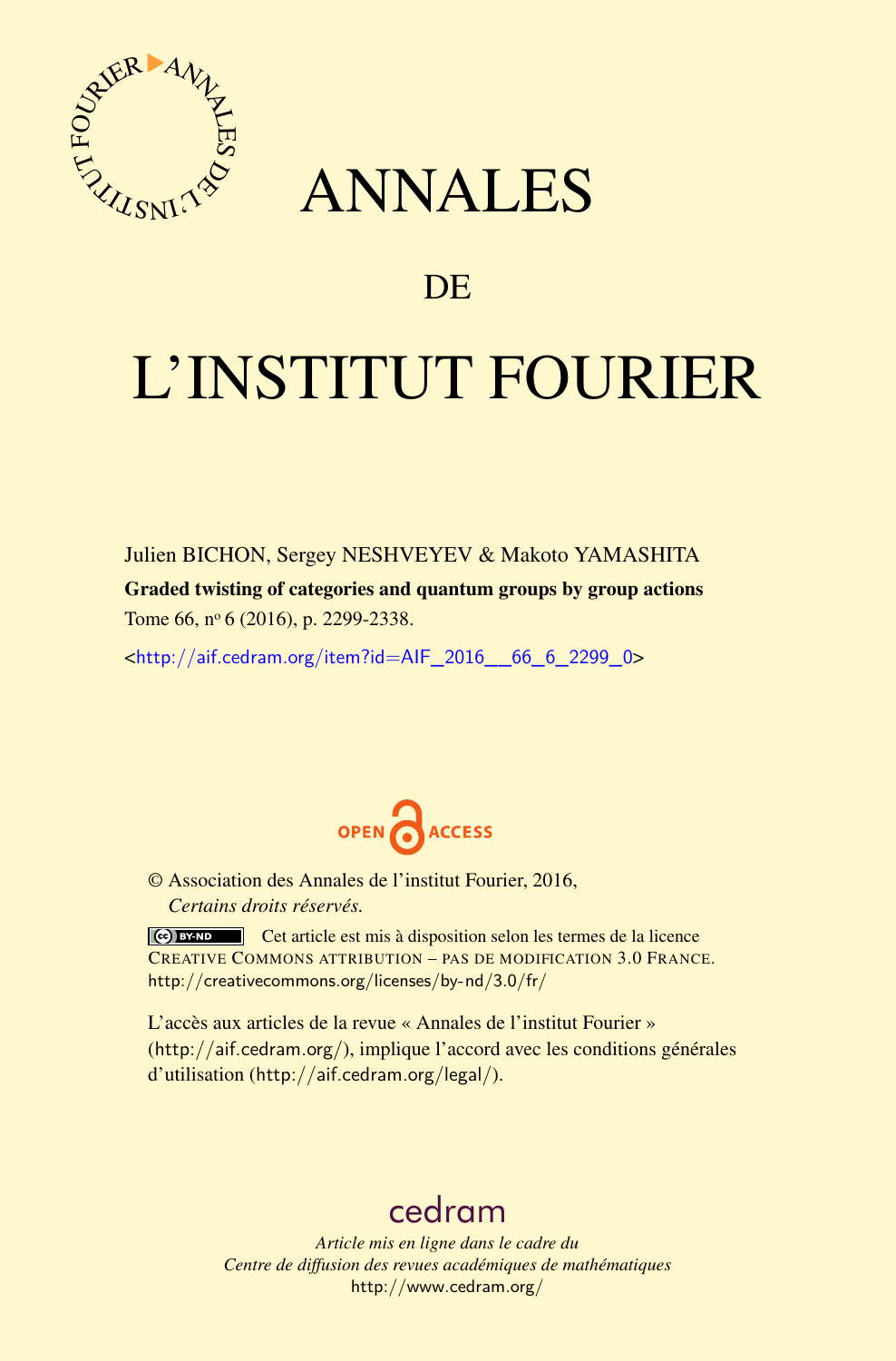### GRADED TWISTING OF CATEGORIES AND QUANTUM GROUPS BY GROUP ACTIONS

#### **by Julien BICHON, Sergey NESHVEYEV & Makoto YAMASHITA (\*)**

Abstract. — Given a Hopf algebra *A* graded by a discrete group together with an action of the same group preserving the grading, we define a new Hopf algebra, which we call the graded twisting of *A*. If the action is by adjoint maps, this new Hopf algebra is a twist of *A* by a pseudo-2-cocycle. Analogous construction can be carried out for monoidal categories. As examples we consider graded twistings of the Hopf algebras of nondegenerate bilinear forms, their free products, hyperoctahedral quantum groups and *q*-deformations of compact semisimple Lie groups. As applications, we show that the analogues of the Kazhdan–Wenzl categories in the general semisimple case cannot be always realized as representation categories of compact quantum groups, and for genuine compact groups, we analyze quantum subgroups of the new twisted compact quantum groups, providing a full description when the twisting group is cyclic of prime order.

Résumé. — À une algèbre de Hopf *A* graduée par un groupe et munie d'une action de ce même groupe préservant cette graduation, nous associons une nouvelle algèbre de Hopf, que nous appelons le twist gradué de *A*. Quand l'action est de type adjoint, cette nouvelle algèbre de Hopf est un twist de *A* par un pseudo-2-cocycle. Une construction similaire est effectuée au niveau des catégories monoïdales. Nous étudions les exemples des algèbres de Hopf des formes bilinéaires non dégénérées, leurs produits libres, les groupes quantiques hyperoctaédraux, et les *q*-déformations des groupes de Lie compacts semi-simples. En application, nous montrons que les analogues des catégories de Kazhdan–Wenzl dans le cas semi-simple général ne peuvent pas toujours être réalisées comme catégories de représentations de groupes quantiques compacts, et pour les groupes compacts usuels, nous décrivons complètement les sous-groupes quantiques du nouveau groupe quantique twisté, dans le cas où le groupe twisteur est d'ordre premier.

Keywords: quantum group, monoidal category, grading, pseudo-2-cocycle. Math. classification: 16T05, 46L65, 18D10, 20G42.

<sup>(\*)</sup> The research leading to these results has received funding from the European Research Council under the European Union's Seventh Framework Programme (FP/2007- 2013) / ERC Grant Agreement no. 307663.

Supported by JSPS KAKENHI Grant Number 25800058.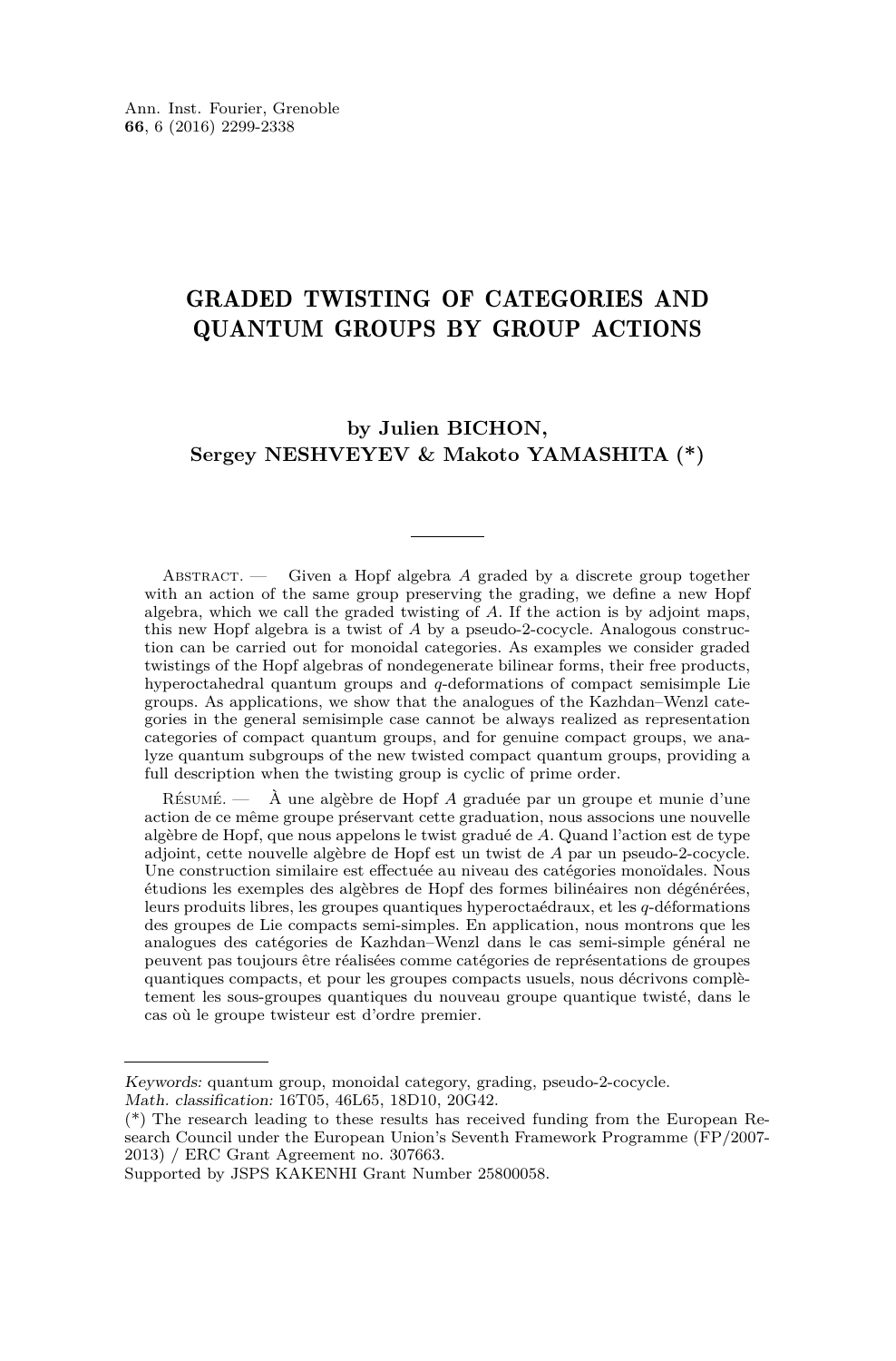#### **Introduction**

Various forms of twisting constructions have appeared in the theory of quantum groups since the famous proof of the Kohno–Drinfeld theorem by Drinfeld [\[17\]](#page-38-0), where he studied twistings of quasi-Hopf algebras and showed that the quantized universal enveloping algebras are twists of the usual universal enveloping algebras equipped with the associators defined by the Knizhnik–Zamolodchikov equation. On the dual side of quantized function algebras, the corresponding procedure for 2-cocycle twisting appeared in a work of Doi [\[16\]](#page-38-1), which clarified the relation between the multiparametric deformations of  $GL(n)$  by Takeuchi [\[33\]](#page-39-0) and Artin–Schelter–Tate [\[1\]](#page-38-2) for different parameters.

In the present paper we study twistings of Hopf algebras by a particular class of pseudo-2-cocycles (meaning that the new coproduct is still strictly associative) and related generalizations. One feature of twisting by pseudo-2-cocycles is that the corresponding tensor category of corepresentations is perturbed in a very controlled way, whereas the 2-cocycle twisting does not change the category at all. Specifically, the new Hopf algebra has the same combinatorial structure of corepresentations in terms of fusion rules, quantum dimensions, and classical dimensions, so that the perturbation is very mild.

The motivation for this paper stems from the previous work of the second and third authors [\[30\]](#page-39-1) which gave quantum group realizations of the Kazhdan–Wenzl categories [\[24\]](#page-39-2), which are the representation categories of  $SL_q(n)$  with nontrivial associators given by 3-cocycles on the chain group of the category. It turns out that a similar construction can be carried out starting from a Γ-grading on a Hopf algebra *A* and an action by the same discrete group  $\Gamma$  preserving the grading. If, moreover, the automorphisms defining the action are adjoint, then the failure of lifting the action to a homomorphism from  $\Gamma$  into the group  $H^1(A)$  of characters of A (with convolution product) gives rise to a pseudo-2-cocycle and therefore to a new associator on the monoidal category of corepresentations of *A*. By allowing non-adjoint actions, we further expand the scope of our twisting procedure, resulting in categories which have different fusion rules than the original ones. The procedure can also be formulated at the level of monoidal categories.

In more detail, our twisting consists of two quite elementary steps. The first step is to take the crossed products (smash products), which give Hopf algebras from group actions on Hopf algebras. In the framework of monoidal categories an analogous construction was given by Tambara [\[35\]](#page-39-3).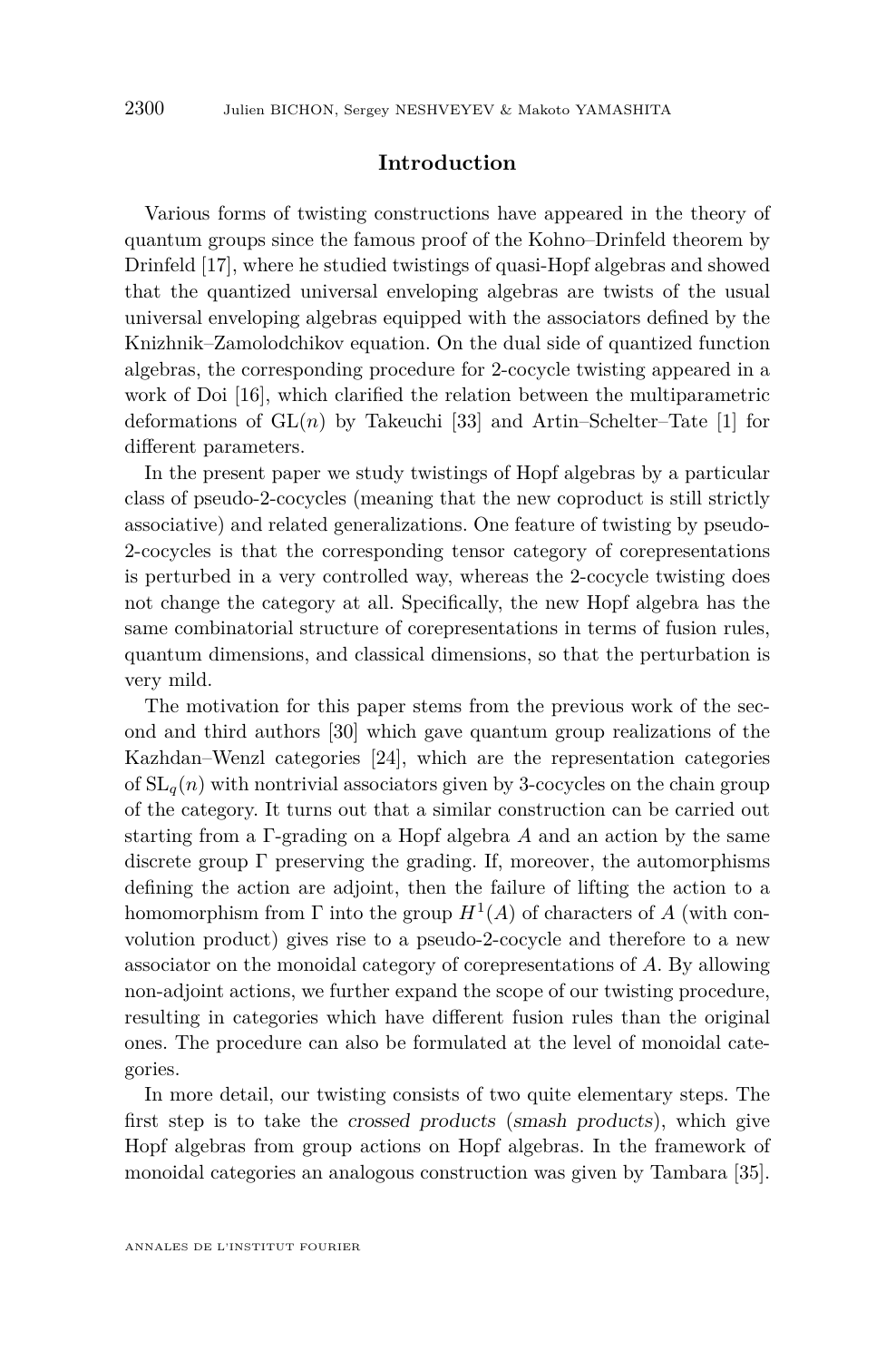The second step is to take the diagonal subalgebra or diagonal subcategory inside the crossed product (see Section [2](#page-9-0) for precise formulations) using the grading. The compatibility between the grading and the action ensures that we obtain a Hopf algebra or a monoidal category as a result.

We provide applications of our framework to two general problems in quantum group theory.

(i) The first is the quantum group realization problem for the Kazhdan– Wenzl type categories, mentioned above. The precise formulation is as follows: given a compact quantum group *G* and a 3-cocycle *c* on the chain group of its representation category, is the twisted category  $(\text{Rep } G)^c$  (with associator given by *c*) still the representation category of a compact quantum group, or in other words, does it admit a unitary fiber functor? Us-ing [\[28\]](#page-39-4), we give a necessary and sufficient condition in order that  $(\text{Rep } G)^c$ admits a dimension preserving fiber functor when *G* is coamenable (Corollary [3.11\)](#page-27-0). We then show that the analogues of the Kazhdan–Wenzl categories in the semisimple case cannot be always realized as representation categories of compact quantum groups (Corollary [3.13\)](#page-29-0).

In case *G* is the *q*-deformation of a compact semisimple Lie group, our procedure for finding pseudo-2-cocycles boils down to a construction of cochains on the dual of the maximal torus with coboundary living on the dual of the center, which has been discussed in [\[29,](#page-39-5) [30\]](#page-39-1). While this might look like a very special construction, we prove, that for  $q > 0$ ,  $q \neq 1$ , up to coboundaries there are no other unitary pseudo-2-cocycles with the corresponding associator given by a 3-cocycle on the chain group (Theorem [3.12\)](#page-27-1).

(ii) The second problem is the determination of the quantum subgroups of the twisted quantum groups. We provide a full answer if our compact quantum group is obtained as the graded twisting of a genuine compact group by a cyclic group of prime order (Theorem [4.3\)](#page-32-0). This is a wide generalization of the description of the quantum subgroups of  $SU_{-1}(2)$  by Podleś [\[31\]](#page-39-6), and complements the previous work of the first author and Yuncken [\[14\]](#page-38-3) on a similar problem for 2-cocycle twistings. Similarly to [14], our analysis is based on a careful study of irreducible representations of the twisted algebra of regular functions.

The paper is organized as follows. Section [1](#page-4-0) contains some background material on graded categories and Hopf algebras, group actions and crossed products.

In Section [2](#page-9-0) we give a detailed presentation of our twisting procedure, first for monoidal categories and then for Hopf algebras. We then consider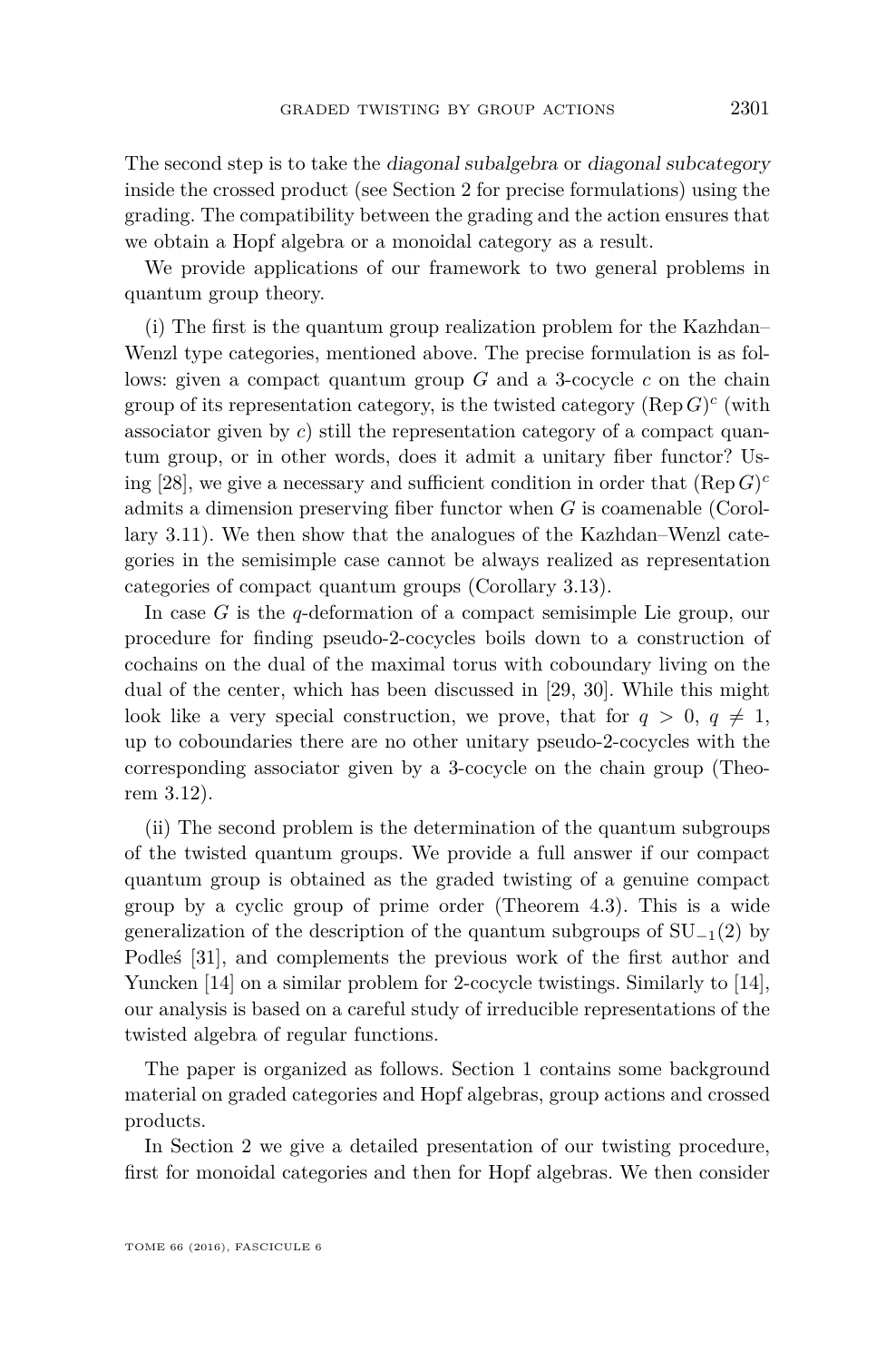several examples arising from Hopf algebras of nondegenerate bilinear forms and their free products.

In Section [3](#page-20-0) we specialize to the case of Hopf algebras of regular functions on compact quantum groups and consider more examples coming from free orthogonal and unitary quantum groups, half-liberations of orthogonal and unitary groups, hyperoctahedral quantum groups, and *q*-deformations of compact semisimple Lie groups. We then discuss the realization problem for the Kazhdan–Wenzl type categories.

In Section [4](#page-29-1) we further specialize to Hopf algebras of regular functions on genuine compact groups and study the problem of describing quantum subgroups of the corresponding twisted compact quantum groups.

 $ACKNOWLEDGEMENT.$  — The authors would like to thank the reviewer for careful reading of the manuscript, which led to elimination of several inaccuracies and to improvement of the presentation.

#### **1. Preliminaries**

<span id="page-4-0"></span>Throughout the whole paper we denote by *K* a commutative field, and by Γ a discrete group. We consider only vector spaces, algebras, etc., over *K*. When we talk about  $*$ -structures, we assume that  $K = \mathbb{C}$ .

#### **1.1. Graded categories**

A Γ-graded category C is a K-linear category with full subcategories  $\mathcal{C}_g$ for  $g \in \Gamma$ , such that any object X in C admits a unique (up to isomorphism) decomposition  $X \simeq \bigoplus_{g \in \Gamma} X_g$  with  $X_g \in \mathcal{C}_g$  such that  $X_g = 0$  for all but a finite number of *g*'s, and there are no nonzero morphisms between objects in  $\mathcal{C}_g$  and  $\mathcal{C}_h$  for  $g \neq h$ . Let us say that the grading is full if the subcategories  $C_q$  are strictly full, i.e., closed under taking isomorphic objects. Clearly, any grading uniquely extends to a full grading, and we do not lose generality by imposing this condition.

We say that  $\mathcal C$  is a Γ-graded monoidal category if in addition it is a monoidal *K*-linear category, such that  $1 \in \mathcal{C}_e$  and the monoidal structure satisfies  $X \otimes Y \in \mathcal{C}_{ah}$  for all homogeneous objects  $X \in \mathcal{C}_a$  and  $Y \in \mathcal{C}_h$ .

In the semisimple case there is a universal grading. Namely, assume that C is an essentially small semisimple monoidal *K*-linear category with simple unit. Then the *chain group*  $Ch(\mathcal{C})$  of  $\mathcal C$  is the group generated by the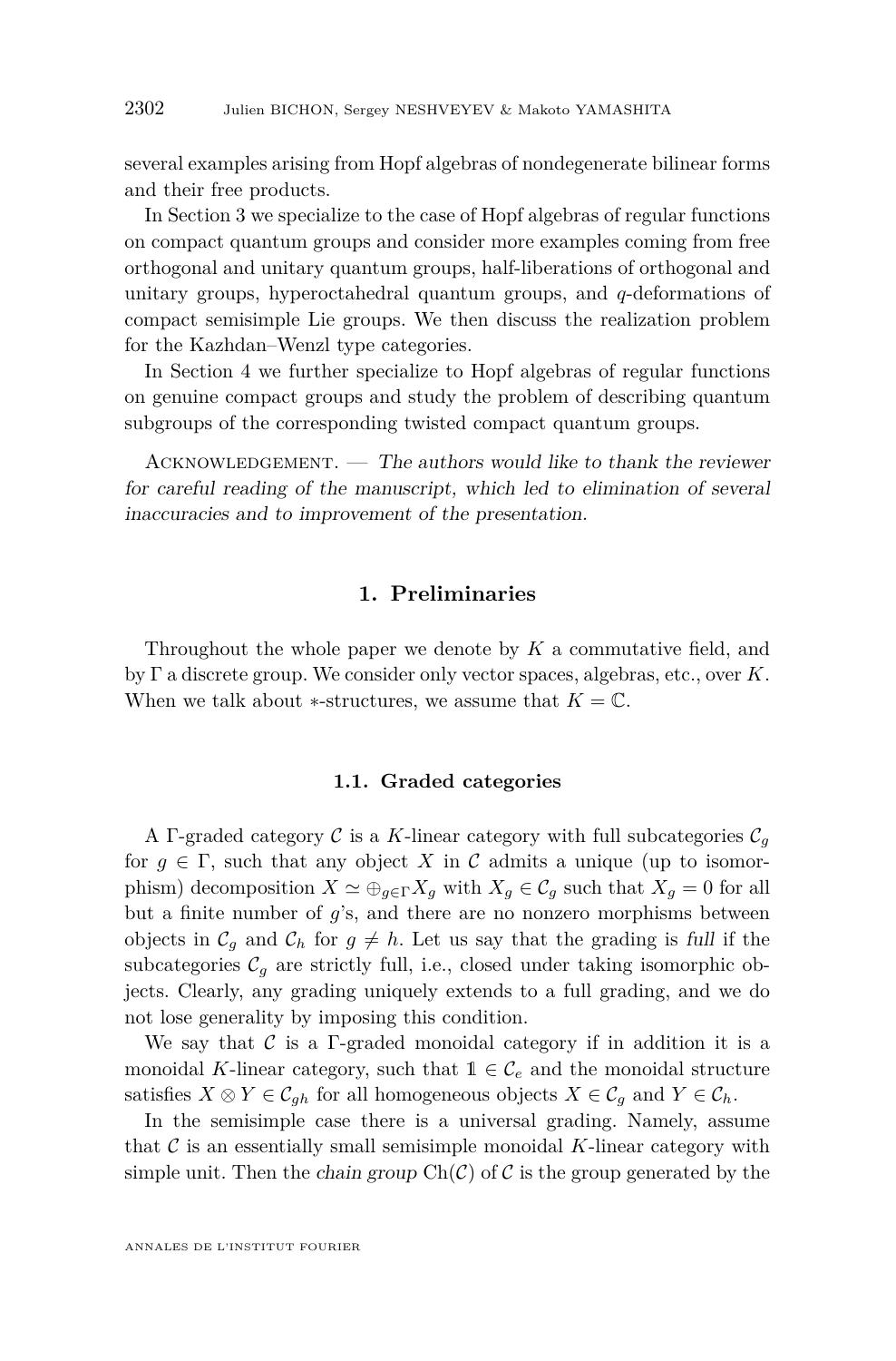formal symbols  $[X]$  for the simple objects X of C, subject to the relation  $[X][Y] = [Z]$  whenever *Z* appears as a subobject of  $X \otimes Y$ . Note that if *X* is simple and there exists a right dual  $X^{\vee}$  of *X*, then the class  $[X^{\vee}]$  defines the inverse of  $[X]$  in  $Ch(\mathcal{C})$ . Of course the left duals have the same property.

The chain group defines a Ch(C)-grading on C in the obvious way:  $C_q$ consists of direct sums of simple objects *X* such that  $|X| = g$ . The following is immediate by definition.

<span id="page-5-0"></span>LEMMA 1.1.  $\qquad$  If C is an essentially small semisimple monoidal *K*-linear category with simple unit, then to be given a full  $\Gamma$ -grading on C is equivalent to be given a group homomorphism  $Ch(\mathcal{C}) \to \Gamma$ .

The chain group can also be described as follows. For a tensor functor  $F: \mathcal{C} \to \mathcal{C}$  denote by Aut<sup>⊗</sup>(*F*) the group of natural monoidal automorphisms of *F*. The following result is more or less known. For the representation category of a compact group  $G$ , it reduces to Müger's result [\[26\]](#page-39-7) which states that  $Ch(\text{Rep } G)$  is the Pontryagin dual of the center of  $G$ , while for the fusion categories it is proved in [\[22\]](#page-39-8).

<span id="page-5-1"></span>PROPOSITION 1.2. — Assume that  $\mathcal C$  is an essentially small semisimple monoidal *K*-linear category with simple unit, such that  $\text{End}_{\mathcal{C}}(U) = K$  for any simple object *U*. Then there is a natural group isomorphism

$$
Hom(Ch(\mathcal{C}), K^{\times}) \simeq Aut^{\otimes}(\mathrm{Id}_{\mathcal{C}}),
$$

where the group structure of  $Hom(Ch(\mathcal{C}), K^{\times})$  is given by pointwise multiplication.

Proof. — Let  $\phi$  be a group homomorphism from Ch(C) to  $K^{\times}$ . We can define a natural transformation  $\xi_X^{\phi}$ :  $X \to X$  by setting  $\xi_X^{\phi} = \phi([X]) \iota_X$  for simple  $X$  and extending it to general objects of  $C$  by direct sum decomposition into simple objects. The group homomorphism property of  $\phi$  implies that  $\xi^{\phi}$  belongs to Aut<sup>⊗</sup>(Id<sub>*C*</sub>). It is straightforward to see that  $\phi \mapsto \xi^{\phi}$  is a group homomorphism.

Reversing the above correspondence, starting from  $\xi \in \text{Aut}^{\otimes}(\text{Id}_{\mathcal{C}})$ , we can define a map  $\phi^{\xi}$ : Ch(C)  $\to K^{\times}$  by the characterization  $\phi^{\xi}([X])\iota_X$  = *ξX*. As *ξX*⊗*<sup>Y</sup>* = *ξ<sup>X</sup>* ⊗ *ξ<sup>Y</sup>* , any subobject *Z* of *X* ⊗ *Y* satisfies *ξ<sup>Z</sup>* =  $\phi^{\xi}([X])\phi^{\xi}([Y])\iota_Z$ . Thus,  $\phi^{\xi}$  is a group homomorphism. It is clear from the construction that  $\xi \mapsto \phi^{\xi}$  and  $\phi \mapsto \xi^{\phi}$  are inverse to each other.

Next, let us translate the above to the algebraic framework of representation category of counital coalgebras. Denote by *K*Γ the group algebra of Γ over *K*. For a coalgebra *A* denote by Corep(*A*) the category of finite dimensional left comodules over *A*. Recall that a homomorphism of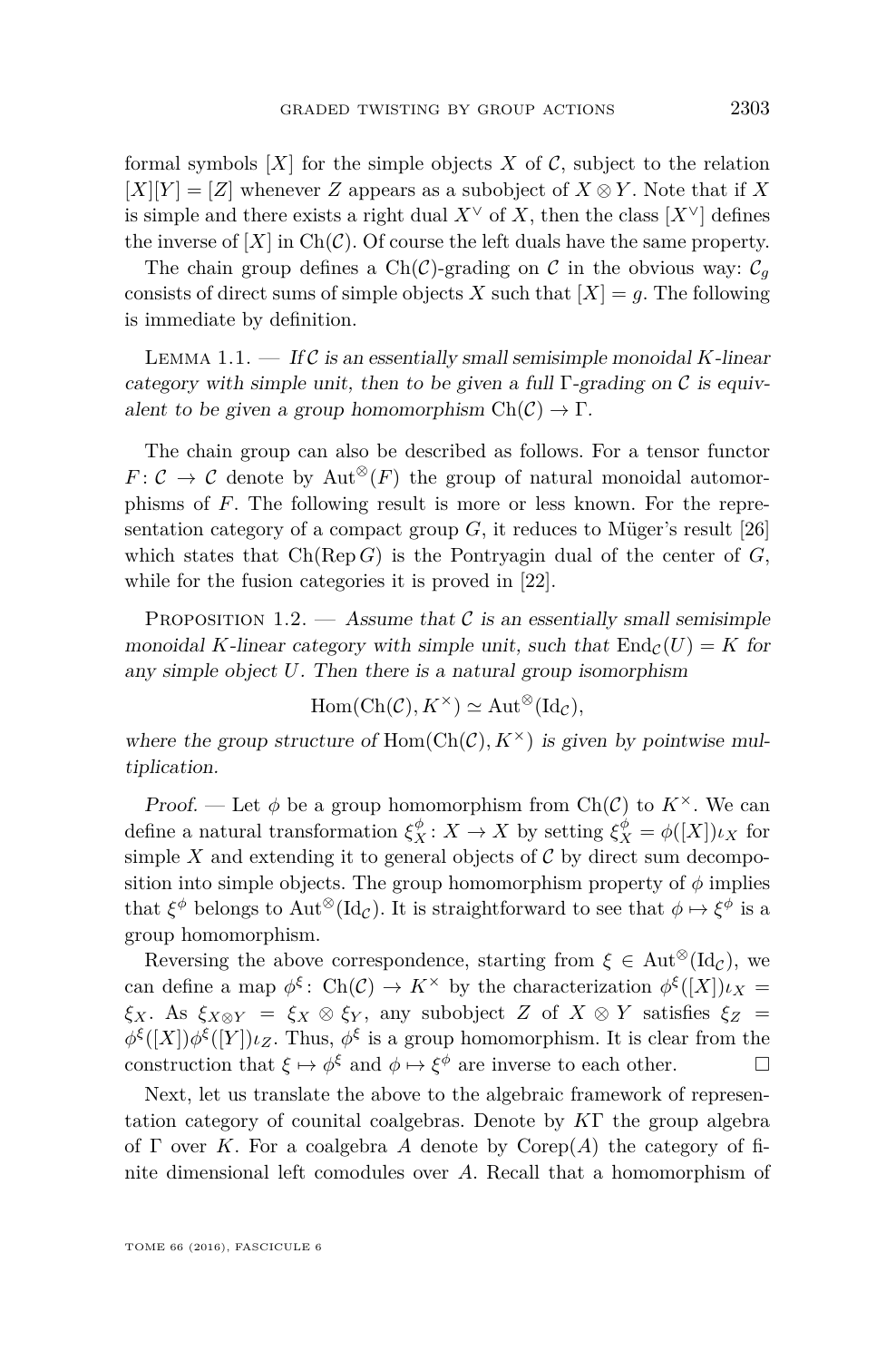coalgebras  $f: A \to B$  is said to be *cocentral* if

$$
f(a_{(1)}) \otimes a_{(2)} = f(a_{(2)}) \otimes a_{(1)}
$$

holds for any  $a \in A$ . This condition is equivalent to saying that the image of the transpose map  $f^t: B^* \to A^*$  lies in the center of the algebra  $A^*$  of linear functionals on *A*, endowed with the convolution product.

<span id="page-6-5"></span>Lemma 1.3. — For any coalgebra *A* there is a one-to-one correspondence between

- <span id="page-6-0"></span>(i) full Γ-gradings on Corep(*A*);
- <span id="page-6-1"></span>(ii)  $\Gamma$ -gradings on *A* such that  $\Delta(A_g) \subset A_g \otimes A_g$  for all  $g \in \Gamma$ ;
- (iii) cocentral coalgebra homomorphisms  $A \to K\Gamma$ .

Similarly, if *A* is a Hopf algebra, then there is a one-to-one correspondence between

- <span id="page-6-2"></span>(i') full  $\Gamma$ -gradings on the monoidal category  $\mathrm{Corep}(A)$ ;
- <span id="page-6-4"></span>(ii')  $\Gamma$ -gradings on *A* such that  $\Delta(A_g) \subset A_g \otimes A_g$  and  $A_g A_h \subset A_{gh}$  for all  $q, h \in \Gamma$ ;
- <span id="page-6-3"></span>(iii') cocentral Hopf algebra homomorphisms  $A \to K\Gamma$ .

Proof. — This is a routine verification, but let us present a brief argument for the reader's convenience.

Assume [\(i\)](#page-6-0), so that we are given a full Γ-grading on  $\mathcal{C} = \text{Corep}(A)$ . It is well-known that every element  $a \in A$  generates a finite dimensional left subcomodule, namely, the linear span of  $a \triangleleft \phi = \phi(a_{(1)})a_{(2)}$  for  $\phi \in A^*$ . It follows that if we denote by  $A_g$  the subspace of  $A$  consisting of elements that generate subcomodules belonging to  $\mathcal{C}_q$ , then  $A = \bigoplus_{q \in \Gamma} A_q$ . Moreover, for any  $\phi \in A^*$ , the map  $a \mapsto \phi \triangleright a = \phi(a_{(2)})a_{(1)}$  is a homomorphism of left *A*-comodules. Since any *A*-comodule homomorphism of *A<sup>g</sup>* to *A<sup>h</sup>* is zero for  $g \neq h$ , we must have  $\Delta(A_g) \subset A_g \otimes A_g$ , and we obtain [\(ii\)](#page-6-1).

Next, given a Γ-grading on *A* as in [\(ii\)](#page-6-1), we define  $f: A \to K\Gamma$  by  $f(a) =$  $\varepsilon(a)g$  for  $a \in A_g$ . Then *f* is cocentral. Note that the grading on *A* is recovered from *f* by  $A_q = \{a \in A \mid a_{(1)} \otimes f(a_{(2)}) = a \otimes g\}.$ 

Finally, given a cocentral coalgebra homomorphism  $f: A \rightarrow K\Gamma$ , any comodule over *A* can be considered as a comodule over *K*Γ, that is, as a Γ-graded vector space. The cocentrality assumption implies that this Γgrading respects the *A*-comodule structure. Hence we obtain a Γ-grading on Corep(*A*).

The equivalence of  $(i')$ - $(iii')$  $(iii')$  can be argued in the same way. For example, from [\(ii](#page-6-4)'), when  $a \in A_g$  and  $b \in A_h$ , one obtains  $f(a)f(b) = \varepsilon(a)\varepsilon(b)gh =$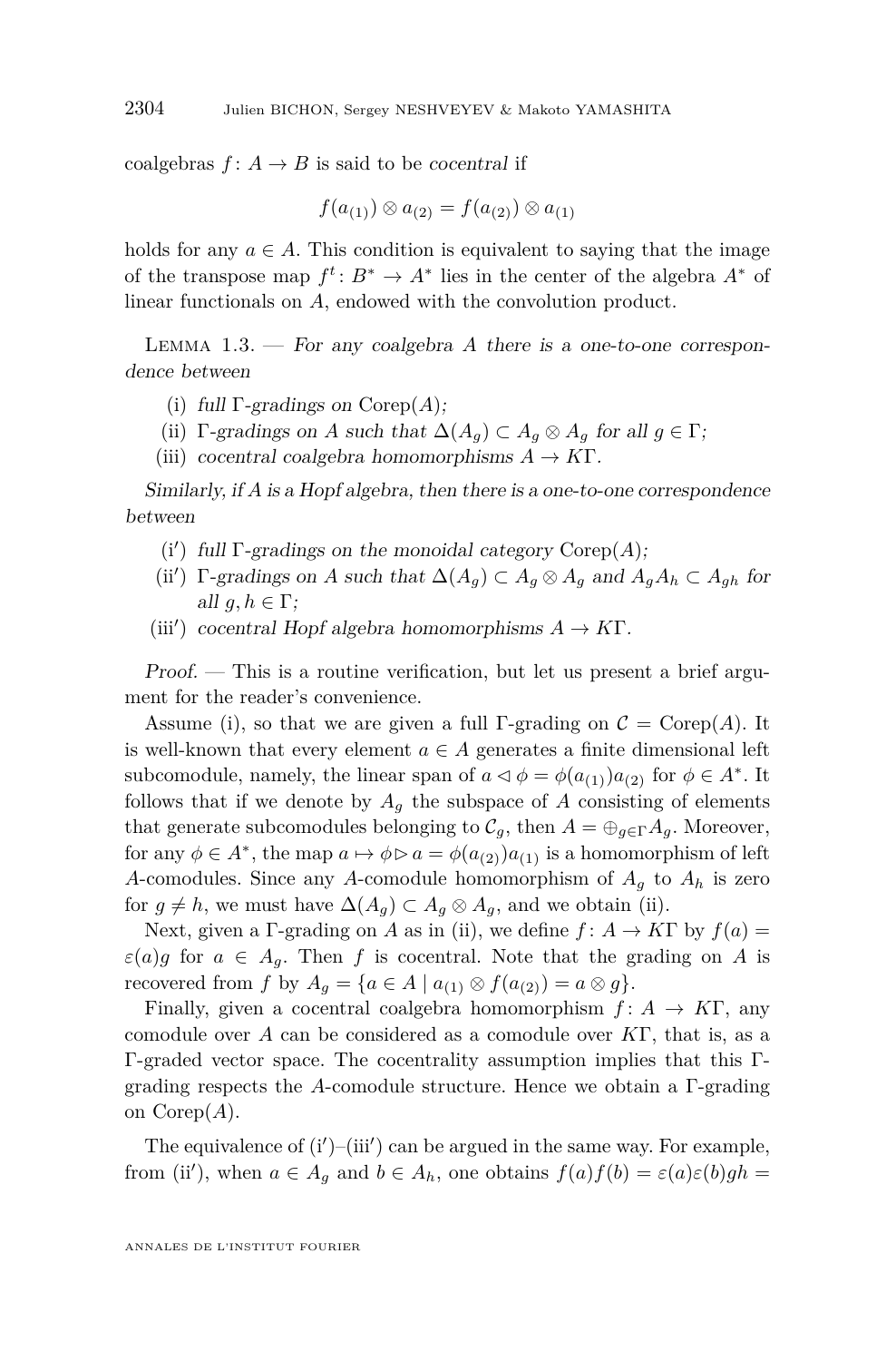$\varepsilon(ab)gh = f(ab)$ , hence *f* is a bialgebra homomorphism, thus it is a Hopf algebra homomorphism.

Let us note that if any (or all) of the above conditions  $(i')$ - $(iii')$  $(iii')$  holds, the antipode *S* of *A* satisfies  $S(A_g) = A_{g^{-1}}$  for each *g*, since it is the unique linear map satisfying  $S(a_{(1)})a_{(2)} = \varepsilon(a)1 = a_{(1)}S(a_{(2)})$  and we know that  $1 \in A_e$ . Moreover, Lemma [1.1](#page-5-0) states the following in this setup. If  $C = \text{Corep}(A)$  for a cosemisimple Hopf algebra A, we have a surjective cocentral Hopf algebra homomorphism  $A \to KCh(Coren(A))$ , and any cocentral Hopf algebra homomorphism  $A \to K\Gamma$  factors through it.

#### **1.2. Group actions on monoidal categories**

<span id="page-7-1"></span>Given a group Γ, consider the monoidal category  $\underline{\Gamma}$  with objects the elements of  $\Gamma$ , no nontrivial morphisms, and with the tensor structure given by the product in  $\Gamma$ . Assume that  $\mathcal C$  is a monoidal *K*-linear category, and denote by Aut<sup>⊗</sup> $(\mathcal{C})$  the monoidal category of monoidal autoequivalences of  $C$ , with the tensor structure given by the composition of monoidal functors. Then a (weak) action of  $\Gamma$  on C is a tensor functor  $\Gamma \to \text{Aut}^{\otimes}(\mathcal{C})$ , see, e.g., [\[35\]](#page-39-3).

Spelling out the meaning of this definition, an action of  $\Gamma$  on  $\mathcal C$  is defined by monoidal autoequivalences  $\alpha^g$  of  $\mathcal C$  and natural monoidal isomorphisms  $\eta^{g,h}$  from  $\alpha^g \alpha^h$  to  $\alpha^{gh}$  such that

(1.1) 
$$
\eta^{g,hk} \alpha^g(\eta^{h,k}) = \eta^{gh,k} \eta^{g,h}.
$$

This can be explicitly written as the equality of morphisms

<span id="page-7-0"></span>
$$
\eta_X^{g,hk} \alpha^g(\eta_X^{h,k}) = \eta_X^{gh,k} \eta_{\alpha^k(X)}^{g,h} : \alpha^g \alpha^h \alpha^k(X) \to \alpha^{ghk}(X).
$$

Note also that the monoidality of  $\eta^{g,h}$  means commutativity of the following diagrams:



where  $\alpha_2^g$  denotes the monoidal structure of  $\alpha^g$ .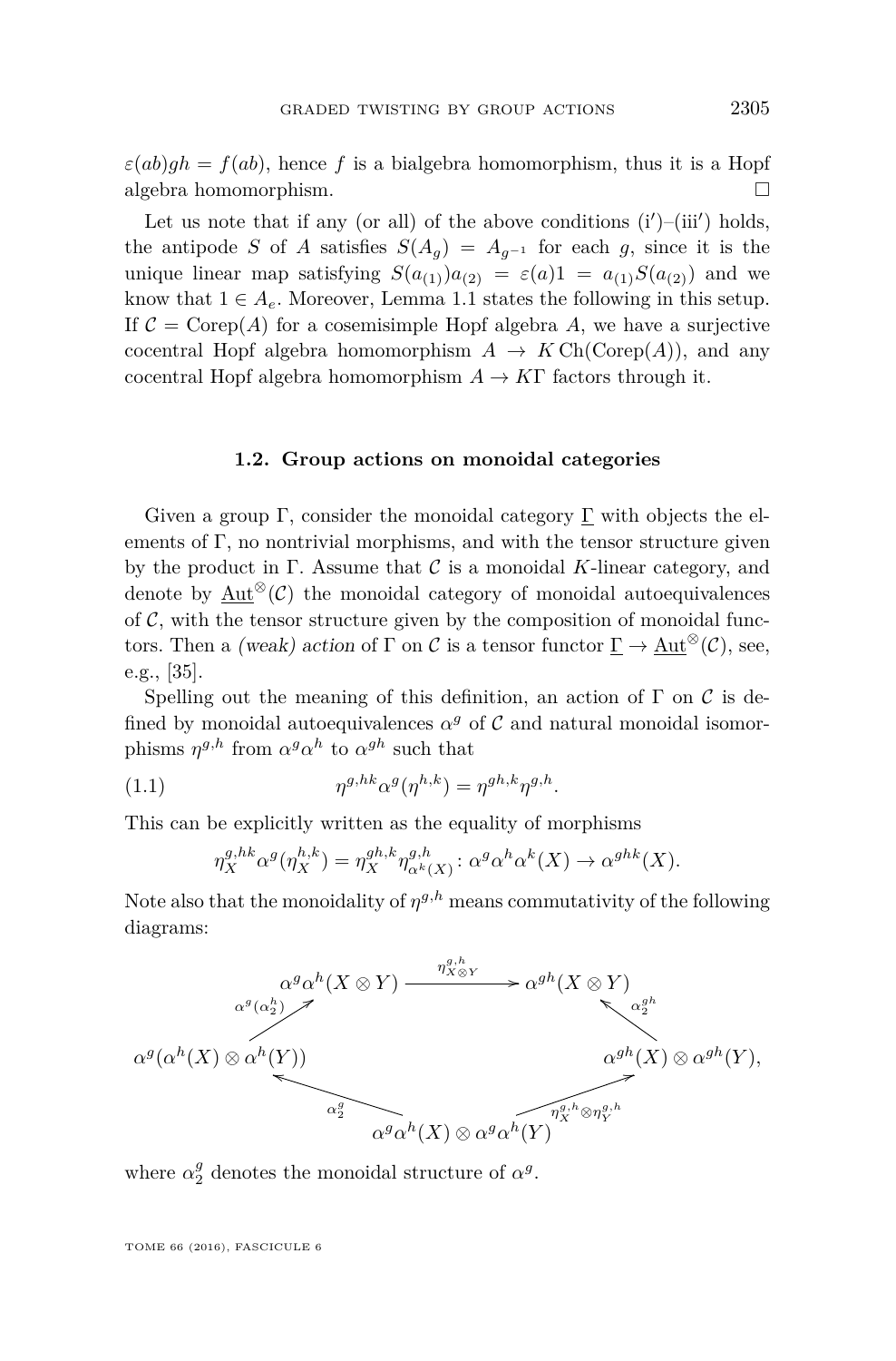We will denote an action by a pair  $(\alpha, \eta)$  as above. Replacing the functor  $\Gamma \to \text{Aut}^{\otimes}(\mathcal{C})$  by a naturally monoidally isomorphic one, we may, and will, assume that  $\alpha^e = \text{Id}_{\mathcal{C}}$  and  $\eta^{e,g}$  and  $\eta^{g,e}$  are the identity isomorphisms. An action is called strict if we have equality of monoidal autoequivalences  $\alpha^g \alpha^h = \alpha^{gh}$  as well as the equalities  $\eta^{g,h} = \iota$  for all *g* and *h*. An example of a strict action can be obtained by taking  $\mathcal{C} = \text{Corep}(A)$  for a Hopf algebra *A* and an action of Γ on *A* by Hopf algebra automorphisms.

By Tambara's result [\[35\]](#page-39-3), if  $\Gamma$  acts on  $\mathcal{C}$ , we can construct a new monoidal category  $\mathcal{C} \rtimes_{\alpha,\eta} \Gamma$  over *K*, analogous to the crossed product construction of Hopf algebras. The underlying linear category is the same as the Deligne product  $\mathcal{C} \boxtimes \mathcal{C}_{\Gamma}$ , where  $\mathcal{C}_{\Gamma}$  is the monoidal category over K whose simple classes are given by the elements of Γ. In other words,  $C_{\Gamma} = \text{Corep}(K\Gamma)$ is the category of finite dimensional Γ-graded vector spaces. The monoidal structure of  $C \boxtimes C_{\Gamma}$  is given by  $(X \boxtimes g) \otimes (Y \boxtimes h) = (X \otimes \alpha^{g}(Y)) \boxtimes gh$  at the level of objects, and by  $(T \boxtimes \iota_g) \otimes (S \boxtimes \iota_h) = (T \otimes \alpha^g(S)) \boxtimes \iota_{gh}$  for  $T \in \mathcal{C}(X, W)$  and  $S \in \mathcal{C}(Y, Z)$ . The tensor unit is given by  $\mathbb{1} \boxtimes e$ , while the new associativity morphisms  $\Phi$  are given by

<span id="page-8-1"></span>
$$
(1.2) \quad (\iota \otimes \alpha_2^g)(\iota \otimes (\iota \otimes \eta^{g,h}))^{-1} \Phi \boxtimes \iota_{ghk} : (X \boxtimes g \otimes Y \boxtimes h) \otimes Z \boxtimes k \to X \boxtimes g \otimes (Y \boxtimes h \otimes Z \boxtimes k),
$$

where  $\Phi$  denotes the associativity morphisms in  $\mathcal{C}$ .

In what follows we will be particularly interested in actions  $(\alpha, \eta)$  such that  $\alpha^g$  is naturally monoidally isomorphic to the identity functor on  $\mathcal C$  for all  $g \in \Gamma$ . In this case choose such isomorphisms  $\zeta^g$ :  $\alpha^g \to \mathrm{Id}_{\mathcal{C}}$ , with  $\zeta^e = \iota$ , and define natural monoidal automorphisms  $\mu^{g,h}$  of Id<sub>C</sub> by

(1.3) 
$$
\mu^{g,h}\zeta^{gh}\eta^{g,h} = \zeta^h\zeta^g.
$$

LEMMA 1.4. — The natural isomorphisms  $\mu^{g,h}$  satisfy the cocycle identity

<span id="page-8-0"></span>
$$
\mu_X^{g,h} \mu_X^{gh,k} = \mu_X^{h,k} \mu_X^{g,hk}.
$$

 $Proof.$  — This follows immediately by multiplying  $(1.1)$  on the left by  $\zeta^{ghk}$  and using the definition of  $\mu$ .

If C is essentially small, so that  $Aut^{\otimes}(\mathrm{Id}_{\mathcal{C}})$  is a group, then this can be formulated by saying that  $\mu = (\mu^{g,h})_{g,h}$  is an Aut<sup>⊗</sup>(Id<sub>C</sub>)-valued 2-cocycle on Γ, where  $\text{Aut}^{\otimes}(\text{Id}_{\mathcal{C}})$  is considered as a trivial Γ-module.

Our main example of this situation is as follows. Consider a Hopf algebra *A*. We let  $H^1(A)$  denote the group of algebra homomorphisms  $A \to K$ , with convolution product  $(\mu * \nu)(a) = \mu(a_{(1)})\nu(a_{(2)})$ . Similarly,  $H^1_\ell(A)$  denotes the subgroup of  $H^1(A)$  formed by strongly central (or lazy) elements,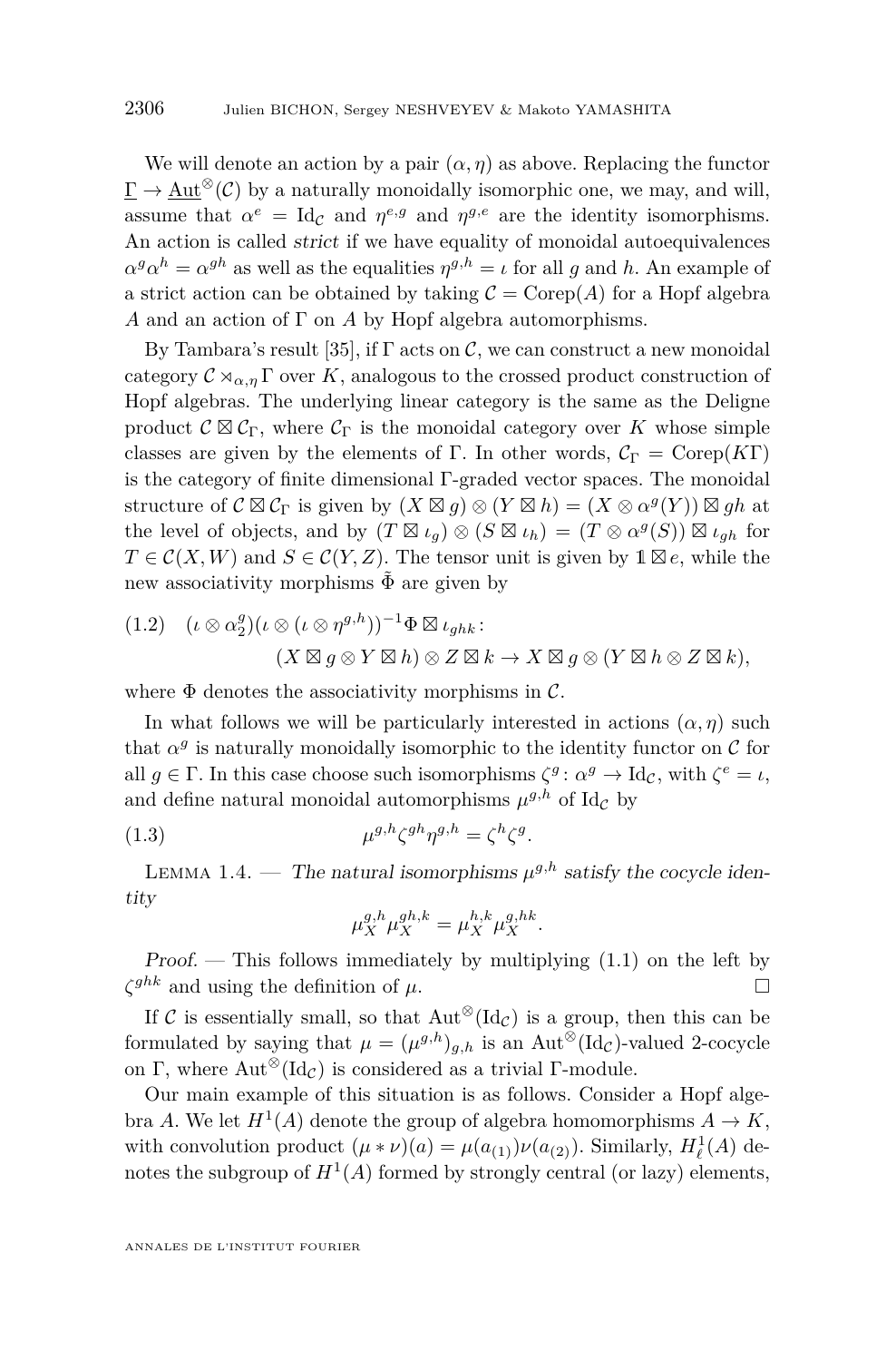i.e., those  $\omega \in H^1(A)$  such that  $\omega * \iota = \iota * \omega$ . If A is finite dimensional, so that  $A^*$  is again a Hopf algebra, then  $H^1(A)$  is the group of group-like elements in  $A^*$  and  $H^1_\ell(A)$  is the subgroup of group-like elements that are central in *A*<sup>∗</sup> .

Suppose that we are given a group homomorphism  $\Gamma \to H^1(A)/H^1_{\ell}(A)$ . Lifting it to a map  $\Gamma \to H^1(A)$  we get a pair  $(\phi, \mu)$ , where  $\phi$  is a map  $\Gamma \to H^1(A)$ ,  $g \mapsto \phi_g$ , and  $\mu$  is a 2-cocycle on  $\Gamma$  with values in the trivial Γ-module  $H^1_\ell(A)$ , such that

$$
\phi_e = \varepsilon, \quad \phi_g * \phi_h = \phi_{gh} * \mu(g, h) = \mu(g, h) * \phi_{gh}.
$$

Note that for  $g \in \Gamma$ , we have  $\phi_g^{-1} = \phi_{g^{-1}} * \mu(g, g^{-1})^{-1}$ , and  $\mu(g, g^{-1}) =$  $\mu(g^{-1}, g)$ . Define an action of  $\Gamma$  on *A* by the Hopf algebra automorphisms

$$
\alpha_g(a) = \phi_g \triangleright a \triangleleft \phi_g^{-1} = \phi_g^{-1}(a_{(1)})a_{(2)}\phi_g(a_{(3)})
$$
  
=  $\mu(g, g^{-1})(S(a_{(1)}))\phi_{g^{-1}}(a_{(2)})a_{(3)}\phi_g(a_{(4)}),$ 

which depends only on the initial homomorphism  $\Gamma \to H^1(A)/H^1_\ell(A)$ . We call such actions almost adjoint.

We then get a strict action of  $\Gamma$  on  $\mathcal{C} = \text{Corep}(A)$ , which we continue to denote by  $\alpha$ : given a corepresentation  $\delta: V \to A \otimes V$ , we let  $\alpha^g(V, \delta) =$  $(V, (\alpha_g \otimes \iota)\delta)$ . The autoequivalences  $\alpha^g$  are isomorphic to Id<sub>C</sub>. Namely, for every  $X = (V, \delta) \in \mathcal{C}$  consider the representation  $\pi_X$  of the algebra  $A^*$  on *V* defined by  $\pi_X(\omega) = (\omega \otimes \iota)\delta$ . Then the morphisms  $\zeta_X^g = \pi_X(\phi_g) : \alpha^g(X) \to$ *X* define a natural monoidal isomorphism  $\zeta^g$ :  $\alpha^g \to \text{Id}_{\mathcal{C}}$ . The corresponding cocycle  $(\mu^{g,h})_{g,h}$  defined by  $(1.3)$  is given by

<span id="page-9-0"></span>(1.4) 
$$
\mu_X^{g,h} = \pi_X(\mu(g,h)).
$$

#### <span id="page-9-1"></span>**2. Graded twisting**

#### **2.1. Categorical formulation**

Let  $(\alpha, \eta)$  be an action of  $\Gamma$  on a  $\Gamma$ -graded monoidal *K*-linear category  $\mathcal{C}$ . We say that  $(\alpha, \eta)$  is an *invariant* action if each  $\alpha^g$  preserves the homogeneous subcategories  $\mathcal{C}_h$  for all  $h \in \Gamma$ .

DEFINITION 2.1. — Given an invariant action  $(\alpha, \eta)$  of  $\Gamma$  on  $\mathcal{C}$ , we denote by  $\mathcal{C}^{t,(\alpha,\eta)}$  the full monoidal *K*-linear subcategory of  $\mathcal{C} \rtimes_{\alpha,\eta} \Gamma$  obtained by taking direct sums of the objects  $X \boxtimes g$  for  $g \in \Gamma$  and  $X \in \mathcal{C}_g$ , and call  $\mathcal{C}^{t,(\alpha,\eta)}$  the graded twisting of C by the action of Γ. For strict actions we write C *t,α*.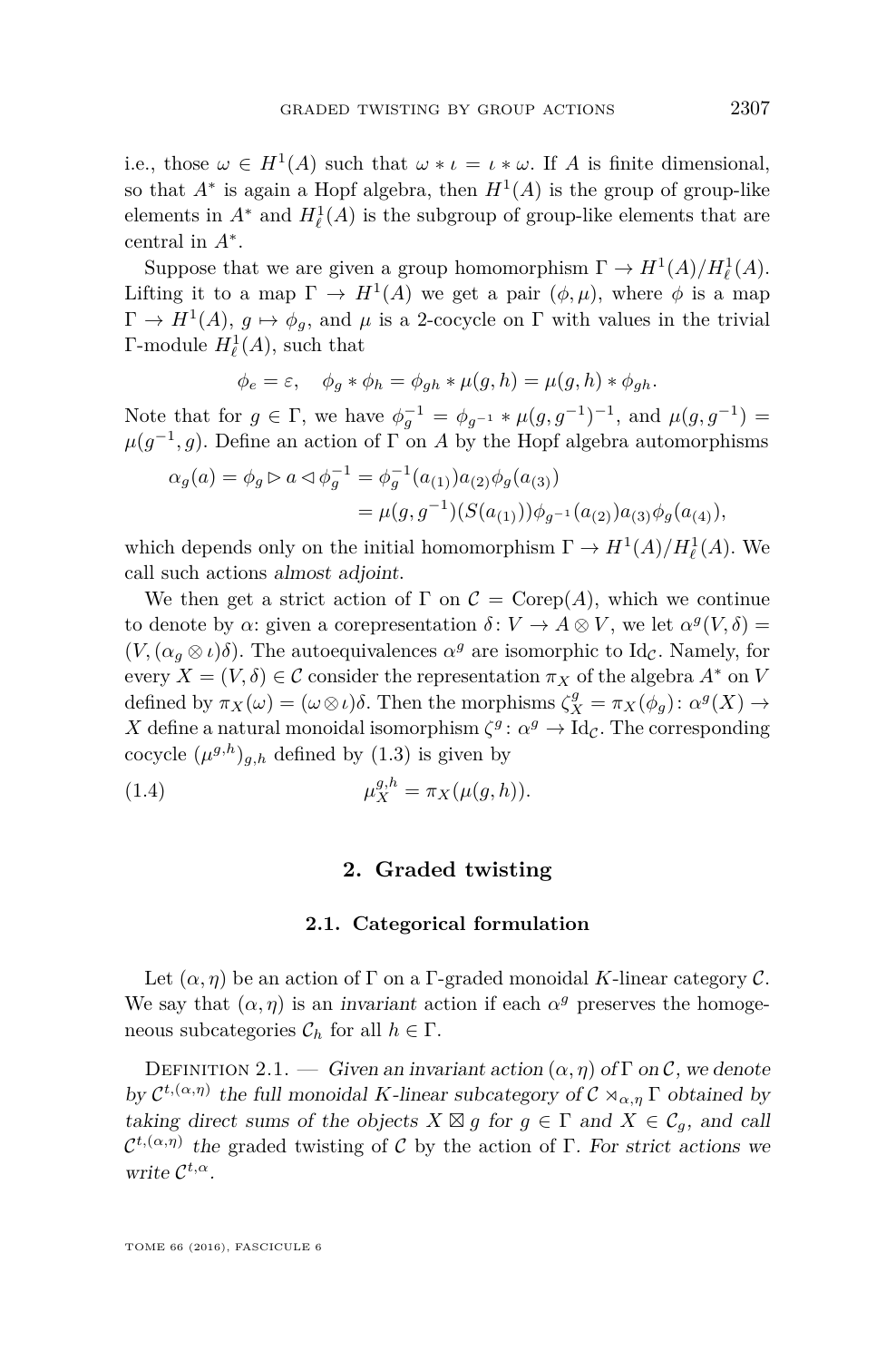By construction,  $\mathcal{C}^{t,(\alpha,\eta)}$  is equivalent to C as a  $\Gamma$ -graded K-linear category. Identifying  $C$  and  $C^{t,(\alpha,\eta)}$  as K-linear categories, we may express the twisted monoidal structure as an operation on C given by  $X \otimes_{\alpha,\eta} Y = X \otimes$  $\alpha^g(Y)$  if  $X \in \mathcal{C}_g$ . However, in some cases instead of changing the monoidal structure we can change the associativity morphisms in  $\mathcal{C}$ . Namely, we have the following result.

<span id="page-10-3"></span>THEOREM 2.2. — Assume an invariant action  $(\alpha, \eta)$  of  $\Gamma$  on  $\mathcal C$  is such that  $\alpha^g \simeq \text{Id}_{\mathcal{C}}$  for all  $g \in \Gamma$ . Choose natural monoidal isomorphisms  $\zeta^g$ :  $\alpha^g \to \text{Id}_{\mathcal{C}}$  and define a cocycle  $\mu = (\mu^{g,h})_{g,h}$  by [\(1.3\)](#page-8-0). Then

<span id="page-10-0"></span>(i) there are new associativity morphisms  $\Phi^{\mu}$  on C such that

$$
\Phi^{\mu} = (\iota \otimes (\iota \otimes \mu_Z^{g,h})) \Phi : (X \otimes Y) \otimes Z \to X \otimes (Y \otimes Z)
$$

for  $X \in \mathcal{C}_q$  and  $Y \in \mathcal{C}_h$ ;

<span id="page-10-1"></span>(ii) there is a monoidal equivalence  $F: C^{t,(\alpha,\eta)} \to (C, \Phi^{\mu})$  defined by  $F(X \boxtimes g) = X$  for  $X \in \mathcal{C}_g$ , with the tensor structure

$$
F_2: F(X \boxtimes g) \otimes F(Y \boxtimes h) \to F(X \boxtimes g \otimes Y \boxtimes h)
$$

represented by  $(\iota \otimes \zeta^g)^{-1}$ :  $X \otimes Y \to X \otimes \alpha_g(Y)$  for  $X \in \mathcal{C}_g$  and  $Y \in \mathcal{C}_h$ .

Proof.  $-$  Part [\(i\)](#page-10-0) follows easily from the cocycle property of  $\mu$ , but it will also follow from the proof of [\(ii\)](#page-10-1) (cf. [\[17\]](#page-38-0)). For part [\(ii\)](#page-10-1), in turn, it suffices to check that  $(F, F_2)$  transforms the associator on  $\mathcal{C}^{t, (\alpha, \eta)}$  into  $\Phi^{\mu}$ . Recalling formula [\(1.2\)](#page-8-1) for the associator on  $\mathcal{C} \rtimes_{\alpha,\eta} \Gamma$ , this amounts to verifying the equality

<span id="page-10-2"></span>
$$
(2.1) \quad (\iota \otimes \alpha_2^g)(\iota \otimes (\iota \otimes \eta^{g,h}))^{-1} \Phi(\iota \otimes \zeta^{gh})^{-1} ((\iota \otimes \zeta^g)^{-1} \otimes \iota)
$$

$$
= (\iota \otimes \zeta^g)^{-1} (\iota \otimes (\iota \otimes \zeta^h)^{-1}) (\iota \otimes (\iota \otimes \mu_Z^{g,h})) \Phi
$$

of morphisms  $(X \otimes Y) \otimes Z \to X \otimes \alpha^g(Y \otimes \alpha^h(Z))$  for  $X \in \mathcal{C}_g$ ,  $Y \in \mathcal{C}_h$ ,  $Z \in \mathcal{C}_k$ .

The assumption that  $\zeta^g$  is a natural isomorphism of monoidal functors implies that  $(\zeta^g)^{-1} = \alpha_2^g (\zeta^g \otimes \zeta^g)^{-1}$ . Using also that  $\zeta^h \zeta^g = \mu^{g,h} \zeta^{gh} \eta^{g,h}$ , we see that the right hand side of [\(2.1\)](#page-10-2) equals

$$
(\iota \otimes \alpha_2^g)(\iota \otimes (\iota \otimes \eta^{g,h}))^{-1}(\iota \otimes (\zeta^g \otimes \zeta^{gh}))^{-1}\Phi.
$$

But this equals the left hand side of  $(2.1)$  by naturality of  $\Phi$ .

In the semisimple case the new associativity morphisms can be expressed in terms of usual 3-cocycles as follows.

ANNALES DE L'INSTITUT FOURIER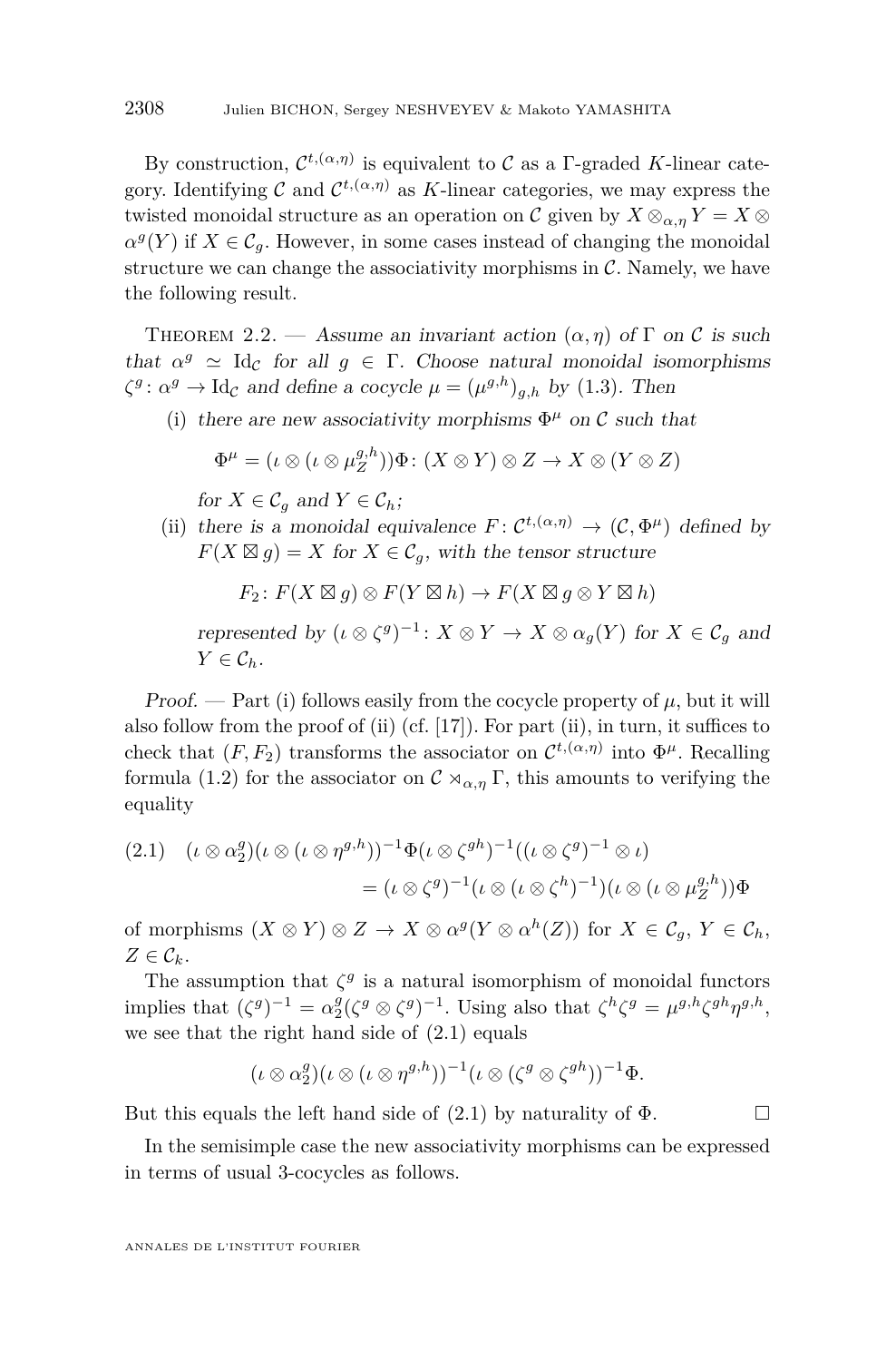<span id="page-11-0"></span>PROPOSITION 2.3. — Let C be as in the previous theorem. Moreover, assume that  $\mathcal C$  is essentially small, semisimple, with simple unit, such that  $\text{End}_{\mathcal{C}}(U) = K$  for any simple object U. Let  $q: \text{Ch}(\mathcal{C}) \to \Gamma$  denote the homomorphism corresponding to the  $\Gamma$ -grading on  $\mathcal{C}$ . Then there is a welldefined cocycle  $c \in Z^3(\text{Ch}(\mathcal{C}); K^\times)$  such that

$$
c(g, h, k)\iota_Z = \mu_Z^{q(g), q(h)}
$$

for any  $g, h, k \in \text{Ch}(\mathcal{C})$  and any simple object  $Z \in \mathcal{C}$  with  $|Z| = k$ .

Proof. — By Proposition [1.2,](#page-5-1) for any  $s, t \in \Gamma$  we can define a homomorphism  $Ch(\mathcal{C}) \to K^{\times}$  by  $[Z] \mapsto \mu_Z^{s,t}$ . This shows that the map  $c: Ch(\mathcal{C})^3 \to$  $K^{\times}$  in the formulation is well-defined. The cocycle identity for *c* can be checked directly, but it also follows from the pentagon relation for  $\Phi^{\mu}$ , as

$$
\Phi^{\mu} = c(g, h, k)\Phi \colon (X \otimes Y) \otimes Z \to X \otimes (Y \otimes Z)
$$

for  $[X] = g$ ,  $[Y] = h$  and  $[Z] = k$ .

Remark 2.4.  $\qquad$  The cocycle *c* in the previous proposition does not necessarily descend to  $\Gamma$ . Nevertheless, if  $\Gamma$  is abelian, then *c* at least descends to the abelianization of Ch(C), since the homomorphism Ch(C)  $\rightarrow K^{\times}$ ,  $[Z] \mapsto \mu_Z^{s,t}$ , in the above proof factors through Ch( $\mathcal{C}$ )<sup>ab</sup>.

Remark 2.5. — Assume  $(\alpha, \eta)$  is an action of  $\Gamma$  on a  $\Gamma$ -graded monoidal *K*-linear category C. Let us say that the action is equivariant if  $\alpha^g(\mathcal{C}_h)$  =  $\mathcal{C}_{ghg^{-1}}$  holds for any  $g, h \in \Gamma$ . If  $\alpha$  is strict, then  $\mathcal C$  is called a crossed Γ-category over *K* [\[37,](#page-39-9) Section VI]. For any equivariant action we have  $X \otimes \alpha^{g^{-1}}(Y) \in \mathcal{C}_{gg^{-1}hg} = \mathcal{C}_{hg}$ , which implies that  $X \boxtimes g^{-1} \otimes Y \boxtimes h^{-1}$ belongs to  $\mathcal{C}_{hg} \boxtimes (hg)^{-1}$ . Thus, the objects of the form  $X \boxtimes g^{-1}$  for  $X \in \mathcal{C}_g$ span a monoidal subcategory  $\mathcal{C}^{a,(\alpha,\eta)}$ , which is equivalent to  $\mathcal C$  as a  $\Gamma$ -graded  $K$ -linear category. We note that if  $\Gamma$  is abelian, then the notions of invariant and equivariant actions are the same, but the monoidal categories  $\mathcal{C}^{a,(\alpha,\eta)}$ and  $\mathcal{C}^{t,(\alpha,\eta)}$  are not equivalent in general, see Section [2.3.](#page-16-0)

#### **2.2. Hopf algebraic formulation**

Let *A* be a Hopf algebra. Assume we are given a Γ-grading on *A* such that  $\Delta(A_q) \subset A_q \otimes A_q$  and  $A_q A_h \subset A_{qh}$  for all  $q, h \in \Gamma$ . An action  $\alpha$  of  $\Gamma$ on *A* by Hopf algebra automorphisms is called *invariant* if  $\alpha_q(A_h) = A_h$ for all  $g, h \in \Gamma$ .

By Lemma [1.3](#page-6-5) these assumptions can be formulated by saying that we are given a cocentral Hopf algebra homomorphism  $p: A \rightarrow K\Gamma$  and an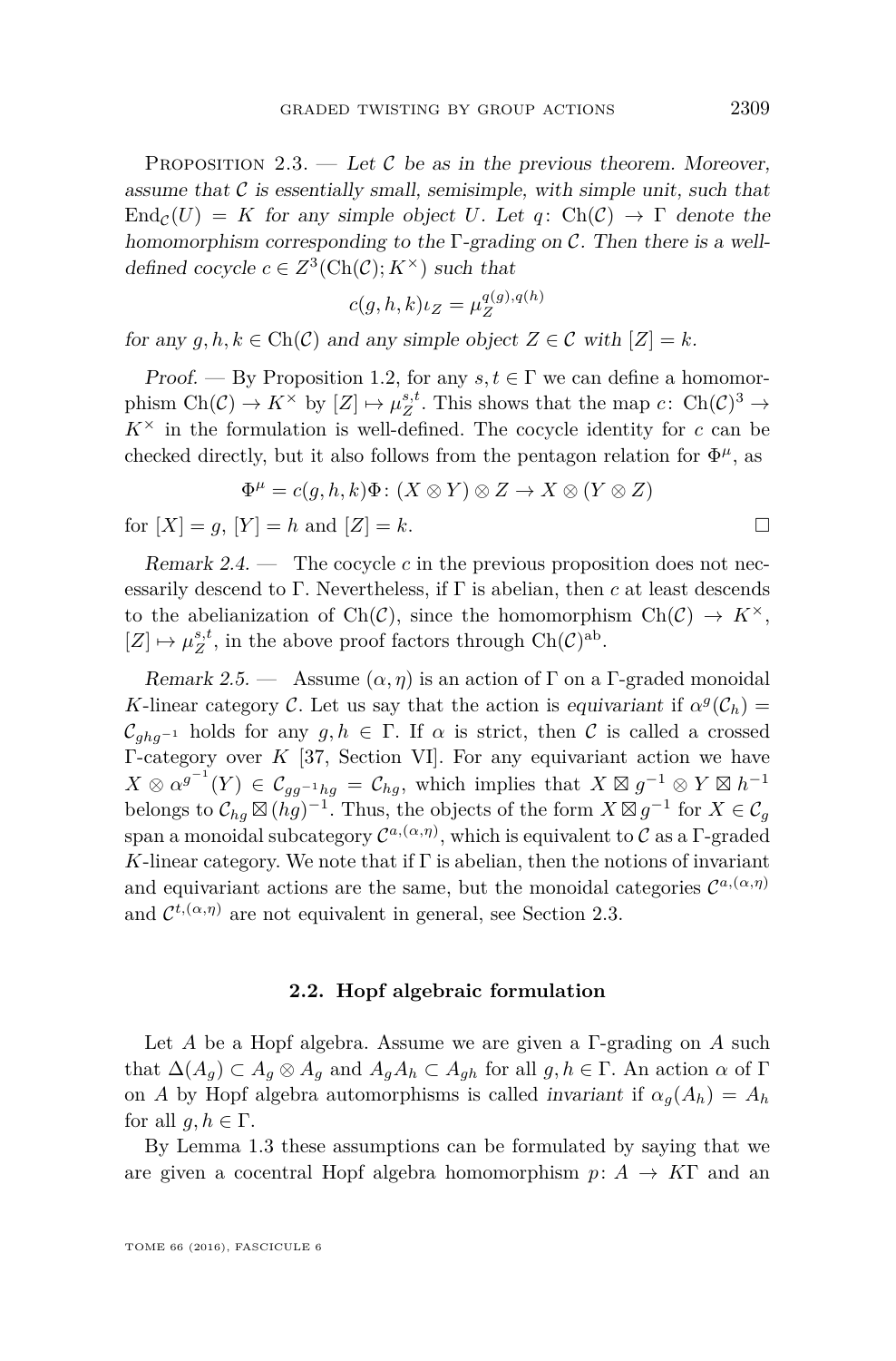action *α* of Γ on *A* such that  $p\alpha_q = p$  for all  $q \in \Gamma$ . We then say that the pair  $(p, \alpha)$  is an *invariant cocentral action* of  $\Gamma$  on *A*. Any such action defines a strict invariant action of  $\Gamma$  on  $\mathrm{Corep}(A)$  and therefore we get a twisted category  $\text{Corep}(A)^{t,\alpha}$ . We want to define a Hopf algebra of which Corep $(A)$ <sup>*t*, $\alpha$ </sup> is the corepresentation category.

Consider the crossed product  $A \rtimes_{\alpha} \Gamma$ . We realize it as the tensor product  $A \otimes K\Gamma$  with the twisted product  $(a \otimes q)(b \otimes h) = a\alpha_q(b) \otimes qh$ . It is a Hopf algebra with the tensor product of original coproducts  $\Delta(a \otimes g)$  =  $a_{(1)} \otimes g \otimes a_{(2)} \otimes g$ , the counit  $\varepsilon(a \otimes g) = \varepsilon(a)$ , and the antipode  $S(a \otimes g) =$  $S(\alpha_{g^{-1}}(a)) \otimes g^{-1}.$ 

From this presentation it is straightforward that we have a monoidal equivalence

$$
Corep(A\rtimes_{\alpha}\Gamma)\simeq Corep(A)\rtimes_{\alpha}\Gamma.
$$

The rigidity of the full monoidal subcategory  $\mathrm{Corep}(A)^{t,\alpha}\subset \mathrm{Corep}(A)\rtimes_{\alpha}\Gamma$ is also easy to see. It follows that the matrix coefficients of corepresentations of  $A \rtimes_{\alpha} \Gamma$  lying in Corep $(A)^{t,\alpha}$  span a Hopf subalgebra of  $A \rtimes_{\alpha} \Gamma$ with corepresentation category  $\text{Corep}(A)^{t,\alpha}$ . We thus arrive at the following definition.

DEFINITION 2.6. — Given an invariant cocentral action  $(p, \alpha)$  of  $\Gamma$  on a Hopf algebra A, the graded twisting of A by the action of  $\Gamma$  is the Hopf subalgebra  $A^{t,(p,\alpha)}$  of  $A \rtimes_{\alpha} \Gamma$  spanned by the elements of the form  $a \otimes g$  with  $a \in A_q = \{a \in A \mid a_{(1)} \otimes p(a_{(2)}) = a \otimes g\}$  and  $g \in \Gamma$ . If *p* is unambiguous from the context, we will also denote this Hopf algebra by  $A^{t,\alpha}$ .

By construction we have  $\text{Corep}(A^{t,\alpha}) \simeq \text{Corep}(A)^{t,\alpha}$ , but of course no categorical considerations are needed just to define  $A^{t,\alpha}$ . Observe that by working with homogeneous components we immediately see that  $A^{t,(p,\alpha)}$  $A \rtimes_{\alpha} \Gamma$  is a sub-bialgebra, while the fact that it is closed under the antipode follows from  $S(A_q) \subset A_{q^{-1}}$ .

The following description of  $A^{t,\alpha}$  is very useful.

<span id="page-12-0"></span>PROPOSITION 2.7. — The crossed product  $A \rtimes_{\alpha} \Gamma$  becomes a KT-comodule by the coaction

(2.2) 
$$
A \rtimes_{\alpha} \Gamma \to (A \rtimes_{\alpha} \Gamma) \otimes K\Gamma, \quad a \otimes g \mapsto a_{(1)} \otimes g \otimes p(a_{(2)})g^{-1},
$$

the space  $(A \rtimes_{\alpha} \Gamma)^{\text{coKT}}$  of invariant elements (that is, elements *x* satisfying  $x \mapsto x \otimes 1$  for the above coaction) coincides with  $A^{t,\alpha}$ , and the map

$$
j: A \to A^{t,\alpha} = (A \rtimes_{\alpha} \Gamma)^{\text{coKT}}, \quad a \mapsto a_{(1)} \otimes p(a_{(2)})
$$

ANNALES DE L'INSTITUT FOURIER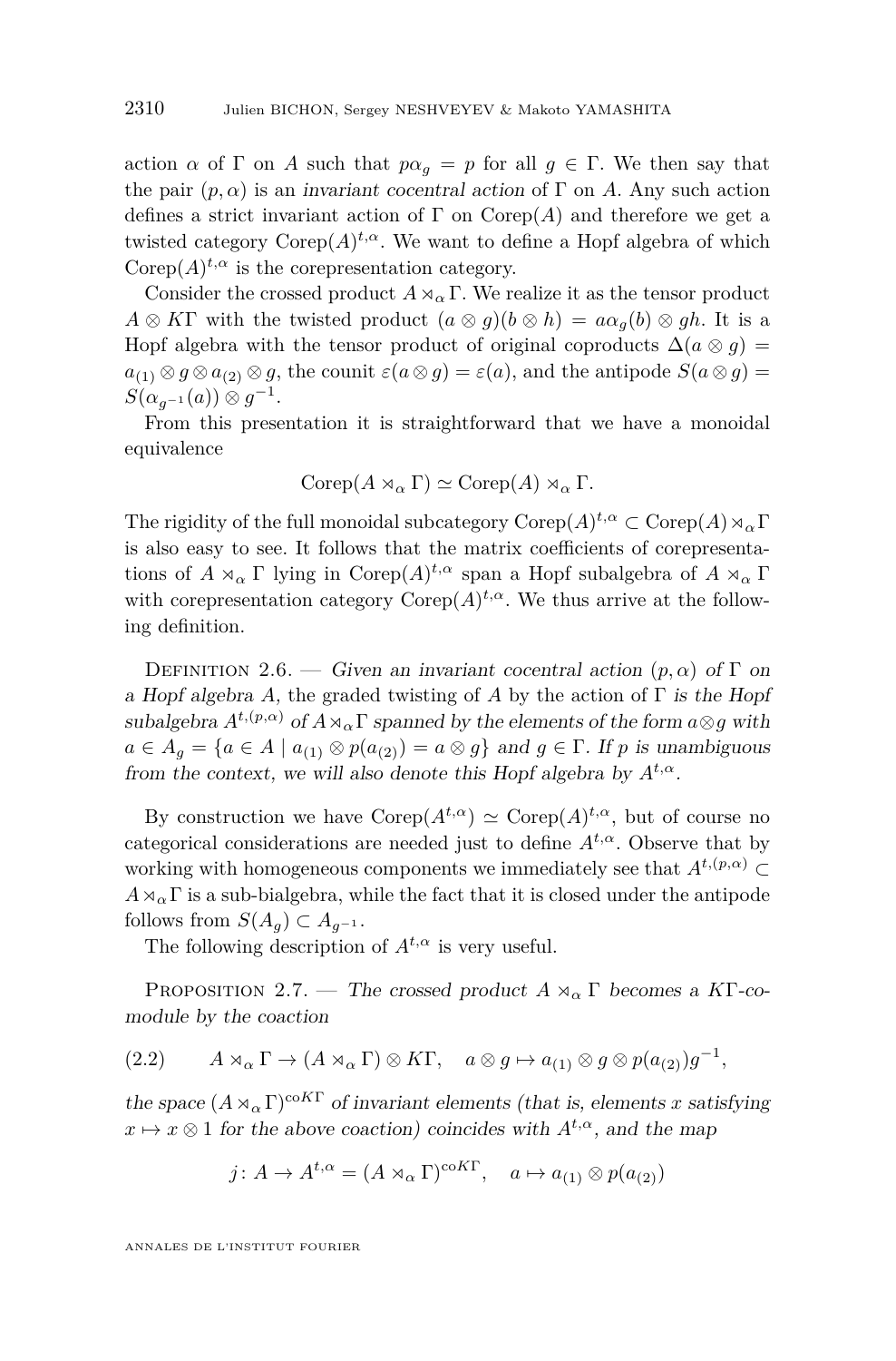is a coalgebra isomorphism. Moreover, the map  $\tilde{p} = \varepsilon \otimes \iota : a \otimes g \mapsto \varepsilon(a)g$ restricts to a cocentral Hopf algebra homomorphism  $A^{t,\alpha} \to K\Gamma$  satisfying  $\tilde{p}j = p.$ 

Proof. — This is easily verified by working with homogeneous components of  $A$ .

We now describe the graded twisting operation in terms of pseudo-2-cocycles, when the action is almost adjoint. Recall that a linear map  $\sigma \in (A \otimes A)^*$  is said to be a pseudo-2-cocycle (see [\[19\]](#page-38-4) for an equivalent formulation) if it is convolution invertible, the product

$$
A \times A \ni (a, b) \mapsto \sigma(a_{(1)}, b_{(1)}) \sigma^{-1}(a_{(3)}, b_{(3)}) a_{(2)} b_{(2)} \in A
$$

is associative with the initial 1 still being the unit, and the bialgebra *A<sup>σ</sup>* equipped with the initial coproduct and the new product is a Hopf algebra. The pseudo-2-cocycle  $\sigma$  defines then a quasi-tensor equivalence (tensor equivalence "minus compatibility with the associators") between  $Corep(A)$ and Corep( $A^{\sigma}$ ), which is a tensor equivalence if and only if  $\sigma$  is a 2-cocycle in the usual sense [\[16\]](#page-38-1), see, e.g., [\[17,](#page-38-0) [32\]](#page-39-10).

Assume that we have an almost adjoint action  $(p, \alpha)$  on *A* as at the end of Section [1.2.](#page-7-1) Thus  $\alpha$  is defined by a pair  $(\phi, \mu)$  consisting of a map  $\phi \colon \Gamma \to H^1(A)$  and a 2-cocycle  $\mu \colon \Gamma^2 \to H^1_{\ell}(A)$ . Recall that  $\mu$  can be considered as a cocycle with values in  $\text{Aut}^{\otimes}(\text{Id}_{\text{Corep}(A)})$  by [\(1.4\)](#page-9-1). Consider the associativity morphisms  $\Phi^{\mu}$  on Corep(A) defined by  $\mu$  as described in The-orem [2.2.](#page-10-3) By that theorem we have a monoidal equivalence  $\text{Corep}(A^{t,\alpha}) \simeq$  $(\text{Corep}(A), \Phi^{\mu})$ . From this get a fiber functor  $\tilde{F}$ :  $(\text{Corep}(A), \Phi^{\mu}) \to \text{Vect}_K$ which is the forgetful functor on morphisms and objects, while its tensor structure  $\tilde{F}_2$ :  $\tilde{F}(X) \otimes \tilde{F}(Y) \to \tilde{F}(X \otimes Y)$  is given by  $\iota_X \otimes \pi_Y(\phi_g)$  for *X* ∈ Corep $(A)$ <sub>*g*</sub>. It follows that  $F_2^{-1}$  defines a pseudo-2-cocycle on *A* such that the twisting of *A* by this pseudo-cocycle gives  $A^{t,\alpha}$ . Let us formulate this more precisely.

Extend the maps  $\phi_g$  and  $\phi_g^{-1}$  on  $\Gamma$  to K $\Gamma$  by linearity, so that  $\phi_x^{-1} =$  $\sum_{g} x_g \phi_g^{-1}$  for  $x = \sum_{g} x_g g$  in K<sub>T</sub>. Similarly, extend  $\mu$  by bilinearity to a map  $K\Gamma \otimes K\Gamma \to H^1_\ell(A)$ . Define

<span id="page-13-0"></span>(2.3) 
$$
\sigma: A \otimes A \to K
$$
,  
\n $a \otimes b \mapsto \phi_{p(a)}^{-1}(b) = \mu(p(a_{(1)}), S(p(a_{(2)}))) (S(b_{(1)})) \phi_{S(p(a_{(3)}))}(b_{(2)}).$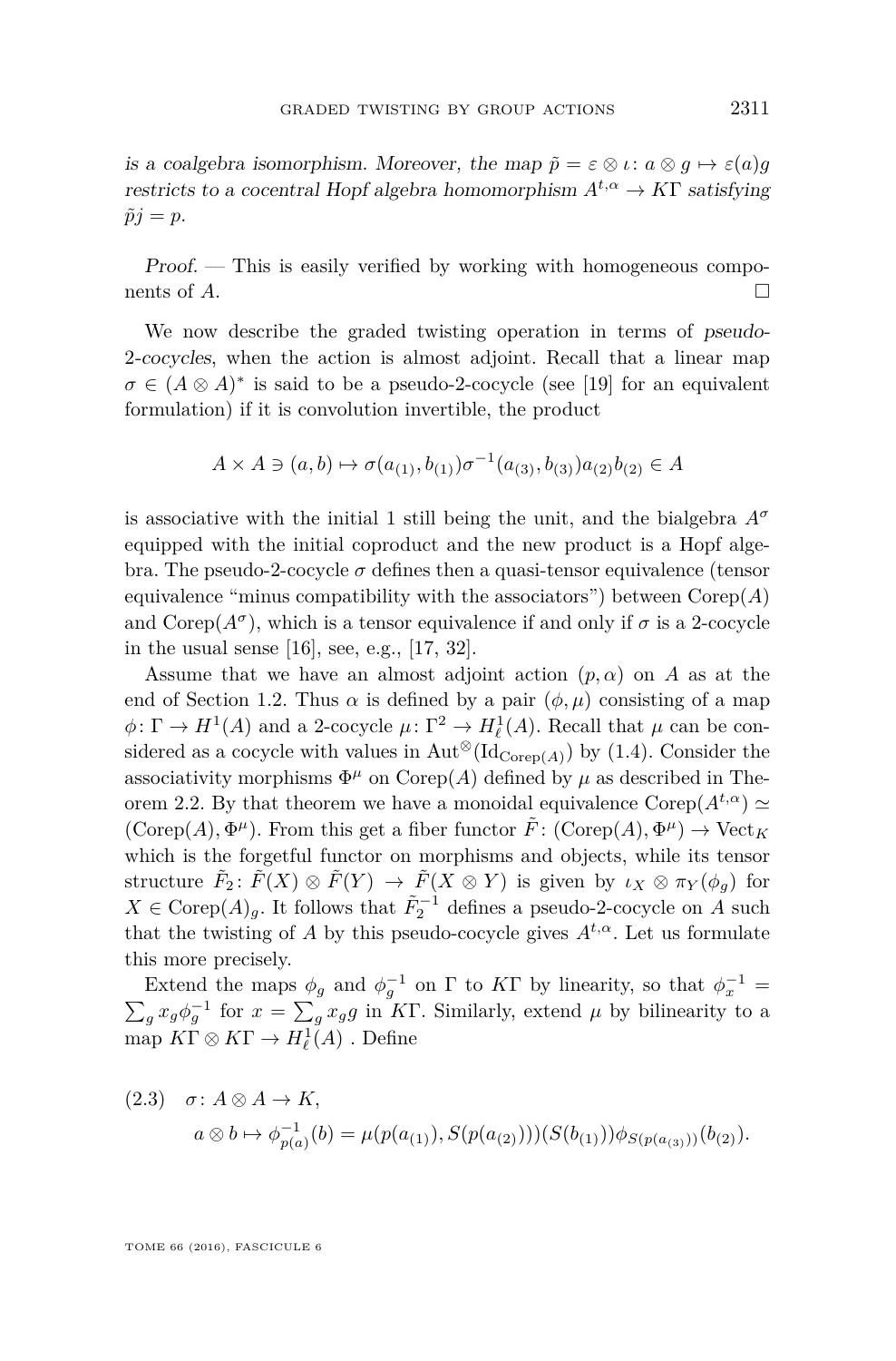<span id="page-14-3"></span>THEOREM  $2.8.$  — Assume an almost adjoint invariant cocentral action  $(p, \alpha)$  of  $\Gamma$  on *A* is defined by a pair  $(\phi, \mu)$  as above. Then

<span id="page-14-0"></span>(i) the element  $\sigma \in (A \otimes A)^*$  defined by [\(2.3\)](#page-13-0) is a pseudo-2-cocycle on *A*, with the convolution inverse given by

 $\sigma^{-1}: A \otimes A \to K$ ,  $a \otimes b \mapsto \phi_{p(a)}(b)$ ;

<span id="page-14-2"></span>(ii) the map *j* :  $A \rightarrow A \rtimes_{\alpha} \Gamma$  defines a Hopf algebra isomorphism of the twist  $A^{\sigma}$  of *A* by  $\sigma$  onto  $A^{t,\alpha} \subset A \rtimes_{\alpha} \Gamma$ .

Proof. — The theorem follows from the preceding discussion, but let us give an explicit argument.

Denote by  $\sigma'$  the map defined in [\(i\)](#page-14-0). Recall that if  $a \in A_g$ , we have  $p(a) = \varepsilon(a)q$ . For any  $b \in A$ , we thus have

$$
(\sigma * \sigma')(a \otimes b) = \phi_{p(a_{(1)})}^{-1}(b_{(1)})\phi_{p(a_{(2)})}(b_{(2)})
$$
  
=  $\varepsilon(a)\phi_g^{-1}(b_{(1)})\phi_g(b_{(2)}) = \varepsilon(a)\varepsilon(b).$ 

By linearity in *a*, we obtain that  $\sigma * \sigma'$  is equal to  $\varepsilon \otimes \varepsilon$ . By a similar argument we also obtain  $\sigma' * \sigma = \varepsilon \otimes \varepsilon$ , hence  $\sigma' = \sigma^{-1}$  as claimed.

Next, we claim that for any elements *a*, *b*, and *c* of *A*, we have

<span id="page-14-1"></span>
$$
(2.4) \quad \sigma^{-1}(a_{(1)}, b_{(1)}c_{(1)})\sigma^{-1}(b_{(2)}, c_{(2)})\sigma(a_{(2)}, b_{(3)})\sigma(a_{(3)}b_{(4)}, c_{(3)})= \mu(p(a), p(b))(c).
$$

First notice that  $\phi_x(bc) = \phi_{x_{(1)}}(b)\phi_{x_{(2)}}(c)$  holds for  $x \in K\Gamma$ , which is by definition true if  $x$  is actually in  $\Gamma$ , and in general follows from that by linearity. This implies

$$
\sigma^{-1}(a, b_{(1)}c_{(1)})\sigma^{-1}(b_{(2)}, c_{(2)}) = \phi_{p(a)}(b_{(1)}c_{(1)})\phi_{p(b_{(2)})}(c_{(2)})
$$
  
=  $\phi_{p(a_{(1)})}(b_{(1)})\phi_{p(a_{(2)})}(c_{(1)})\phi_{p(b_{(2)})}(c_{(2)}).$ 

Next, the cocycle property of  $\mu$  can be expressed as  $\phi_x * \phi_y = \phi_{x_{(1)}y_{(1)}} *$  $\mu(x_{(2)}, y_{(2)})$ , which is again easy to see on group elements. Thus, the above expression is equal to

$$
\phi_{p(a_{(1)})}(b_{(1)})\phi_{p(a_{(2)}b_{(2)})}(c_{(1)})\mu(p(a_{(3)}), p(b_{(3)}))(c_{(2)}),
$$

which by the cocentrality of *p* is equal to

$$
\mu(p(a_{(1)}), p(b_{(1)}))(c_{(1)})\phi_{p(a_{(3)}b_{(2)})}(c_{(2)})\phi_{p(a_{(2)})}(b_{(3)})
$$
  
= 
$$
\mu(p(a_{(1)}), p(b_{(1)}))(c_{(1)})\sigma^{-1}(a_{(2)}b_{(2)}, c_{(2)})\sigma^{-1}(a_{(3)}, b_{(3)}).
$$

This clearly implies [\(2.4\)](#page-14-1).

ANNALES DE L'INSTITUT FOURIER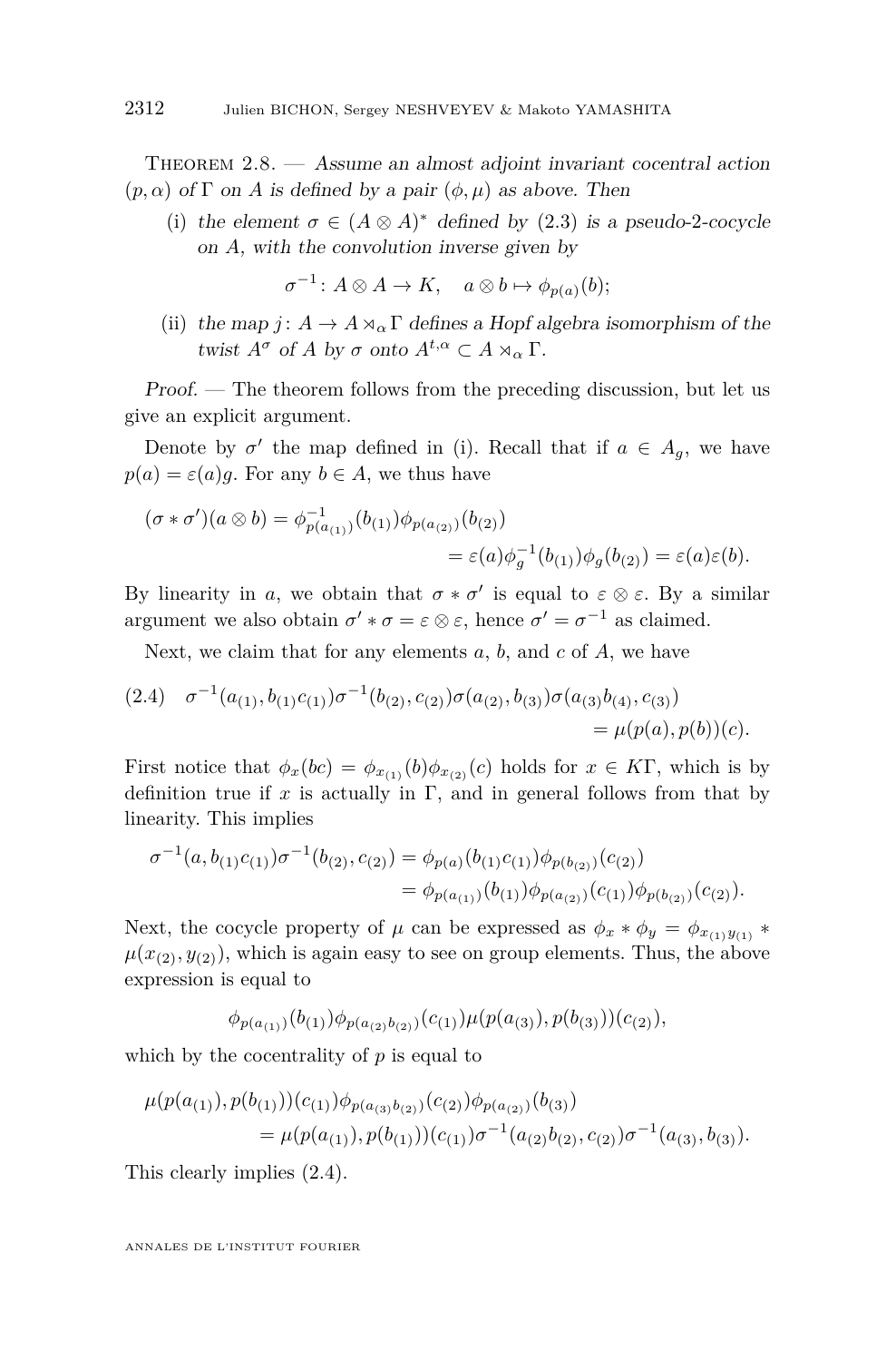Recall that the associativity condition for the twisted product in the definition of a pseudo-2-cocycle means that, although the right hand side of  $(2.4)$  is not  $\varepsilon(abc)$ , it defines a central 3-form, that is,

$$
\mu(p(a_{(1)}), p(b_{(1)}))(c_{(1)})a_{(2)}b_{(2)}c_{(2)} = \mu(p(a_{(2)}), p(b_{(2)}))(c_{(2)})a_{(1)}b_{(1)}c_{(1)}.
$$

But this is an immediate consequence of the cocentrality of *p* and the centrality of  $\mu(q, h)$ .

We thus get a bialgebra  $A^{\sigma}$  with product given by

$$
a \cdot b = \sigma(a_{(1)}, b_{(1)}) a_{(2)} b_{(2)} \sigma^{-1}(a_{(3)}, b_{(3)}).
$$

If  $a_q \in A_q$ , the right hand side becomes

$$
\phi_g^{-1}(b_{(1)}) a_g b_{(2)} \phi_g(b_{(3)}) = a_g \alpha_g(b).
$$

This shows that  $A_g \ni a_g \mapsto a_g \otimes g$  is indeed an algebra homomorphism from  $A^{\sigma}$  to  $A \rtimes_{\alpha} \Gamma$ , and induces a bialgebra isomorphism  $A^{\sigma} \simeq A^{t,\alpha}$ . Hence  $A^{\sigma}$  is a Hopf algebra as well, and this proves [\(i\)](#page-14-0) and [\(ii\)](#page-14-2).

Remark 2.9. — It follows from Equation [2.4](#page-14-1) that  $\sigma$  is a 2-cocycle if and only if  $\mu$  is the trivial map, i.e., if and only if  $\phi : \Gamma \to H^1(A)$  is a group morphism.

We end the section with a discussion of the Grothendieck ring of a twisted graded Hopf algebra. Denote by  $K(A)$  the Grothendieck ring of the tensor category  $\text{Corep}(A)$ . By the Jordan–Hölder theorem, the isomorphism classes of simple objects form a basis of the underlying group, and in the cosemisimple case it can be identified with the subring of *A* generated by the characters of the simple corepresentations. An invariant cocentral action  $(p, \alpha)$  on *A* defines an action of  $\Gamma$  on  $K(A)$ , which is trivial when the action is almost adjoint, and in this case we have  $K(A) \simeq K(A^{t,\alpha})$  as rings, which follows directly either from Proposition [2.7](#page-12-0) or Theorem [2.8.](#page-14-3) When the invariant cocentral action is not almost adjoint, the coalgebras *A* and  $A^{t,\alpha}$  are still isomorphic, hence their Grothendieck groups are isomorphic. At the ring level, we have the following result, which follows directly from  $\text{Corep}(A)^{t,\alpha} = \text{Corep}(A^{t,\alpha})$  as well.

<span id="page-15-0"></span>PROPOSITION 2.10. — Given an invariant cocentral action  $(p, \alpha)$  of Γ on *A*, we have a ring isomorphism

$$
K(A^{t,\alpha}) \simeq (K(A) \rtimes \Gamma)^{\mathrm{coKT}},
$$

where  $\Gamma$  acts on  $K(A)$  by the functoriality of the functor K.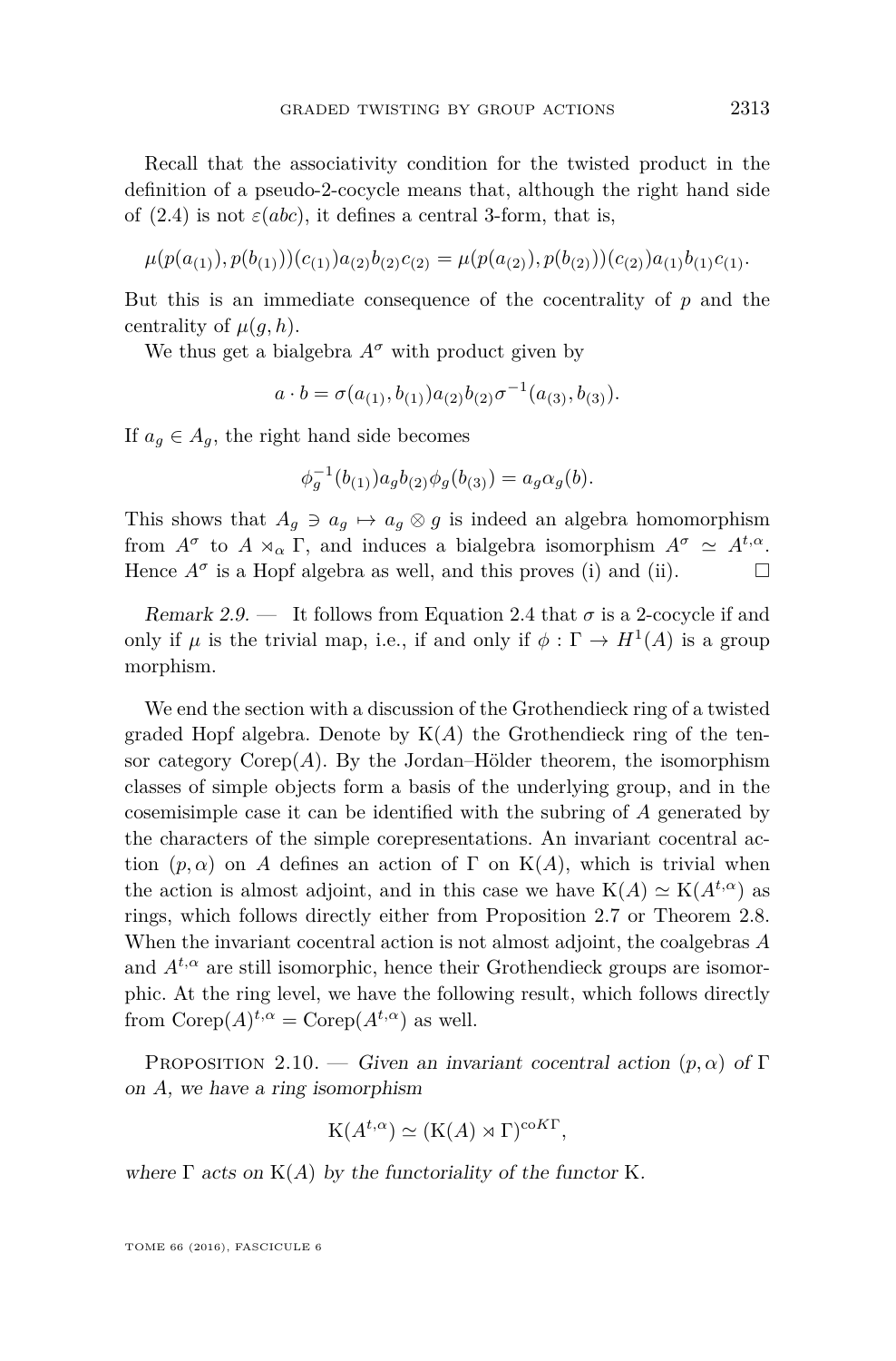#### **2.3. Invariant cocentral actions by abelian groups**

<span id="page-16-0"></span>There is a slight asymmetry in our construction. If we start with an invariant cocentral action of Γ on a Hopf algebra, then we get a new twisted Hopf algebra, but an action of  $\Gamma$  is no longer defined on it. This is in itself not surprising, as typically the symmetries of deformations should also deform. The situation is better for abelian groups.

Thus, in this section we specialize to the case when  $\Gamma$  is abelian to have an extra symmetry in our construction.

DEFINITION 2.11. — We denote by  $\mathcal{D}(\Gamma)$  the category whose objects are the triples  $(A, p, \alpha)$ , where  $(p, \alpha)$  is an invariant cocentral action of Γ on a Hopf algebra *A*, and whose morphisms  $(A, p, \alpha) \rightarrow (B, q, \beta)$  are the Hopf algebra homomorphisms  $f: A \rightarrow B$  such that  $qf = p$  and  $\beta_q f = \alpha_q$ for any  $q \in \Gamma$ .

In other words, the morphisms in  $\mathcal{D}(\Gamma)$  are the Γ-equivariant homomorphisms of Γ-graded Hopf algebras.

LEMMA 2.12. — If  $\Gamma$  is abelian and  $(A, p, \alpha)$  is an object of  $\mathcal{D}(\Gamma)$ , then  $\tilde{\alpha}_g(j(a)) = j(\alpha_g(a))$  for  $g \in \Gamma$  defines an object  $(A^{t,\alpha}, \tilde{p}, \tilde{\alpha})$  of  $\mathcal{D}(\Gamma)$ , where *j* is the map defined in Proposition [2.7.](#page-12-0)

Proof. — We have a well-defined action of  $\Gamma$  on  $A \rtimes_{\alpha} \Gamma$  by the Hopf algebra automorphisms

$$
\alpha_g(a \otimes h) = \alpha_g(a) \otimes h.
$$

By restriction we get the required action of  $\Gamma$  on  $A^{t,\alpha}$ .

Given objects  $(A, p, \alpha)$  and  $(B, q, \beta)$  and a morphism  $f : (A, p, \alpha) \rightarrow$  $(B, q, \beta)$  in  $\mathcal{D}(\Gamma)$ , the natural extension  $f \otimes \iota$  is a Hopf algebra homomorphism between the crossed products by  $\Gamma$ , and by restriction we obtain a Hopf algebra homomorphism  $A^{t,\alpha} \to B^{t,\beta}$ . Moreover if  $\Gamma$  is abelian, it is a morphism from  $(A^{t,\alpha}, \tilde{p}, \tilde{\alpha})$  to  $(B^{t,\beta}, \tilde{q}, \tilde{\beta})$  in the category  $\mathcal{D}(\Gamma)$ . Therefore our graded twisting procedure defines an endofunctor of the category  $\mathcal{D}(\Gamma)$ , which is, as we shall see soon, an autoequivalence.

Since  $\Gamma$  is abelian, the set of its endomorphisms  $\text{End}(\Gamma)$  has a ring structure, with the product given by composition  $(\phi \cdot \psi)(g) = \phi(\psi(g))$  and the sum given by pointwise product  $(\phi + \psi)(q) = \phi(q)\psi(q)$ . Using this structure, one obtains the ' $ax + b$ ' semigroup structure on  $\text{End}(\Gamma)^2$ , whose product is given by

$$
(\phi_1, \psi_1) \cdot (\phi_2, \psi_2) = (\phi_1 + \psi_1 \cdot \phi_2, \psi_1 \cdot \psi_2).
$$

ANNALES DE L'INSTITUT FOURIER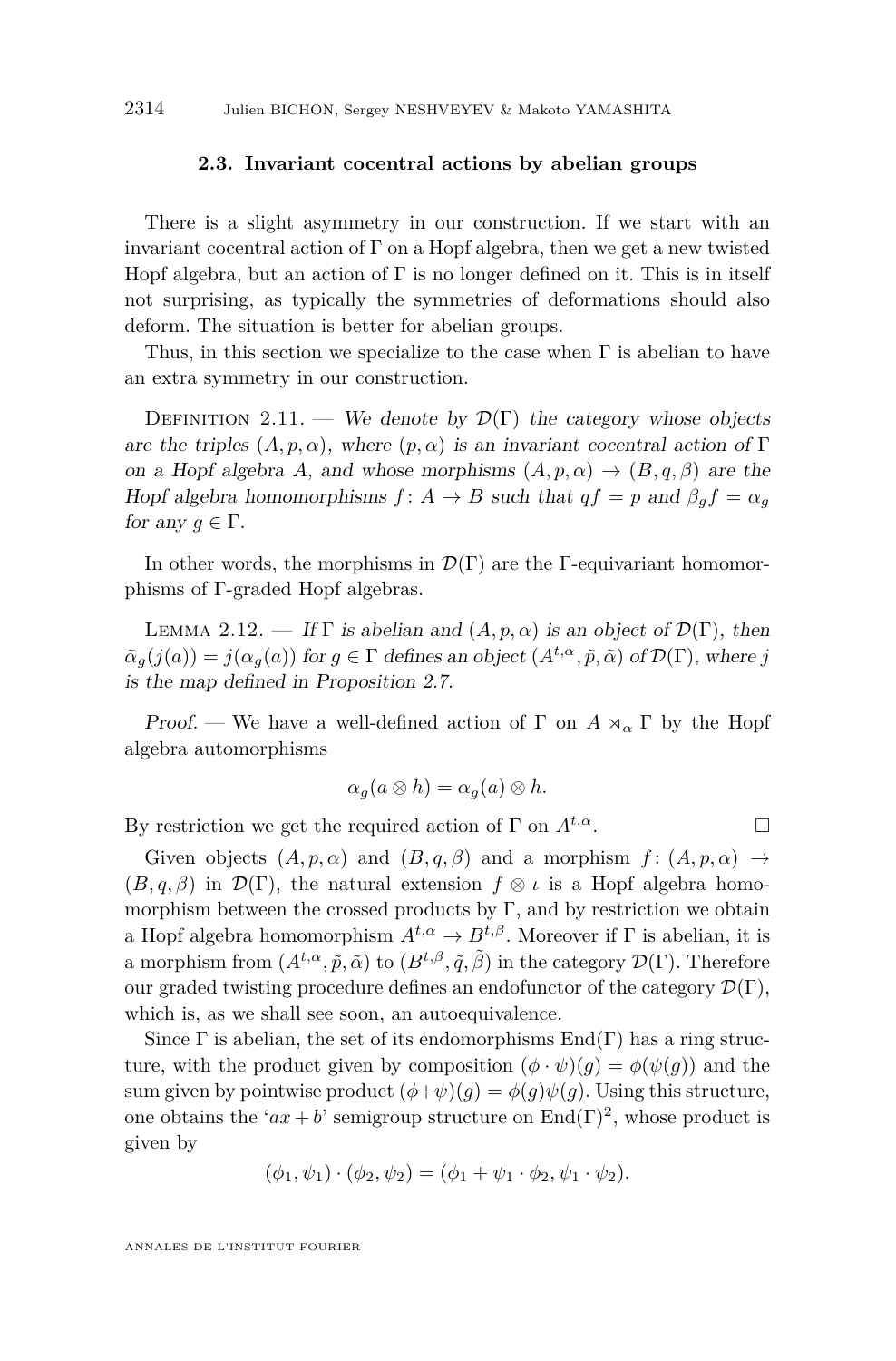Let us show next that there is a right action of this semigroup on the category  $\mathcal{D}(\Gamma)$  such that the twisting functor  $(A, p, \alpha) \mapsto (A^{t,\alpha}, \tilde{p}, \tilde{\alpha})$  corresponds to the action by the element  $(\iota, \iota)$  in this semigroup.

If  $\phi \in \text{End}(\Gamma)$  and  $(A, p, \alpha) \in \mathcal{D}(\Gamma)$ , the composition  $\alpha\phi$  defines again an invariant cocentral action of Γ. Moreover, for each  $q \in \Gamma$ , the maps  $\tilde{\alpha}_g = \alpha^g \otimes \iota$  on  $A \rtimes_{\alpha \phi} \Gamma$  define an action on  $A^{t, \alpha \phi}$ . Thus we can define an endofunctor  $F^a_\phi$  on  $\mathcal{D}(\Gamma)$  by setting  $F^a_\phi(A, p, \alpha) = (A^{t, \alpha\phi}, \tilde{p}, \tilde{\alpha})$ . We need to verify the additivity in *φ*.

LEMMA 2.13. — Let  $\phi, \psi$  be endomorphisms of Γ, and  $(A, p, \alpha)$  be an object of  $\mathcal{D}(\Gamma)$ . Then  $A^{t,\alpha(\phi+\psi)}$  is naturally isomorphic to  $(A^{t,\alpha\phi})^{t,\tilde{\alpha}\psi}$ , given by the map  $a_q \otimes g \mapsto a_q \otimes g \otimes g$  for  $a_q \in A_q$ .

Proof. — The map in the assertion is induced by the Γ-graded coalgebra isomorphisms  $j: A \to A^{t, \alpha(\phi + \psi)}$  and  $j^2: A \to (A^{t, \alpha\phi})^{t, \tilde{\alpha}\psi}$ . Hence we only need to verify that it is compatible with the algebra structures.

If  $a_q \in A_q$  and  $b_h \in A_h$ , one has

$$
((a_g \otimes g) \otimes g)((b_h \otimes h) \otimes h) = ((a_g \otimes g)\tilde{\alpha}_{\psi(g)}(b_h \otimes h)) \otimes gh
$$
  
= 
$$
((a_g \otimes \alpha_{\phi(g)}\alpha_{\psi(g)}(b_h)) \otimes h) \otimes h.
$$

Since  $\alpha_{\phi(g)}\alpha_{\psi(g)} = \alpha_{\phi(g)\psi(g)}$ , one sees the compatibility with the algebra structures.  $\Box$ 

It follows from the lemma that the graded twisting functor is indeed an autoequivalence of  $\mathcal{D}(\Gamma)$ , with inverse given by the functor  $(A, p, \alpha) \mapsto$  $(A^{t,\alpha(-\iota)}, \tilde{p}, \tilde{\alpha})$ , where  $-\iota$  is the automorphism of  $\Gamma$  given by  $-\iota(g) = g^{-1}$ .

As an immediate and useful consequence, we have the following result.

<span id="page-17-0"></span>LEMMA 2.14. — Let  $(A, p, \alpha)$  and  $(B, q, \beta)$  be objects in  $\mathcal{D}(\Gamma)$ . Assume that we have a Hopf algebra map

$$
f: B \to A^{t,\alpha}
$$

inducing a morphism  $(B, q, \beta) \to (A^{t,\alpha}, \tilde{p}, \tilde{\alpha})$  in  $\mathcal{D}(\Gamma)$ . Then *f* is an isomorphism if and only if there exists a Hopf algebra map

$$
f': A \to B^{t,\beta(-\iota)}
$$

inducing a morphism  $(A, p, \alpha) \to (B^{t, \beta(-\iota)}, \tilde{q}, \tilde{\beta})$  such that  $(f' \otimes \iota)f$  and  $(f \otimes i)f'$  are the canonical isomorphisms  $B \simeq B^{t,0}$  and  $A \simeq A^{t,0}$ , respectively.

Next, define  $F^m_{\psi}(A, p, \alpha) = (A, p, \alpha \psi).$ 

LEMMA 2.15. — The endofunctors  $F^a_\phi$  and  $F^m_\psi$  satisfy the equation  $F^a_\phi F^m_\psi = F^m_\psi F^a_{\psi \cdot \phi}.$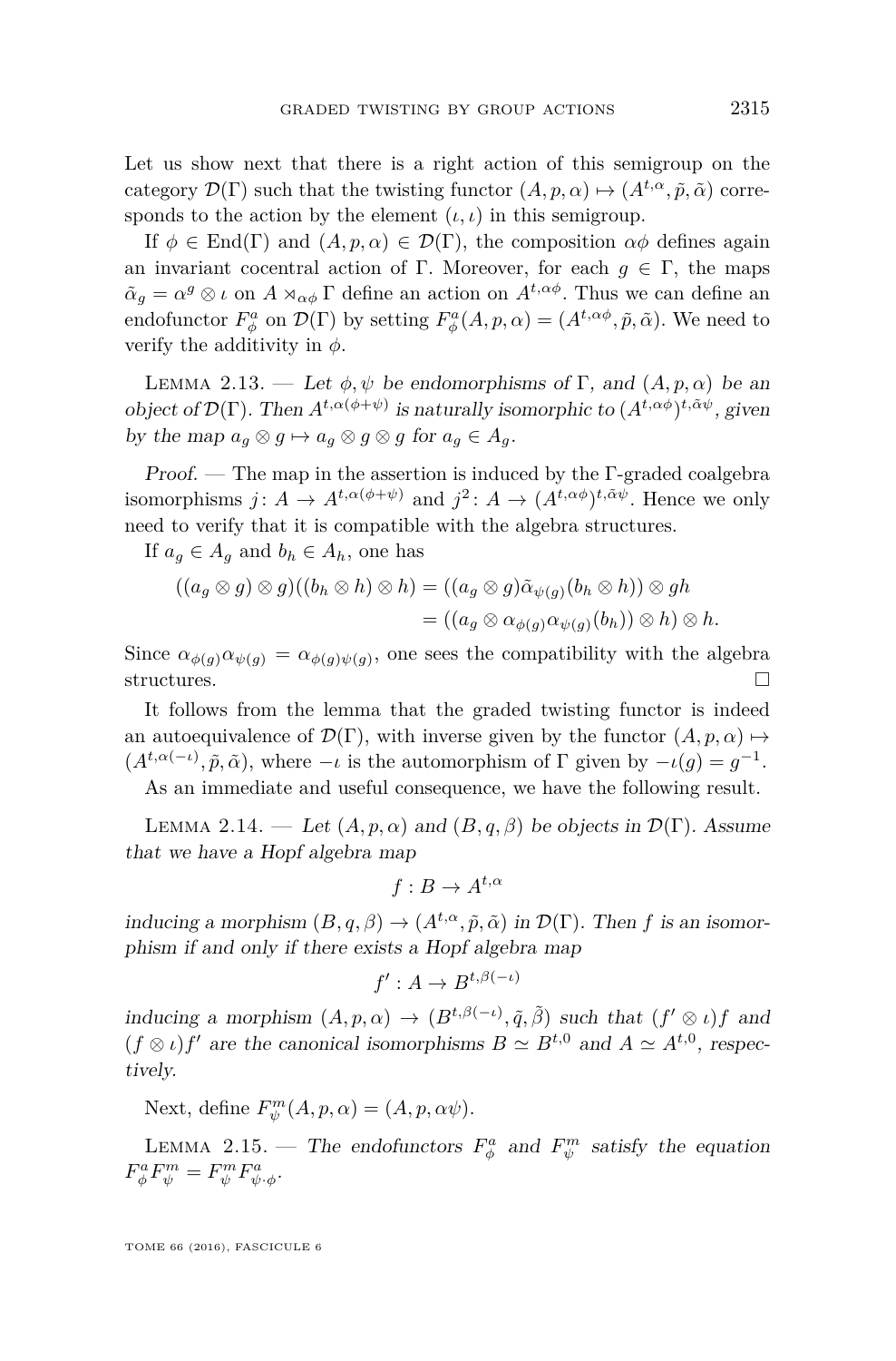Proof. — Expanding the definitions, we see that both  $F_{\phi}^a F_{\psi}^m$  and  $F_{\psi}^m F_{\psi \cdot \phi}^a$ send the object  $(A, p, \alpha)$  to  $(A^{t, \alpha\phi}, \tilde{p}, \tilde{\alpha}\psi)$ .

By this lemma, we obtain a right action of the  $(ax + b)$ -semigroup of End(Γ) on  $\mathcal{D}(\Gamma)$ , defined by

$$
(A, p, \alpha) \cdot (\phi, \psi) = F_{\psi}^{m} F_{\phi}^{a}(A, p, \alpha) = (A^{t, \alpha\phi}, \tilde{p}, \tilde{\alpha}\psi).
$$

As an example, with the automorphism  $-\iota(g) = g^{-1}$ , the action of  $(-\iota, -\iota)$ defines an involution on  $\mathcal{D}(\Gamma)$ .

#### **2.4. Examples**

To illustrate the graded twisting procedure, we end the section with examples.

Example 2.16. – First let us explain the relation of quantum  $SL(2)$  for the parameters *q* and  $-q$  (see [\[30\]](#page-39-1) for the compact case). At the categorical level this can be explained also from the universality of the Temperley–Lieb category, see [\[20,](#page-38-5) Remark 2.2].

Denote by  $a, b, c, d$  the standard generators of  $\mathcal{O}(\mathrm{SL}_q(2))$ . There is a cocentral Hopf algebra map

$$
p: \mathcal{O}(\mathrm{SL}_q(2)) \to K\mathbb{Z}_2
$$
,  $\begin{pmatrix} a & b \\ c & d \end{pmatrix} \mapsto \begin{pmatrix} g & 0 \\ 0 & g \end{pmatrix}$ 

where g denotes the generator of  $\mathbb{Z}_2$ . There is also an involutive Hopf algebra automorphism  $\alpha = \alpha_g$  of  $\mathcal{O}(\mathrm{SL}_q(2))$  defined by

$$
\begin{pmatrix} a & b \\ c & d \end{pmatrix} \mapsto \begin{pmatrix} a & -b \\ -c & d \end{pmatrix} = \begin{pmatrix} i & 0 \\ 0 & -i \end{pmatrix} \begin{pmatrix} a & b \\ c & d \end{pmatrix} \begin{pmatrix} -i & 0 \\ 0 & i \end{pmatrix}.
$$

It is straightforward to check that there exits a Hopf algebra map

$$
\mathcal{O}(\mathrm{SL}_{-q}(2)) \to \mathcal{O}(\mathrm{SL}_{q}(2))^{t,\alpha}, \quad \begin{pmatrix} a & b \\ c & d \end{pmatrix} \mapsto \begin{pmatrix} a \otimes g & b \otimes g \\ c \otimes g & d \otimes g \end{pmatrix}
$$

which is easily seen to be an isomorphism. Note that the above cocentral action also induces a cocentral action of  $\mathbb{Z}_2$  on  $\mathcal{O}(B_q)$ , the quotient of  $\mathcal{O}(\mathrm{SL}_q(2))$  by the ideal generated by *c*, and that similarly  $\mathcal{O}(B_{-q})$  is a graded twist of  $\mathcal{O}(B_q)$ . In addition, suppose that *K* contains the imaginary unit *i*. Since

$$
\begin{pmatrix} a & b \\ c & d \end{pmatrix} \mapsto \begin{pmatrix} i & 0 \\ 0 & -i \end{pmatrix}
$$

extends to an algebra homomorphism  $\mathcal{O}(\mathrm{SL}_q(2)) \to K$ , the pair  $(p, \alpha)$ becomes an almost adjoint invariant cocentral action of  $\mathbb{Z}_2$  on  $\mathcal{O}(\mathrm{SL}_q(2)).$ 

ANNALES DE L'INSTITUT FOURIER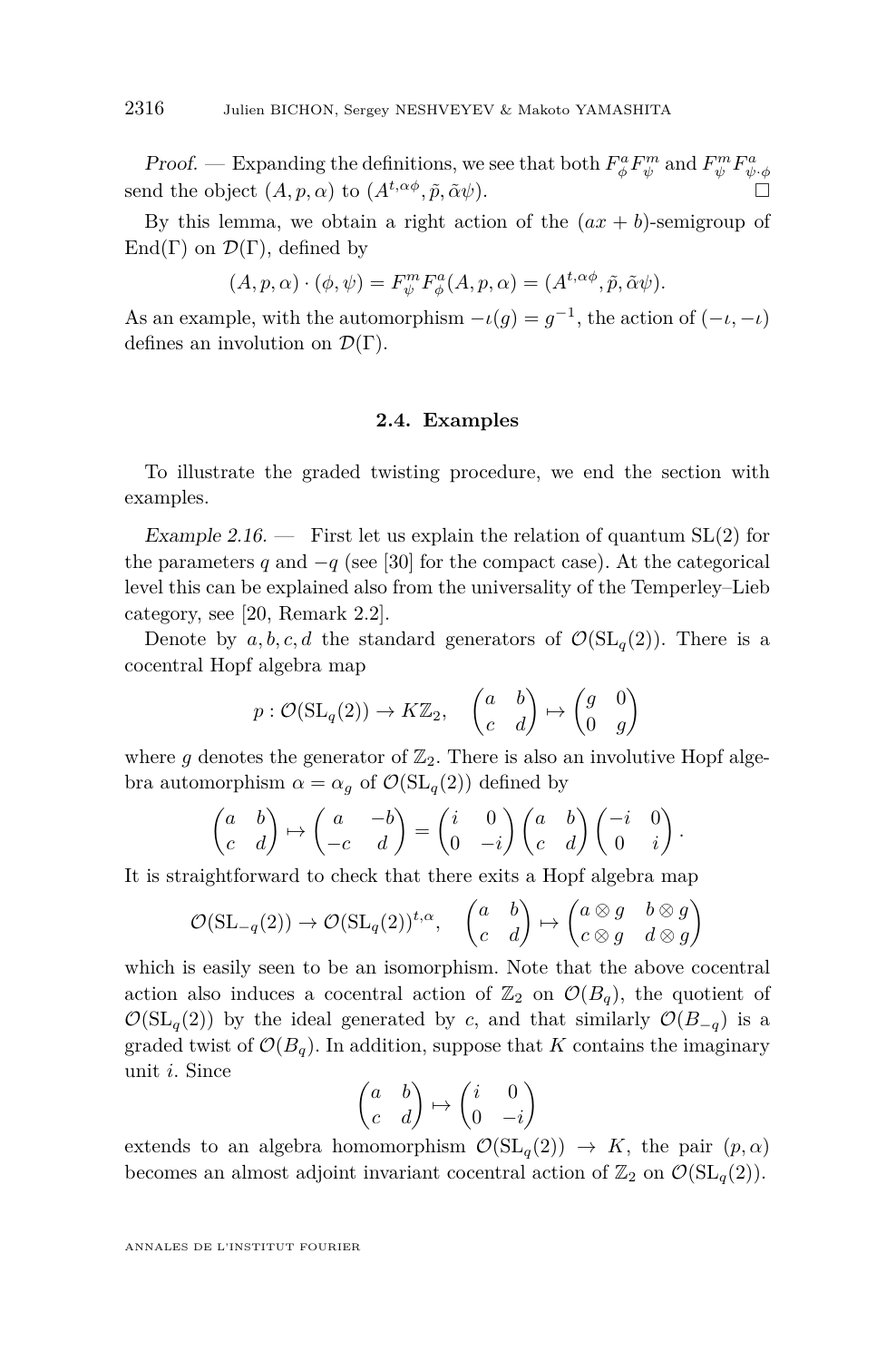<span id="page-19-0"></span>Example 2.17. – The example of  $\mathcal{O}(\mathrm{SL}_q(2))$  has the following natural generalization. Let  $E \in GL(n, K)$  and consider the Hopf algebra  $\mathcal{B}(E)$ defined by Dubois-Violette and Launer [\[18\]](#page-38-6):  $\mathcal{B}(E)$  is the algebra generated by  $a_{ij}$ ,  $1 \leq i, j \leq n$ , subject to the relations  $E^{-1}a^t E a = I_n$  $aE^{-1}a^tE$ , where *a* is the matrix  $(a_{ij})$  (for an appropriate matrix  $E_q$ , one gets  $\mathcal{O}(\mathrm{SL}_q(2))$ , see [\[18\]](#page-38-6)). Just as before, there is a cocentral Hopf algebra map

$$
p\colon \mathcal{B}(E) \to K\mathbb{Z}_2, \quad a_{ij} \mapsto \delta_{ij}g.
$$

Consider now a matrix  $Q \in GL(n, K)$  such that  $Q^2 = \pm I_n$  and  $Q^tEQ = E$ . Such a matrix defines an involutive Hopf algebra automorphism  $\alpha_Q$  of  $\mathcal{B}(E)$ with  $\alpha_Q(a) = QaQ^{-1}$ , and we get an almost adjoint invariant cocentral action  $(p, \alpha_Q)$  of  $\mathbb{Z}_2$  on  $\mathcal{B}(E)$ . Again a direct verification provides a Hopf algebra morphism

$$
\mathcal{B}(EQ^{-1}) = \mathcal{B}(EQ) \to \mathcal{B}(E)^{t, \alpha_Q}, \quad a_{ij} \mapsto a_{ij} \otimes g
$$

which is shown to be an isomorphism using Lemma [2.14.](#page-17-0)

<span id="page-19-1"></span>Example  $2.18$  – To finish the section with a cocentral action that is not almost adjoint, we examine an example related to free products. Let *A* be a Hopf algebra endowed with a cocentral surjective Hopf algebra map *p*:  $A \rightarrow K\mathbb{Z}_2$ . Consider the free product Hopf algebra  $A * A$  (as an algebra, it is the free product of *A* with itself in the category of unital *K*algebras). It admits the cocentral Hopf algebra map  $A * A \to K\mathbb{Z}_2$  whose restriction to each copy is  $p$ , that we still denote  $p$ . Let  $\alpha$  be the Hopf algebra automorphism of *A*∗*A* that exchanges the two copies of *A*. We get a cocentral action  $(p, \alpha)$  of  $\mathbb{Z}_2$  on  $A \ast A$ , and hence a graded twisting  $(A \ast A)^{t, \alpha}$ . The simple corepresentations of  $(A * A)^{t,\alpha}$  can be labeled by the reduced words on those of *A* (since the same is true for the free product, see [\[13\]](#page-38-7)), and the fusion rules can be computed from those of *A*, see Proposition [2.10.](#page-15-0)

Now let  $A = \mathcal{B}(E)$  as in the previous example. Put  $F = E^t E^{-1}$ , and consider the universal cosovereign Hopf algebra  $\mathcal{H}(F)$  (see [\[11\]](#page-38-8), these are the Hopf algebraic generalizations of the universal compact quantum groups from [\[38\]](#page-39-11)), which is the algebra generated by  $u_{ij}$ ,  $v_{ij}$ ,  $1 \leq i, j \leq n$ , subject to the relations

$$
uv^{t} = I_{n} = v^{t}u, \ F u^{t} F^{-1} v = I_{n} = vF u^{t} F^{-1}
$$

where *u*, *v* are the matrices  $(u_{ij})$ ,  $(v_{ij})$  respectively. We can then directly verify that the correspondence

$$
u \mapsto a^{(1)} \otimes g, \quad v \mapsto E^t a^{(2)} (E^{-1})^t \otimes g
$$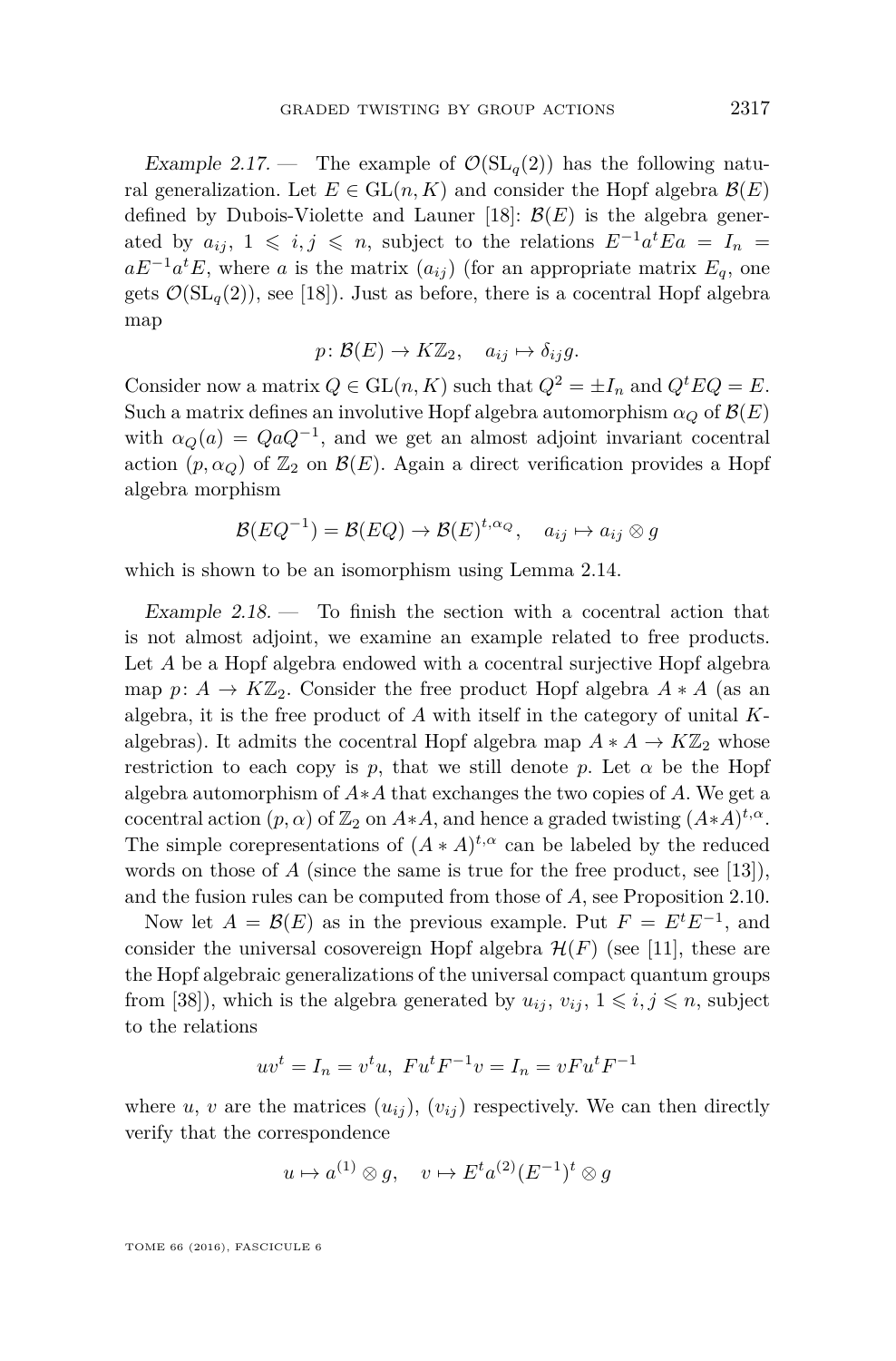defines a Hopf algebra homomorphism  $\mathcal{H}(F) \to (\mathcal{B}(E) * \mathcal{B}(E))^{t,\alpha}$ , where the superscript refers to the numbering of copies inside the free product. To prove that this is an isomorphism, one constructs a cocentral action  $(q, \beta)$  of  $\mathbb{Z}_2$  on  $\mathcal{H}(F)$ : the cocentral Hopf algebra map is  $q: \mathcal{H}(F) \to K$ ,  $u_{ij}, v_{ij} \mapsto \delta_{ij}g$ , and the Z<sub>2</sub>-action on  $\mathcal{H}(F)$  is given by  $\beta(u) = (E^{-1})^t v E^t$ and  $\beta(v) = E^t u (E^{-1})^t$ . One then checks the existence of a Hopf algebra map

$$
\mathcal{B}(E) * \mathcal{B}(E) \to \mathcal{H}(F)^{t,\beta}, \quad a^{(1)} \mapsto u \otimes g, \quad a^{(2)} \mapsto (E^{-1})^t v E^t \otimes g
$$

and using Lemma [2.14](#page-17-0) we conclude that  $\mathcal{H}(F)$  is a graded twist of  $\mathcal{B}(E)$  \*  $\mathcal{B}(E)$ . The details are left to the reader.

It seems that the graded twisting picture is the simplest way to describe the corepresentations of  $\mathcal{H}(F)$  [\[3,](#page-38-9) [11,](#page-38-8) [13,](#page-38-7) [15\]](#page-38-10) when *F* is of type  $E^tE^{-1}$ .

Several other examples will be examined, at the compact quantum group level, in the next sections.

#### **3. Compact quantum groups**

<span id="page-20-0"></span>In this section we specialize to the case of compact quantum groups. In particular, we assume that  $K = \mathbb{C}$ . We refer the reader to [\[27\]](#page-39-12) for basic terminology.

#### **3.1. Twisting regular functions of compact quantum groups**

We work with Hopf algebras  $A = \mathcal{O}(G)$  of regular functions of compact quantum groups. This simply means that *A* is assumed to be a Hopf ∗ algebra such that every finite dimensional corepresentation is unitarizable, or equivalently, *A* is generated as an algebra by matrix coefficients of finite dimensional unitary corepresentations, see [\[25,](#page-39-13) Section 11.3.1] or [\[27,](#page-39-12) Section 1.6].

We denote the dual algebra of  $\mathcal{O}(G)$  by  $\mathcal{U}(G)$ . It is a ∗-algebra, with the \*-structure defined by  $\omega^*(a) = \overline{\omega(S(a)^*)}$  for  $\omega \in \mathcal{U}(G)$  and  $a \in \mathcal{O}(G)$ . More generally, we write  $\mathcal{U}(G^n)$  for the dual of  $\mathcal{O}(G)^{\otimes n}$ . We denote by  $\Delta: \mathcal{U}(G) \to \mathcal{U}(G \times G)$  the 'coproduct' map which is the dual of the product  $\mathcal{O}(G) \otimes \mathcal{O}(G) \to \mathcal{O}(G)$ . We also write Rep G instead of Corep( $\mathcal{O}(G)$ ), and  $Ch(G)$  instead of  $Ch(Corep(\mathcal{O}(G)))$ .

When dealing with compact quantum groups, we require invariant cocentral actions  $(p, \alpha)$  to be  $\ast$ -preserving. In other words, we assume that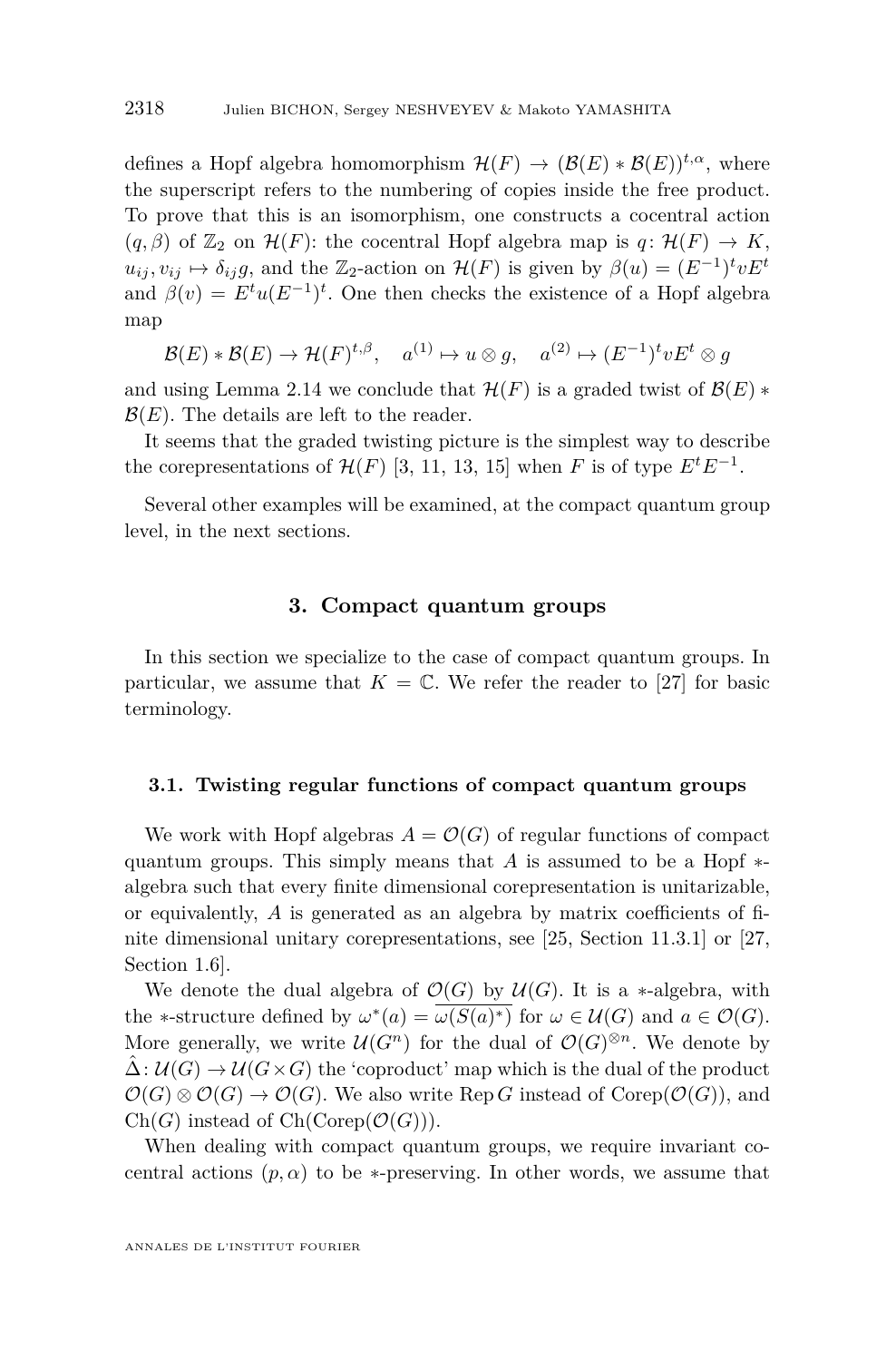the action satisfies  $\alpha_g(a)^* = \alpha_g(a^*)$ . Note that we automatically have  $a^* \in \mathcal{O}(G)_{g^{-1}}$  for  $a \in \mathcal{O}(G)_{g}$ . Indeed, such *a* is of the form  $(\omega_{\xi,\eta} \otimes \iota)(U)$ for a unitary representation  $U \in (\text{Rep } G)_q$  and  $\xi, \eta \in H_U$ , where we put  $\omega_{\xi,n}(T) = (T\xi,\eta)$  for  $T \in B(H_U)$ . The involution is characterized by  $(\omega_{\xi,\eta} \otimes \iota)(U)^* = (\omega_{\eta,\xi} \otimes S)(U)$ , and  $S(\mathcal{O}(G)_g) = \mathcal{O}(G)_{g^{-1}}$  (see re-mark after Lemma [1.3\)](#page-6-5) implies  $a^* \in \mathcal{O}(G)_{g^{-1}}$ . Moreover, the corresponding cocentral homomorphism  $\pi: \mathcal{O}(G) \to \mathbb{C}\Gamma$  becomes a  $*$ -homomorphism with respect to the standard \*-structure  $g^* = g^{-1}$  on  $\mathbb{C}\Gamma$ . Indeed, if  $a \in \mathcal{O}(G)_{a}$ , then  $\pi(a) = \varepsilon(a)g$ , and since  $\varepsilon$  is a \*-homomorphism, we get  $\pi(a)^* = \varepsilon(a^*)g^{-1} = \pi(a^*).$ 

In this case the twisted Hopf algebra  $\mathcal{O}(G)^{t,\alpha}$  is again a Hopf  $*$ -algebra, with the \*-structure inherited from  $A \rtimes_{\alpha} \Gamma$ . Hence it is the algebra of regular functions on a compact quantum group, which we denote by  $G^{t,\alpha}$ .

While in the noncoamenable case it is hard to relate the C<sup>∗</sup> -norms on  $\mathcal{O}(G^{t,\alpha})$  to those on  $\mathcal{O}(G)$ , the reduced norms can be easily related as follows.

<span id="page-21-0"></span>PROPOSITION 3.1. — The C<sup>\*</sup>-algebra  $C_r(G^{t,\alpha})$  coincides with the norm closure of  $\mathcal{O}(G)^{t,\alpha}$  in the reduced crossed product  $C_r(G) \rtimes_{\alpha,r} \Gamma$ .

Proof. — The Haar state on  $\mathcal{O}(G) \rtimes_{\alpha} \Gamma$  coincides with the composition of the Haar state on  $\mathcal{O}(G)$  with the canonical conditional expectation  $\mathcal{O}(G) \rtimes_{\alpha}$  $\Gamma \to \mathcal{O}(G)$ ,  $a \otimes g \mapsto \delta_{q,e}a$ . It follows that the completion of  $\mathcal{O}(G) \rtimes_{\alpha} \Gamma$  in the corresponding GNS-representation coincides with  $C_r(G) \rtimes_{\alpha,r} \Gamma$ . Since the Haar state on  $\mathcal{O}(G)^{t,\alpha}$  is the restriction of that on  $\mathcal{O}(G) \rtimes_{\alpha} \Gamma$ , we get the assertion.  $\Box$ 

As is common in operator algebra, from now on we denote the elements  $a \otimes g \in \mathcal{O}(G) \rtimes_{\alpha} \Gamma$  by  $a\lambda_q$ .

Let us now say a few words about the case of an almost adjoint action. Denote by  $H^1(\hat{G}; \mathbb{T})$ , resp. by  $H^1_G(\hat{G}; \mathbb{T})$ , the subgroup of  $H^1(\mathcal{O}(G))$ , resp. of  $H^1_\ell(\mathcal{O}(G))$ , consisting of unitary elements. Then, when talking about compact quantum groups, we assume that an almost adjoint action is given by a pair  $(\phi, \mu)$  such that  $\phi$  takes values in  $H^1(\hat{G}; \mathbb{T})$ , while  $\mu$  is a cocycle with values in  $H_G^1(\hat{G}; \mathbb{T})$ . Given such an invariant cocentral action, we get a cocycle  $c \in Z^3(\text{Ch}(G); \mathbb{T})$  by Proposition [2.3](#page-11-0) and a pseudo-2-cocycle  $\sigma \in \mathcal{U}(G \times G)$  by Theorem [2.8.](#page-14-3) This pseudo-cocycle is unitary, and in our present notation identity [\(2.4\)](#page-14-1) becomes

(3.1) 
$$
(\iota \otimes \hat{\Delta})(\sigma^{-1})(1 \otimes \sigma^{-1})(\sigma \otimes 1)(\hat{\Delta} \otimes \iota)(\sigma) = c \text{ in } \mathcal{U}(G \times G \times G),
$$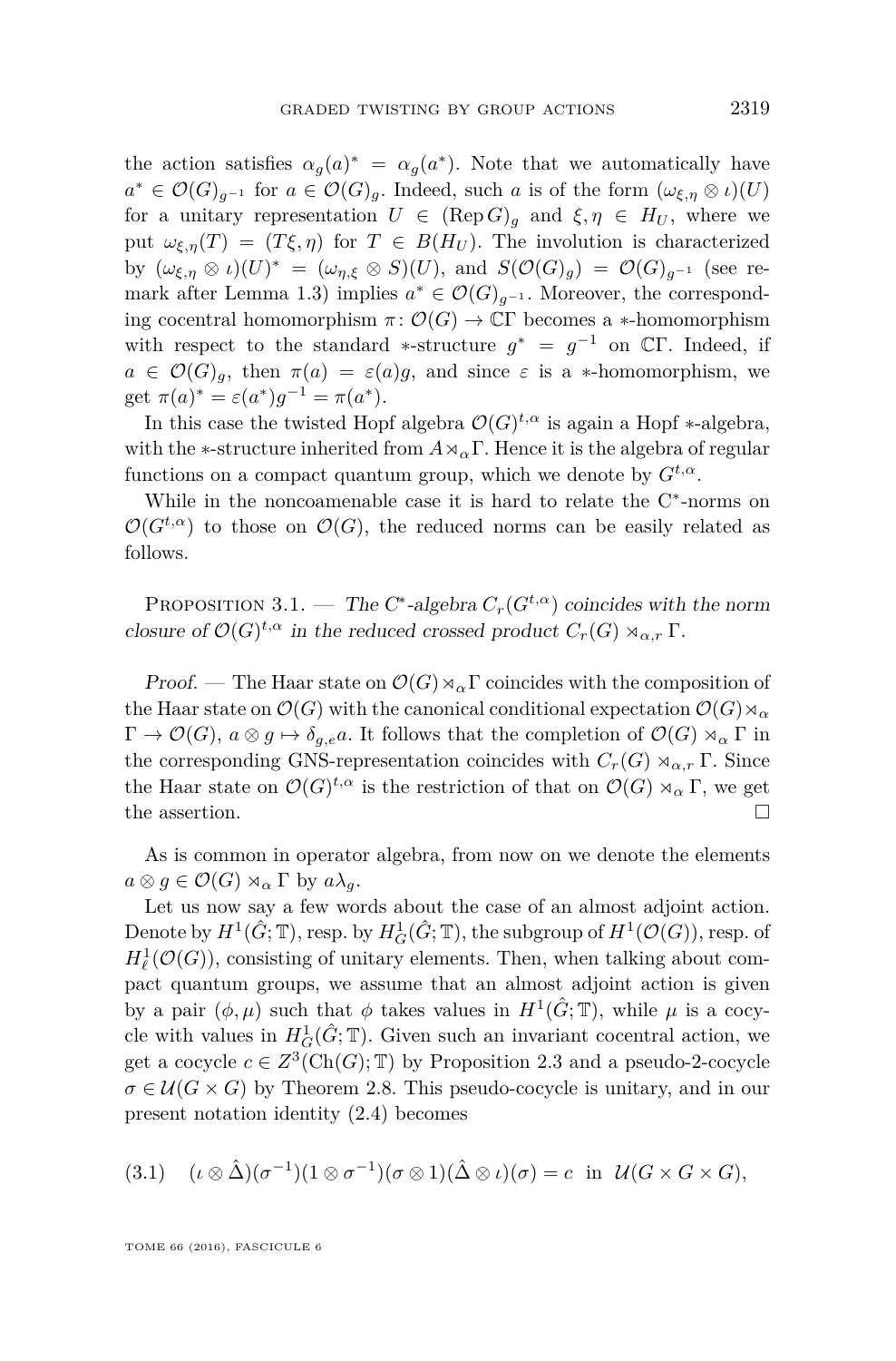where we view *c* as an element of  $U(G^3)$  using the embedding of the function algebra on  $Ch(G)^3$  into  $\mathcal{U}(G^3)$  dual to  $p^{\otimes 3}$ :  $\mathcal{O}(G)^{\otimes 3} \to (\mathbb{C} Ch(G))^{\otimes 3}$ , and we omit the notation for the convolution product on  $\mathcal{U}(G^n)$ .

<span id="page-22-0"></span>Remark 3.2. — The compact group  $T = H^1(\hat{G}; \mathbb{T})$  is a closed subgroup of *G*: the surjective Hopf \*-algebra homomorphism  $\mathcal{O}(G) \to \mathcal{O}(T)$  maps  $a \in \mathcal{O}(G)$  into the function that takes value  $u(a)$  at  $u \in T$ . If Ch(*G*) is abelian, then its dual  $H_G^1(\hat{G}; \mathbb{T})$  is a central subgroup of  $T$ , and the pseudo-2-cocycle  $\sigma$  is in  $\mathcal{U}(T \times T)$ . If furthermore *T* is abelian, then  $\sigma$  can be regarded as a 2-cochain on  $\hat{T}$  whose coboundary is the inverse of the lift of the 3-cocycle *c* on  $Ch(G)$  to  $\hat{T}$ .

#### **3.2. Orthogonal, hyperoctahedral and unitary quantum groups**

In this section we consider some concrete examples of our twisting procedure.

<span id="page-22-1"></span>Example 3.3 (Orthogonal quantum groups). — Let  $F \in M_n(\mathbb{C})$  be a matrix satisfying  $F\overline{F} = cI_n$ ,  $c \in \mathbb{R}^*$ . Recall that the free orthogonal group  $O_F^+$  [\[38,](#page-39-11) [2\]](#page-38-11) is defined as follows. The algebra  $\mathcal{O}(O_F^+)$  is the universal unital ∗-algebra generated by entries of an *n*-by-*n* matrix  $U = (u_{ij})_{i,j}$  subject to the relations  $U^*U = UU^* = I_n$  and  $F\overline{U}F^{-1} = U$ , where  $\overline{U} = (u_{ij}^*)_{i,j}$ . The C<sup>\*</sup>-envelope of  $\mathcal{O}(\mathrm{O}_F^+)$  is denoted by  $A_o(F)$ .

It is easy to check that, as a Hopf algebra,  $\mathcal{O}(\mathrm{O}_F^+)$  is the Hopf algebra  $\mathcal{B}((F^{-1})^t)$  in Example [2.17.](#page-19-0) The considerations there can be easily adapted: let  $Q \in GL(n, \mathbb{C})$  be a unitary matrix such that  $Q^2 = \pm I_n$ ,  $Q^t \overline{F} Q = \overline{F}$ . We obtain an almost adjoint invariant cocentral action  $\alpha_Q$  of  $\mathbb{Z}_2$  on  $\mathcal{O}(\mathrm{O}_F^+)$ , corresponding to the group homomorphism  $\mathbb{Z}_2 \to H^1(\hat{O}_F^+; \mathbb{T})/H^1_{O_F^+}(\hat{O}_F^+; \mathbb{T})$ sending the nontrivial element to the class of  $Q$ , with  $\alpha_Q(U) = QUQ^{-1}$ , and a twisted compact quantum group  $(O_F^+)^{t,\alpha_Q}$ . Similarly to Example [2.17,](#page-19-0) the compact quantum group  $(O_F^+)^{t, \alpha_Q}$  is isomorphic to  $O_{FQ^t}^+$ .

If  $F = I_n$ , then  $O_F^+$  is denoted by  $O_n^+$ , and the C<sup>\*</sup>-envelope of  $\mathcal{O}(O_n^+)$  is denoted by  $A_o(n)$ . A matrix  $Q$  as before is a real orthogonal matrix with  $Q^2 = \pm I_n$ , and there are two cases:

- (i)  $Q^2 = I_n$ : in this case the matrix  $Q$  is symmetric and  $O_Q^+$  is isomorphic to  $O_n^+$ .
- (ii)  $Q^2 = -I_n$ : in this case necessarily *n* is even and the matrix *Q* is anti-symmetric. Without changing the isomorphism class of  $O_Q^+$ ,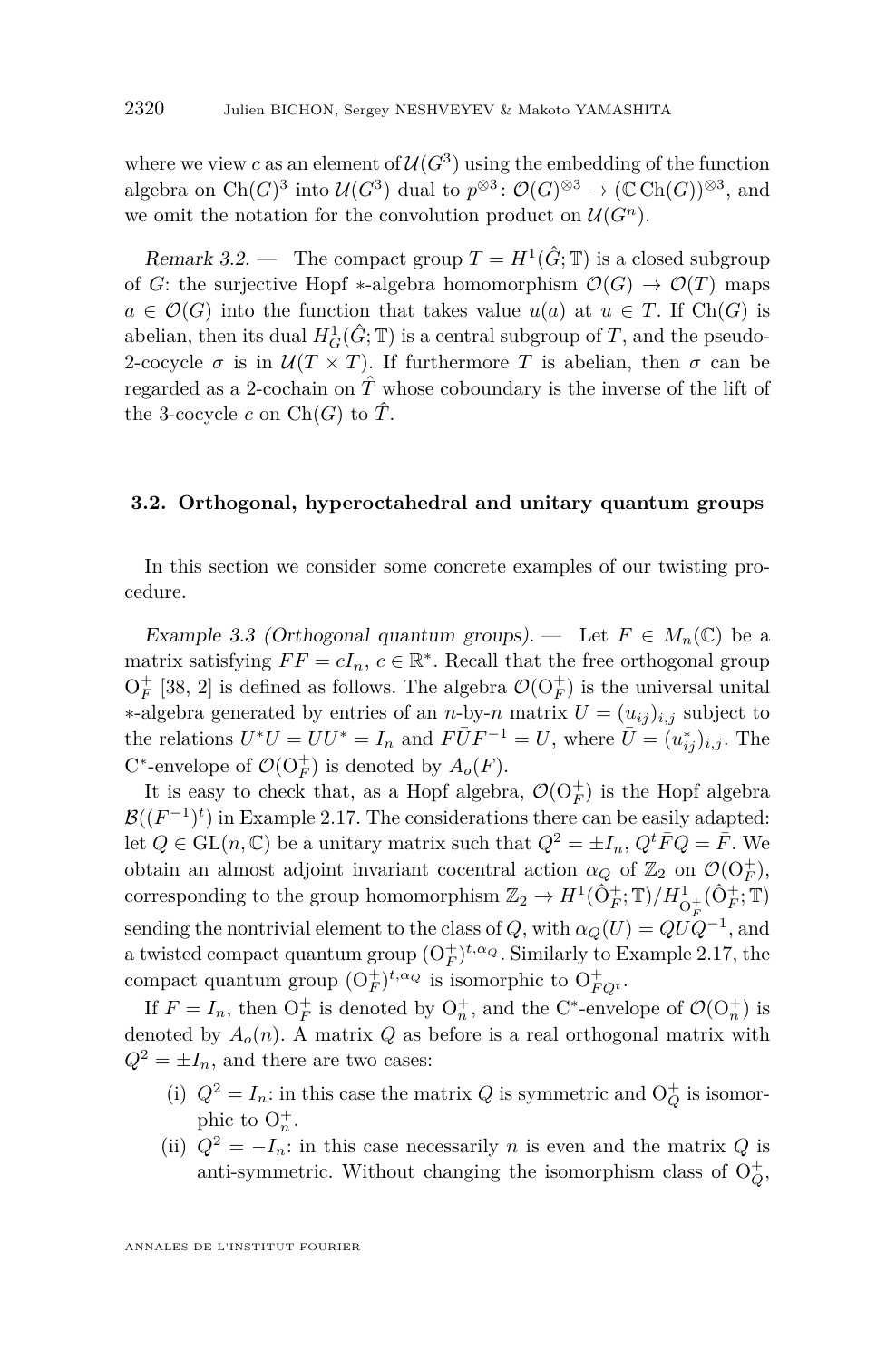we can assume [\[12\]](#page-38-12) that *Q* is the matrix

$$
J_{2m} = \left(\begin{array}{cc} 0_m & I_m \\ -I_m & 0_m \end{array}\right).
$$

The category  $\text{Rep}(O_n^+)^{t, \alpha_Q}$  is the nontrivial twist  $(\text{Rep }O_n^+, \Phi)$  for the associator Φ acting on the three-fold tensor product of irreducible representations  $U_{a/2} \otimes U_{b/2} \otimes U_{c/2}$  by  $(-1)^{a+b+c}$ , where  $U_{a/2}$  is the irreducible representation of spin *a/*2 for  $a \in \mathbb{N}$ .

For  $n = 2$ , we have  $A_o(J_2) \simeq C(SU(2))$ , while  $A_o(2) \simeq C(SU_{-1}(2))$ , so we recover the twisting of  $SU(2)$  into  $SU_{-1}(2)$  in [\[30\]](#page-39-1).

The above procedure for twisting  $O_{2m}^+$  works for any quantum subgroup  $\mathbb{Z}_2 \subset H \subset \mathrm{O}_{2m}^+$  such that  $J_{2m} \in H^1(\hat{H}; \mathbb{T})$ . We will have a brief look at two examples of this situation.

Example 3.4 (Half-liberated orthogonal quantum groups).  $-$  Recall [\[8\]](#page-38-13) that the half-liberated orthogonal quantum group  $O_n^*$  is defined as follows:  $\mathcal{O}(\mathrm{O}_n^*)$  is the quotient of  $\mathcal{O}(\mathrm{O}_n^+)$  by the relations  $abc = cba, a, b, c \in$ { $u_{ij}$ }. We get a twisted half-liberated orthogonal quantum group  $O^*_{J_{2m}}$  =  $(O_{2m}^*)^{t, \alpha_{J_{2m}}}$ , with  $\mathcal{O}(O_{J_{2m}}^*)$  the quotient of  $\mathcal{O}(O_{J_{2m}}^+)$  by the same relations as above.

Example 3.5 (Hyperoctahedral quantum groups).  $-$  Recall [\[6,](#page-38-14) [10\]](#page-38-15) that the hyperoctahedral quantum group  $H_n^+$  is defined as follows:  $\mathcal{O}(H_n^+)$  is the quotient of  $\mathcal{O}(O_n^+)$  by the relations  $u_{ij}u_{ik} = 0 = u_{ji}u_{ki}$  if  $j \neq k$ . We obtain a twisted hyperoctahedral quantum group  $H_{J_{2m}}^{+}$ , with  $\mathcal{O}(H_{J_{2m}}^{+})$  the quotient of  $\mathcal{O}(\mathrm{O}_{J_{2m}}^+)$  by the relations  $u_{ij}u_{kl} = 0$  if  $i + k = m + 1$  and  $j + l \neq m + 1$ , or  $i + k \neq m + 1$  and  $j + l = m + 1$ . Similar considerations also work for the hyperoctahedral series  $H_n^{(s)} \subset H_n^* \subset H_n^{[s]}$  considered in [\[7\]](#page-38-16).

Example 3.6 (Unitary quantum groups).  $\qquad$  Recall that the free unitary quantum group  $U_n^+$  [\[39\]](#page-39-14) is defined as follows: the algebra  $\mathcal{O}(U_n^+)$  is the universal unital  $*$ -algebra generated by entries of an *n*-by-*n* matrix  $U =$  $(u_{ij})_{i,j}$  subject to the relations  $U^*U = U U^* = I_n$  and  $\overline{U} U^t = I_n = U^t \overline{U}$ , where  $\bar{U} = (u_{ij}^*)_{i,j}$ . The C<sup>\*</sup>-envelope of  $\mathcal{O}(\mathrm{U}_n^+)$  is denoted by  $A_u(n)$ .

We have  $\mathcal{O}(U_n^+) \simeq \mathcal{H}(I_n)$  as Hopf algebras, where  $\mathcal{H}(I_n)$  is the Hopf algebra of Example [2.18,](#page-19-1) and the constructions there can be adapted easily, showing that  $\mathcal{O}(\mathrm{U}_n^+)$  is a graded twist of  $\mathcal{O}(\mathrm{O}_n^+) * \mathcal{O}(\mathrm{O}_n^+)$ .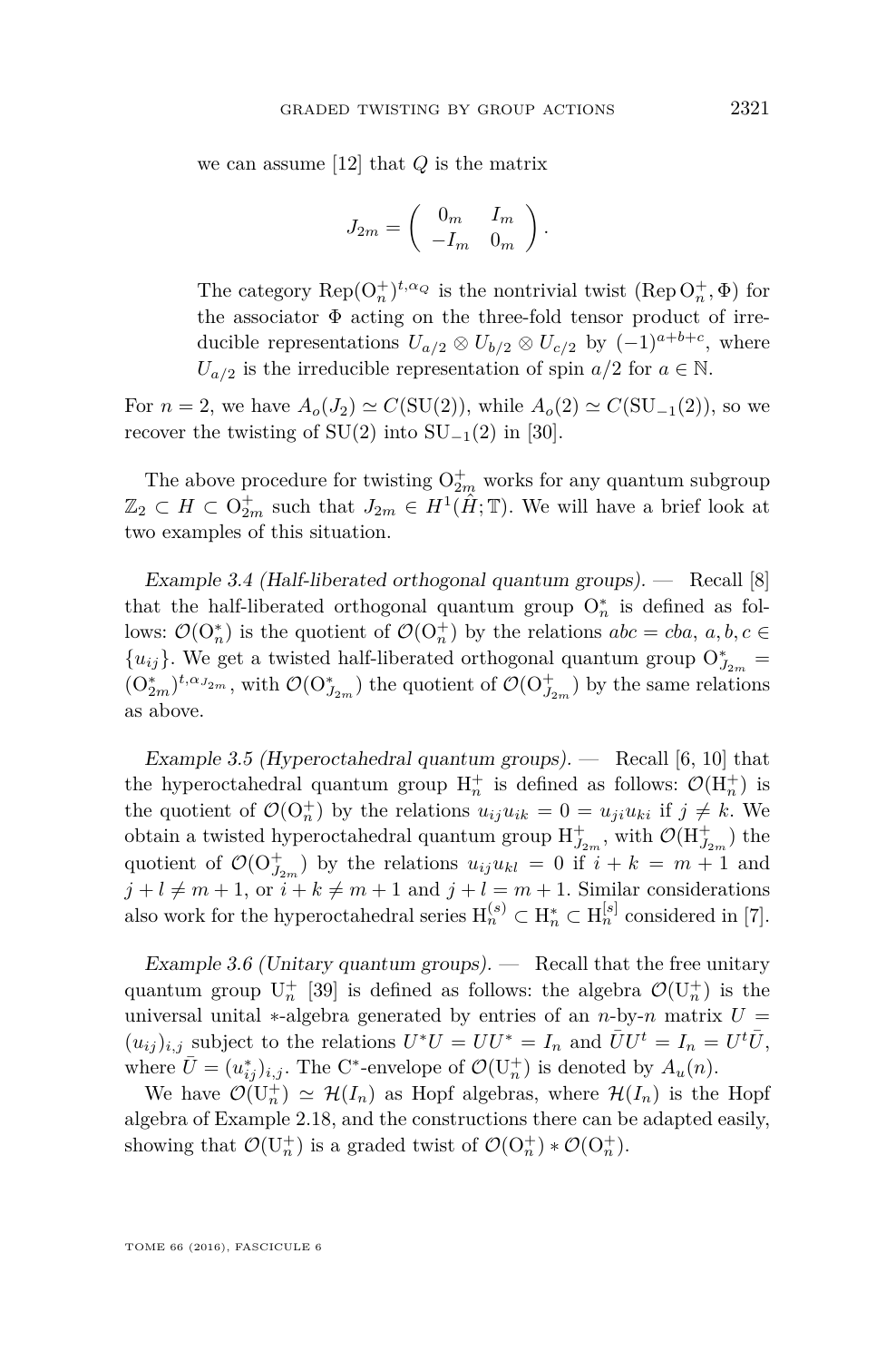The above construction works for any quantum group *H* with  $\mathbb{Z}_2 \subset H \subset$  $O_n^+$ , to produce a graded twisting of  $\mathcal{O}(H) * \mathcal{O}(H)$ . To conclude the section, we briefly mention two more examples.

Example 3.7 (Half-liberated unitary quantum groups). — We put  $H =$  $O_n^*$  above. The twisted version of  $\mathcal{O}(O_n^*) * \mathcal{O}(O_n^*)$  we obtain is  $\mathcal{O}(U_n^*)$ , defined in [\[9\]](#page-38-17), i.e., the quotient of  $\mathcal{O}(U_n^+)$  by the relations  $ab^*c = cb^*a$ ,  $a, b, c \in \{u_{ij}\}.$ 

Example 3.8. — Now put  $H = O_n$ . Then the twisted version of  $\mathcal{O}(O_n)$ \*  $\mathcal{O}(\mathrm{O}_n)$  we obtain is  $\mathcal{O}(\mathrm{U}_n^{\#})$ , recently defined in [\[5\]](#page-38-18), i.e., the quotient of  $\mathcal{O}(\mathbf{U}_n^+)$  by the relations  $ab^* = ba^*$ ,  $a, b \in \{u_{ij}\}.$ 

#### **3.3. Twisting and coamenability**

Let us return to the general case of compact quantum groups. Recall that a compact quantum group *G* is called *coamenable* if the counit on  $\mathcal{O}(G)$ extends to a bounded linear functional on  $C_r(G)$ , in which case the C<sup>\*</sup>algebra  $C_r(G)$  coincides with the C<sup>\*</sup>-envelope of  $\mathcal{O}(G)$  and we simply write  $C(G)$ . In this section we explore implications of coamenability for twisting.

We start with the following simple observation.

<span id="page-24-0"></span>PROPOSITION  $3.9.$  — Let G be a coamenable compact quantum group and  $(p, \alpha)$  be an invariant cocentral action of  $\Gamma$  on  $\mathcal{O}(G)$ . Then the image of *p* is contained in  $\mathbb{C}\Gamma_0$  for an amenable subgroup  $\Gamma_0$  of  $\Gamma$ , and the compact quantum group  $G^{t,\alpha}$  is coamenable.

Proof. — First of all observe that the cocentral surjective homomorphism of Hopf  $*$ -algebras  $\mathcal{O}(G) \to \mathbb{C}Ch(G)$  realizes the dual quantum group of  $Ch(G)$  as a quantum subgroup of *G*. Since coamenability passes to quantum subgroups, the quantum group  $Ch(G)$  must be coamenable, hence  $Ch(G)$  is amenable. The Γ-grading on  $\mathcal{O}(G)$  is defined by a homomorphism  $Ch(G) \to \Gamma$ . Hence the image  $\Gamma_0$  of  $Ch(G)$  in  $\Gamma$  is amenable.

By Proposition [3.1,](#page-21-0) we have  $C_r(G^{t,\alpha}) \subset C(G) \rtimes_r \Gamma_0$ . Since the counit map  $\varepsilon$ :  $C(G) \to \mathbb{C}$  is  $\Gamma$ -equivariant, it induces a ∗-homomorphism  $\varepsilon \otimes \iota$ :  $C(G) \rtimes_r$  $\Gamma_0 \to \mathbb{C} \rtimes_r \Gamma_0 = C_r^*(\Gamma_0)$ . The counit on  $C_r(G^{t,\alpha})$  is the composition of this homomorphism with the counit  $C_r^*(\Gamma_0) \to \mathbb{C}$ . Hence it is bounded.  $\Box$ 

If  $\alpha$  is almost adjoint, the above result follows also from the fact that  $G$ and  $G^{t,\alpha}$  have the same fusion rules and the classical dimension functions, see [\[4\]](#page-38-19) or [\[27,](#page-39-12) Section 2.7].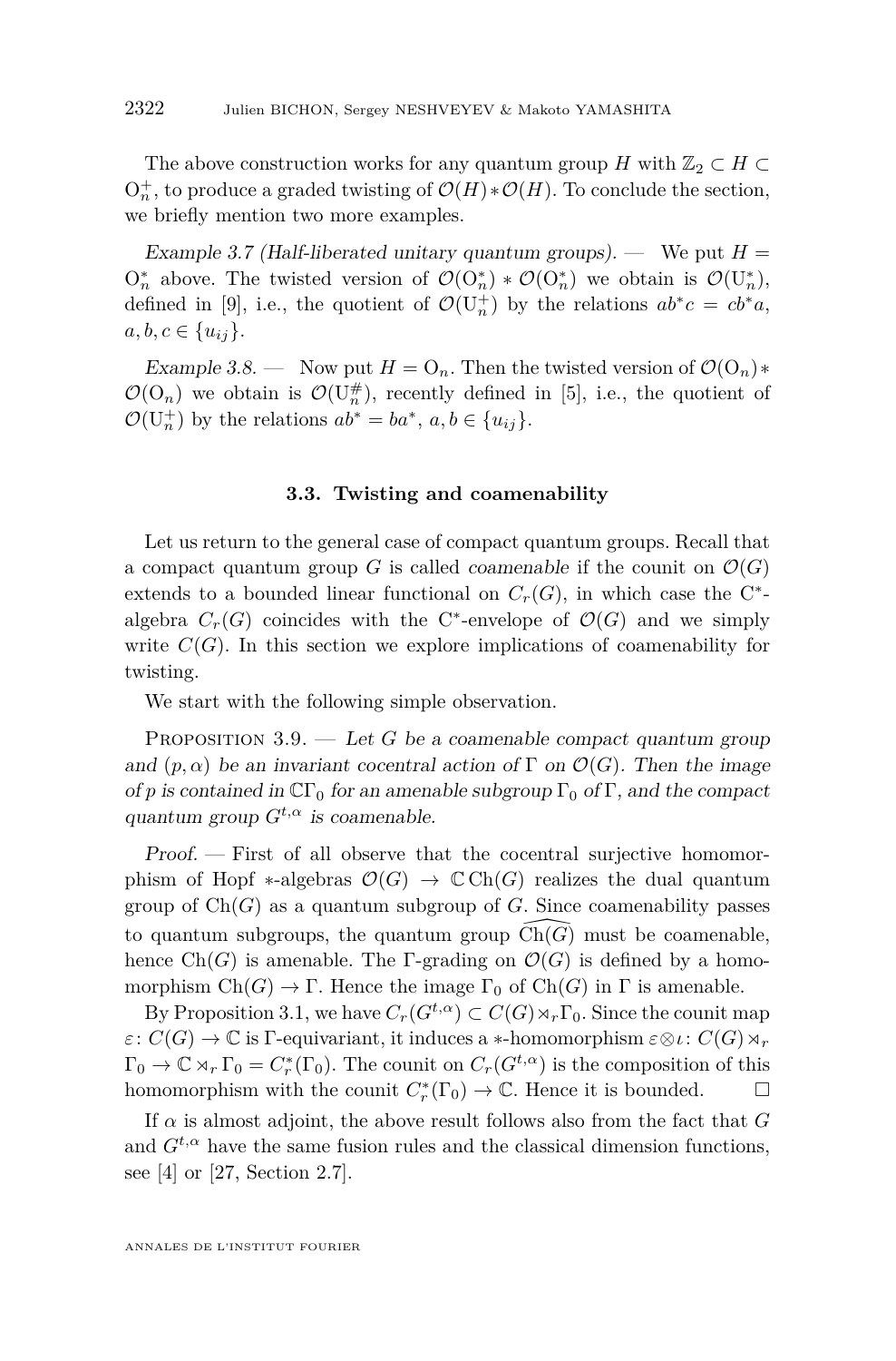Our goal is to show that coamenability puts restrictions on applicability of our twisting procedure. We start with an auxiliary categorical consideration. Let  $A$  be an essentially small rigid  $C^*$ -tensor category. (We assume that the C<sup>∗</sup> -tensor categories that we consider in this section have simple units and are closed under finite direct sums and subobjects.) Consider the set  $I_A$  of isomorphism classes of simple objects in A. For every  $s \in I_A$ choose a representative  $U_s$ . For every object  $U$  let  $\Gamma_U \in B(\ell^2(I_A))$  be the operator such that its matrix coefficient corresponding to  $s, t \in I$  is the multiplicity of  $U_s$  in  $U \otimes U_t$ .

Given another rigid  $C^*$ -tensor category  $\beta$  and a unitary tensor functor  $F: \mathcal{A} \to \mathcal{B}$ , the functor *F* is called amenable if the fusion ring of  $\mathcal{A}$ is amenable (see [\[23\]](#page-39-15)) and  $\|\Gamma_U\| = d^{\mathcal{B}}(F(U))$  for every object *U* in A, where  $d^{\beta}$  denotes the quantum dimension. It is shown in [\[28\]](#page-39-4) that once the fusion ring of  $\mathcal A$  is amenable, there exists a universal amenable functor  $\Pi: \mathcal{A} \to \mathcal{P}$ . Furthermore, such a universal amenable functor can be constructed as follows. Assume  $A$  is a subcategory of a rigid  $C^*$ -tensor category  $\mathcal B$  such that  $\|\Gamma_U\| = d^{\mathcal B}(U)$  for all objects  $U$  in  $\mathcal A$ . For every object  $U$ in A choose a standard solution  $(R_U, \bar{R}_U)$  of the conjugate equations for *U* in A. Then there exists a unique positive automorphism  $a_U$  of U in B such that  $((\iota \otimes a_U^{1/2})$  $U_U^{1/2}$ ) $R_U$ ,  $(a_U^{-1/2} \otimes \iota)R_U$ ) is a standard solution of the conjugate equations for *U* in  $\beta$ . Then as  $\mathcal{P}$  we can take the C<sup>\*</sup>-tensor subcategory of B generated by A and the morphisms  $a_U$ , and as  $\Pi$  we can take the embedding functor. In fact, this description of  $\Pi: \mathcal{A} \to \mathcal{P}$  was given in [\[28,](#page-39-4) Section 4] for strict C<sup>∗</sup>-tensor categories. But since every category is equivalent to a strict one, it is clear that it remains true in general.

Consider now a coamenable compact quantum group *G*. Coamenability means exactly that the canonical fiber functor  $\text{Rep } G \to \text{Hilb}_f$  is amenable. In this case it can be shown, see [\[29,](#page-39-5) Theorem 2.1], that the universal amenable unitary tensor functor is the restriction functor  $\text{Rep } G \to \text{Rep } K$ , where  $K \subset G$  is the maximal closed quantum subgroup of Kac type, that is,  $\mathcal{O}(K)$  is the quotient of  $\mathcal{O}(G)$  by the two-sided ideal generated by the elements  $a - S^2(a)$  for  $a \in \mathcal{O}(G)$ .

Before we formulate the main result of this section, let us also introduce another piece of notation. Given a cocycle  $c \in Z^3(\mathrm{Ch}(G); \mathbb{T})$ , denote by  $(\text{Rep } G)^c$  the monoidal category  $\text{Rep } G$  with the new associativity morphisms such that  $(U \otimes V) \otimes W \to U \otimes (V \otimes W)$  is the scalar morphism  $c(g, h, k)$  for  $|U| = g$ ,  $|V| = h$  and  $|W| = k$ . We can also assume that the cocycle *c* is normalized,

$$
c(e, g, h) = c(g, e, h) = c(g, h, e) = 1,
$$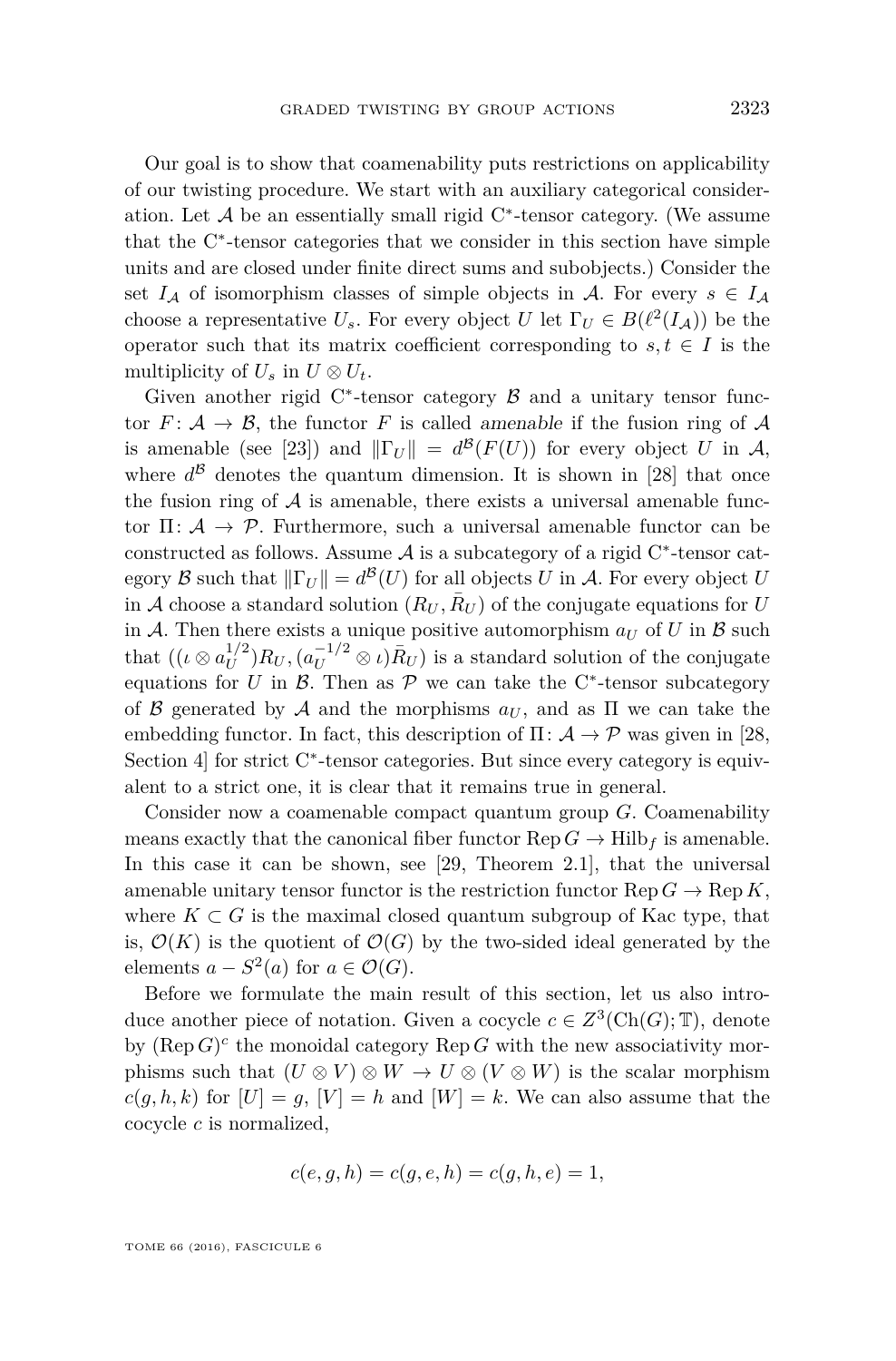without loss of generality.

THEOREM  $3.10.$  — Let *G* be a coamenable compact quantum group with maximal closed quantum subgroup *K* of Kac type. Assume we are given a 3-cocycle  $c \in Z^3(\text{Ch}(G); \mathbb{T})$ . Then  $\text{Ch}(G)$  is a quotient of  $\text{Ch}(K)$ and the restriction functor  $(\text{Rep } G)^c \to (\text{Rep } K)^c$  is a universal amenable unitary tensor functor.

Proof. — The first statement is obvious, since the cocentral Hopf algebra homomorphism  $\mathcal{O}(G) \to \mathbb{C}$  Ch(*G*) factors through  $\mathcal{O}(K)$  by the maximality of *K*.

Next, consider the Woronowicz character  $\rho \in \mathcal{U}(G)$ . For every representa- $U \in B(H_U) \otimes \mathcal{O}(G)$  of *G* it defines an operator  $\rho_U = (\iota \otimes \rho)(U)$  on  $H_U$ . Then  $\mathop{\mathrm{Rep}}\nolimits K$  can be described as the C<sup>∗</sup>-tensor subcategory of  $\mathop{\mathrm{Hilb}}\nolimits_f$  generated by  $\text{Rep } G$  and the morphisms  $\rho_U$ , see the proof of [\[29,](#page-39-5) Theorem 2.1]. In order to connect this with the above discussion of the construction of amenable functors, recall that  $\rho_U$  are exactly the morphisms  $a_U$  we discussed above for the categories Reg  $G \subset Hilb_f$  and a suitable choice of standard solutions in Rep *G*.

Consider the restriction functor  $(\text{Rep } G)^c \to (\text{Rep } K)^c$ . This functor is amenable, since the new associativity morphisms change neither fusion rules nor quantum dimensions. In order to show that this functor is universal we have to find the morphisms  $a_U$  relating solutions of the conjugate equations in  $(\text{Rep } G)^c$  and  $(\text{Rep } K)^c$ , and then show that  $(\text{Rep } K)^c$  is generated by  $(\text{Rep } G)^c$  and these morphisms. Given an irreducible representation *U* of *G* of degree  $g \in \text{Ch}(G)$  and a standard solution  $(R_U, R_U)$  of the conjugate equations for *U* in Rep *G*, the pair  $(R_U^c, \bar{R}_U^c) = (R_U, c(g^{-1}, g, g^{-1})\bar{R}_U)$ forms a standard solution for *U* in  $(\text{Rep } G)^c$ . From this it becomes clear that the morphism  $a_U$  in  $(\text{Rep } K)^c$  such that  $((\iota \otimes a_U^{1/2}))$  $E_U^{1/2}$ )*R*<sup>*c*</sup><sub>*U*</sub></sub>,  $(a_U^{-1/2} \otimes \iota)$ *R*<sup>*c*</sup><sub>*U*</sub></sub>) is a standard solution of the conjugate equations for  $U$  in  $(\text{Rep } K)^c$  is the same as in the case of the trivial cocycle, that is,  $a_U = \rho_U$ .

It remains to show that  $(\text{Rep } K)^c$  is generated by  $(\text{Rep } G)^c$  and the morphisms  $\rho_U$ . Take representations *U* and *V* of *G*. Then the fact that Rep *K* is generated as a C<sup>\*</sup>-tensor category by  $\text{Rep } G$  and the morphisms  $\rho_W$  means that any morphism  $U|_K \to V|_K$  can be written as a linear combination of compositions of morphisms  $U' \to V'$  in Rep *G* and morphisms of the form  $\iota_X \otimes \rho_Y \otimes \iota_Z$ . But the same compositions makes sense in  $(\text{Rep } K)^c$ , with any distribution of brackets on  $X \otimes Y \otimes Z$ . Hence the tensor category generated by  $(\text{Rep } G)^c$  and  $\rho_W$  contains all morphisms  $U \to V$  in  $(\text{Rep } K)^c$ . This proves the assertion.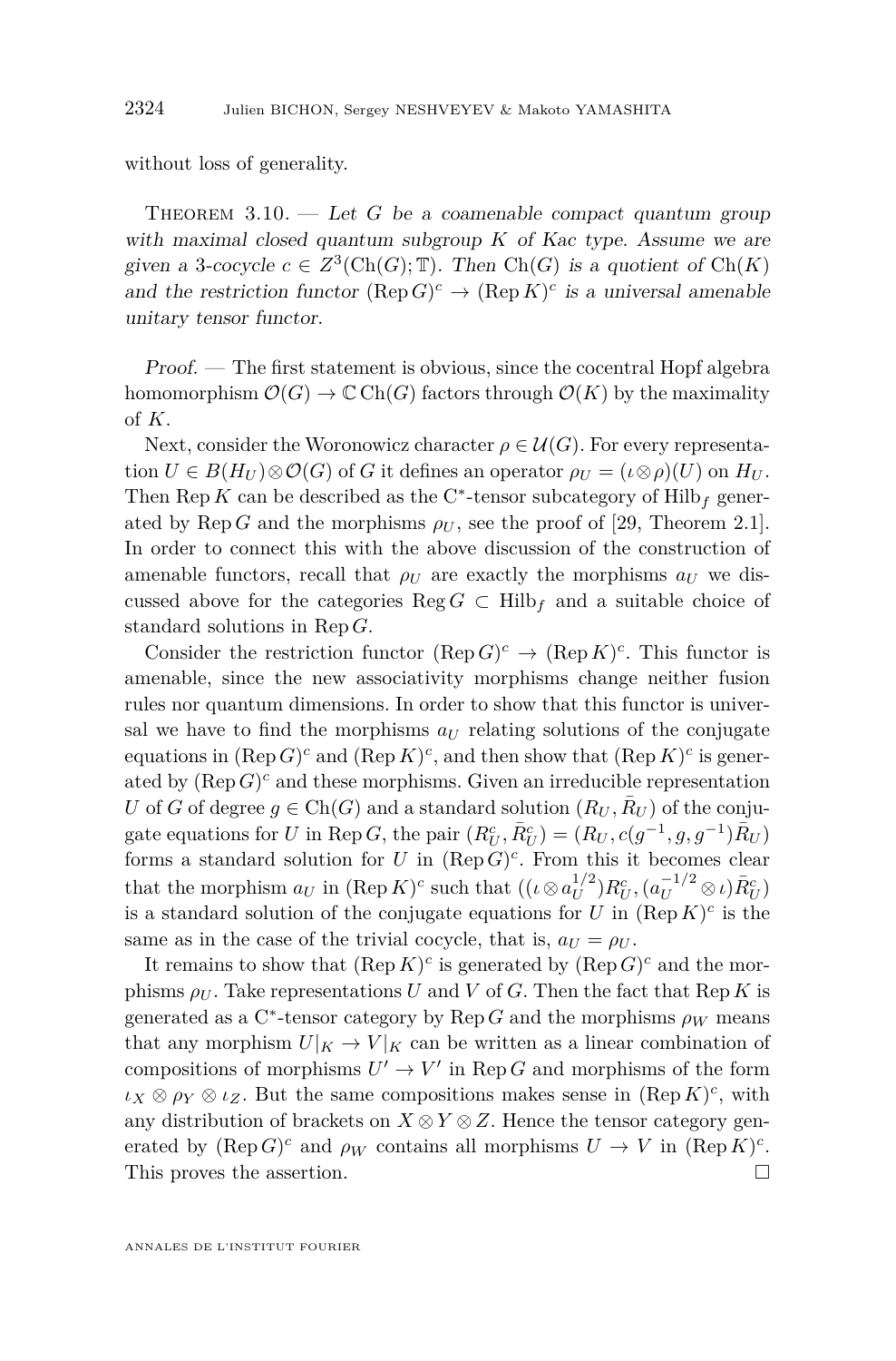The above theorem can be used to simplify the considerations in [\[29,](#page-39-5) Section 3.1]. More importantly for the present work, it gives the following.

<span id="page-27-0"></span>COROLLARY 3.11. — Under the assumptions of the theorem, a unitary fiber functor  $F: (\text{Rep } G)^c \to \text{Hilb}_f$  such that  $\dim F(U) = \dim U$  for all *U* exists if and only if there exists a unitary fiber functor  $(\text{Rep } K)^c \to \text{Hilb}_f$ .

*Proof.* — Since a unitary fiber functor  $F: (\text{Rep } G)^c \to \text{Hilb}_f$  such that  $\dim F(U) = \dim U$  is amenable, by universality it must factor through  $(\text{Rep } K)^c$ , in a unique up to a natural unitary monoidal isomorphism way. This proves the corollary in one direction, and the other direction is obvious. (It is worth recalling that since  $(\text{Rep } K)^c$  is amenable, any unitary fiber functor  $(\text{Rep } K)^c \to \text{Hilb}_f$  is dimension-preserving.)

Therefore if, for example, there are no unitary fiber functor  $(\text{Rep } K)^c \to$  $Hilb_f$ , then for any twist  $G^{t,\alpha}$  of  $G$  we cannot have the category  $(\text{Rep } G)^c$ as the representation category of  $G^{t,\alpha}$ .

#### **3.4. Drinfeld–Jimbo deformations of compact Lie groups**

Consider a compact simply connected semisimple Lie group *G* and, for  $q > 0$ , its *q*-deformation  $G_q$ . (In fact, with a suitable definition of *q*deformation, everything what follows remains true in the non-simply-connected case.) We denote the coproduct on  $\mathcal{U}(G_q)$  by  $\hat{\Delta}_q$ .

Let *T* be the maximal torus in *G* which remains undeformed in  $G_q$ . The center  $Z(G)$  of *G* is well-known to be contained in *T*, and its dual is  $P/Q$ , where *P* and *Q* are the weight and root lattices, respectively. It is also known that for  $q \neq 1$  we have

$$
H^1(\hat{G}_q; \mathbb{T}) = T
$$
 and  $Ch(G_q) = \widehat{Z(G)} = P/Q$ .

In particular, we are in the setting of Remark [3.2,](#page-22-0) so our construction of pseudo-2-cocycles simply produces particular 2-cochains on  $\hat{T} = P$  with coboundary living on  $P/Q$ . The following result shows that there is essentially no other way of constructing pseudo-2-cocycles with coboundary living on  $Ch(G_q)$ .

<span id="page-27-1"></span>THEOREM 3.12. — With the above notation, assume  $q > 0$ ,  $q \neq 1$ , and  $c \in Z^3(P/Q; \mathbb{T})$ . Then the following conditions are equivalent:

<span id="page-27-2"></span>(i) there is a unitary fiber functor  $F: (\text{Rep } G_q)^c \to \text{Hilb}_f$  such that  $\dim F(U) = \dim U$  for all finite dimensional unitary representations  $U$  of  $G_q$ ;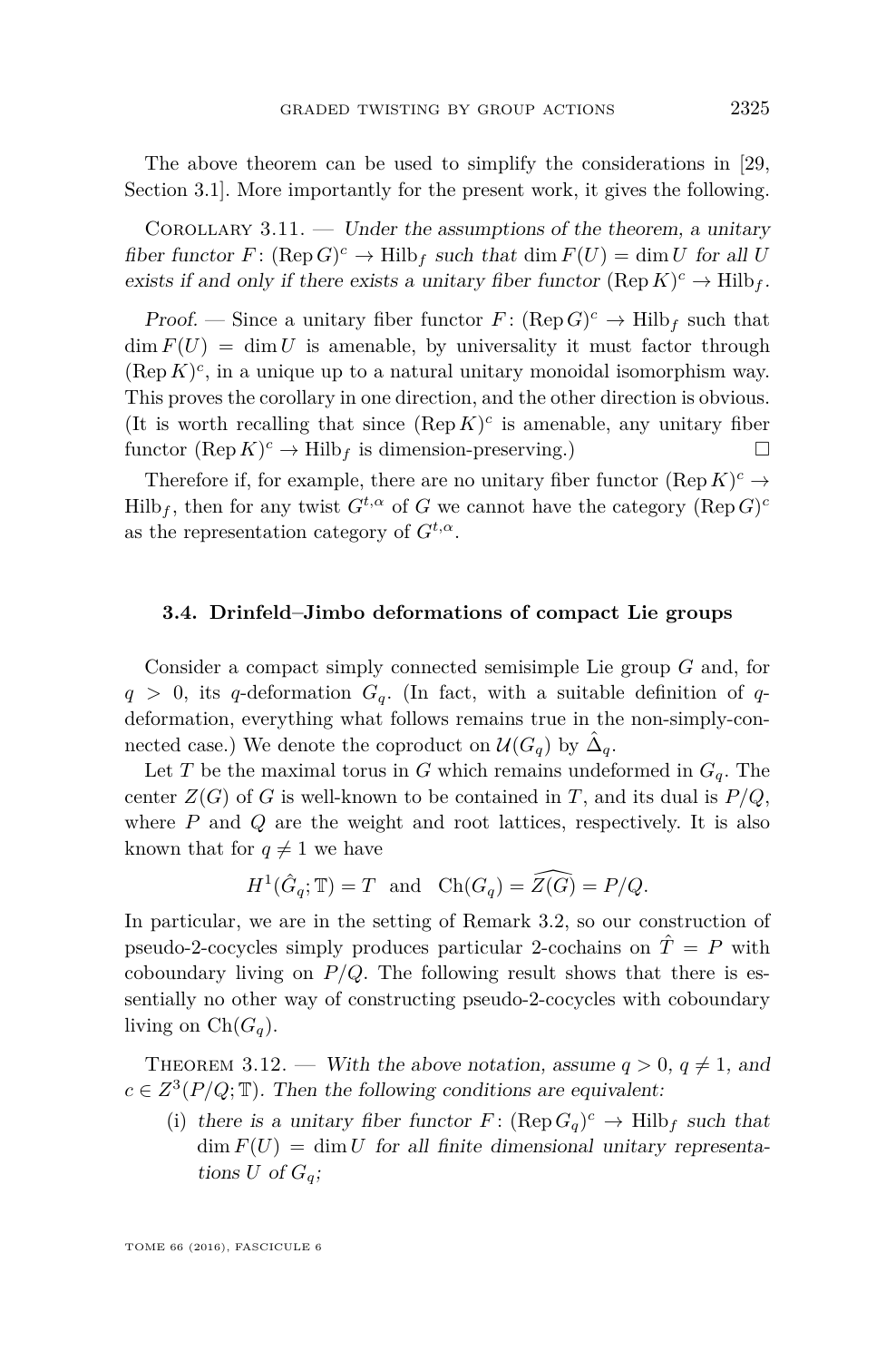<span id="page-28-1"></span><span id="page-28-0"></span>(ii) there exists a unitary  $\sigma \in \mathcal{U}(G_q \times G_q)$  such that

(3.2) 
$$
(\iota \otimes \hat{\Delta}_q)(\sigma^{-1})(1 \otimes \sigma^{-1})(\sigma \otimes 1)(\hat{\Delta}_q \otimes \iota)(\sigma) = c;
$$

- <span id="page-28-4"></span>(iii) there exists a unitary  $\sigma$  satisfying [\(3.2\)](#page-28-0) obtained by the construction in Theorem [2.8](#page-14-3) (for a quotient Γ of *P/Q* and an action of Γ on  $C_r(G_q)$ ;
- <span id="page-28-2"></span>(iv) the lift of *c* to *P* is a coboundary;
- <span id="page-28-3"></span>(v) the cocycle *c* vanishes on  $\wedge^3(P/Q) \subset H_3(P/Q; \mathbb{Z})$ .

Furthermore, if these conditions are satisfied, then all unitaries  $\sigma$  satisfying [\(3.2\)](#page-28-0) have the form

$$
\sigma = (u \otimes u) f \hat{\Delta}_q(u)^{-1},
$$

where  $u \in \mathcal{U}(G_q)$  is a unitary element and f is a  $\mathbb{T}\text{-}$ valued 2-cochain on P such that  $\partial f = c^{-1}$ .

Proof. — The equivalence of [\(i\)](#page-27-2) and [\(ii\)](#page-28-1) is a simple consequence of the definitions and is well-known to be true for any compact quantum group and a unitary associator *c* on its representation category.

Since  $q \neq 1$ , the maximal closed quantum subgroup of  $G_q$  of Kac type is  $T$ , see [\[36,](#page-39-16) Lemma 4.10] or [\[29,](#page-39-5) Theorem 3.1]. Therefore by Corollary [3.11,](#page-27-0) if [\(i\)](#page-27-2) is satisfied then there exists a unitary fiber functor  $(\text{Rep } T)^c \to \text{Hilb}_f$ , so by the analogue of equivalence between [\(i\)](#page-27-2) and [\(ii\)](#page-28-1) for  $T$  instead of  $G_q$ we conclude that *c* is a coboundary on *P*. Thus [\(i\)](#page-27-2) implies [\(iv\)](#page-28-2).

The equivalence of [\(iv\)](#page-28-2) and [\(v\)](#page-28-3) is proved in [\[30,](#page-39-1) Corollary A.4]. In [\[30,](#page-39-1) Theorem 3.1 and Corollary A.4] it is also shown that [\(iv\)](#page-28-2) implies [\(iii\)](#page-28-4). Finally, [\(iii\)](#page-28-4) obviously implies [\(ii\)](#page-28-1).

Assume now that conditions  $(i)-(v)$  $(i)-(v)$  are satisfied and choose a  $T$ -valued 2-cochain *f* on *P* such that  $\partial f = c^{-1}$ . Consider the quantum group  $G_q^f$ obtained by twisting the product on  $\mathcal{O}(G_q)$  by *f*, or in other words, by replacing the coproduct on  $\mathcal{U}(G_q)$  by  $\hat{\Delta}_q^f = f \hat{\Delta}_q(\cdot) f^{-1}$ . Take any unitary *σ* satisfying [\(3.2\)](#page-28-0). Then, since *f* also satisfies (3.2), the unitary  $Ω = σf^{-1}$ is a dual 2-cocycle on  $G_q^f$ , that is,

$$
(\Omega \otimes 1)(\hat{\Delta}_q^f \otimes \iota)(\Omega) = (1 \otimes \Omega)(\iota \otimes \hat{\Delta}_q^f)(\Omega).
$$

By [\[29,](#page-39-5) Corollary 3.3], any such cocycle is cohomologous to a cocycle on *P*, that is, there exist a unitary  $u \in \mathcal{U}(G_q^f) = \mathcal{U}(G_q)$  and a cocycle  $\omega \in$  $Z^2(P; \mathbb{T})$  such that  $\Omega = (u \otimes u)\omega \hat{\Delta}_q^f(u)^{-1}$ . Then  $\sigma = (u \otimes u)\omega f \hat{\Delta}_q(u)^{-1}$ and  $\partial(\omega f) = c^{-1}$ .

The above theorem shows that if  $\wedge^3(P/Q) \neq 0$ , e.g.,  $G = \text{SU}(2)^3$ , any choice of *c* which is nontrivial on  $\wedge^3(P/Q)$  leads to the absence of unitary

ANNALES DE L'INSTITUT FOURIER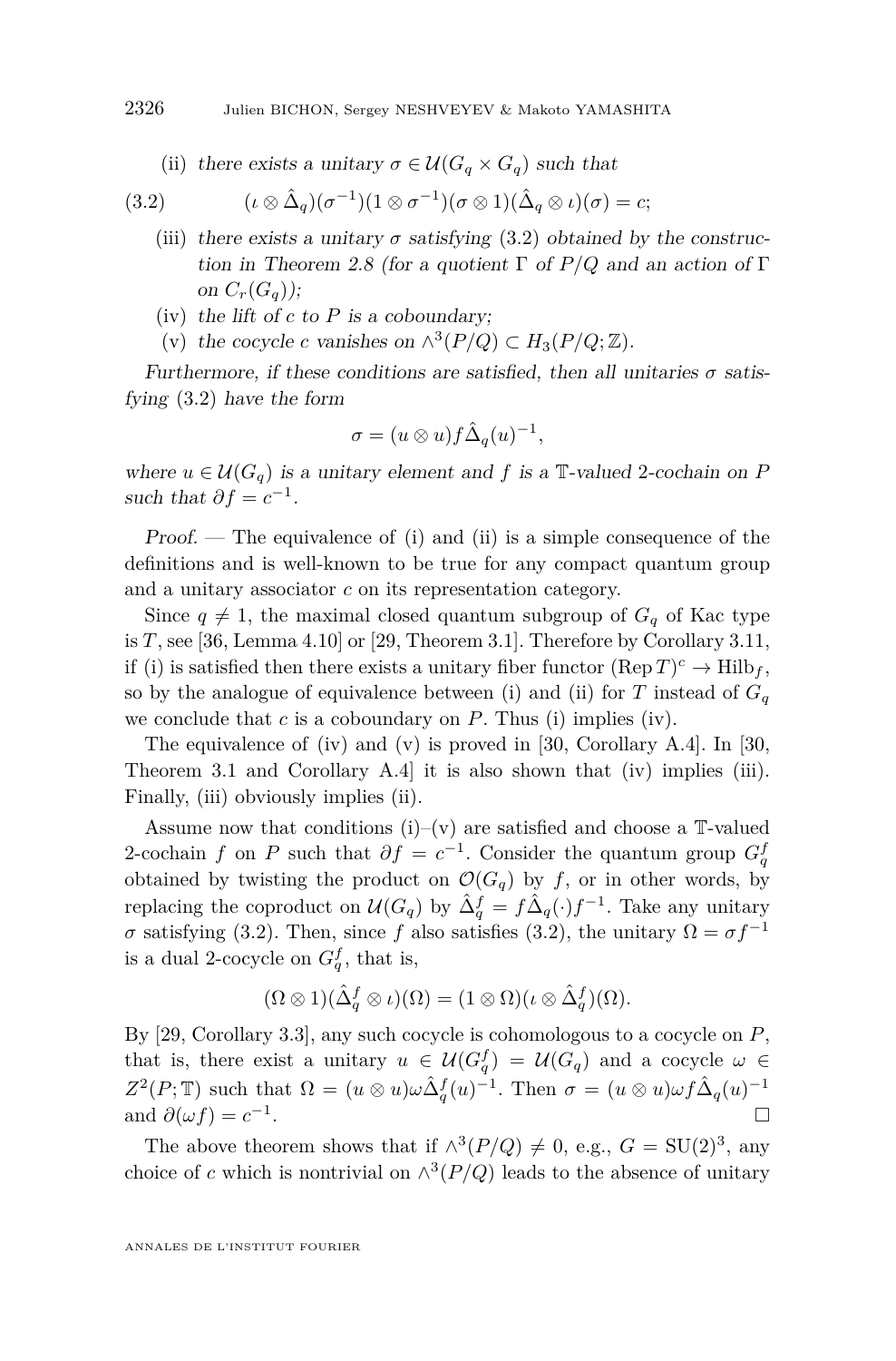fiber functors on  $(\text{Rep } G_q)^c$  preserving the classical dimension. This gives a partial answer to the question of existence of fiber functors on  $(\text{Rep } G_q)^c$ raised in [\[30\]](#page-39-1).

It is still possible, however, that there are fiber functors of a different dimension. Of course, if such functors exist, they are not defined by pseudococycles. Let us show that at least for some *q* such functors do not exist.

<span id="page-29-0"></span>COROLLARY 3.13. — Assume that a cocycle  $c \in Z^3(P/Q; \mathbb{T})$  does not vanish on  $\wedge^3(P/Q)$ . Then there exists an interval  $(a, b) \subset \mathbb{R}$  containing 1 such that for all  $q \in (a, b), q \neq 1$ , there are no unitary fiber functors  $(\text{Rep } G_q)^c \to \text{Hilb}_f.$ 

Proof. — Choose a self-conjugate faithful unitary representation *U* of *G*. Denote by the same symbol *U* the corresponding representation of  $G_q$ . Choose an interval  $(a, b) \subset \mathbb{R}$  such that  $\dim_q U < \dim U + 1$  for  $q \in$  $(a, b)$ . Then for any unitary fiber functor  $F: (\text{Rep } G_q)^c \to \text{Hilb}_f$  we have  $\dim F(U) = \dim U$ . But there exists only one dimension function on the representation ring of  $G$  with value  $\dim U$  on the class of  $U$ , see the proof of [\[40,](#page-39-17) Theorem 19]. Therefore *F* preserves the classical dimension, and by the above theorem we know that such a functor does not exist for  $q \neq 1$ .  $\Box$ 

#### **4. Compact groups**

<span id="page-29-1"></span>In this section we consider genuine compact groups *G*, and study the problem of describing closed quantum subgroups of  $G^{t,\alpha}$ .

#### **4.1. Quantum subgroups**

Let us start with a short general discussion of quotients of  $A^{t,\alpha}$ . Let  $(p, \alpha)$  be an invariant cocentral action of  $\Gamma$  on a Hopf algebra A. The basic construction is the following. Let *I* be a Γ-stable Hopf ideal of *A* such that  $I \subset \text{Ker}(p)$ ,  $\pi: A \to A/I$  be the quotient map,  $\bar{p}$  be the induced cocentral homomorphism of Hopf algebras  $\bar{p}: A/I \rightarrow K\Gamma$ , and  $\bar{\alpha}$  be the induced action  $\bar{\alpha}$ :  $\Gamma \to \text{Aut}(A/I)$  of  $\Gamma$  on the quotient. Then  $(\bar{p}, \bar{\alpha})$  is again an invariant cocentral action of  $\Gamma$  on  $A/I$ . The map  $\pi \otimes \iota: A \rtimes_{\alpha} \Gamma \to (A/I) \rtimes_{\overline{\alpha}} \Gamma$ is a homomorphism of Hopf algebras, so by restriction it defines a Hopf algebra homomorphism  $A^{t,\alpha} \to (A/I)^{t,\bar{\alpha}}$ . As  $\pi(A_g) = (A/I)_g$ , this map is surjective, so  $(A/I)^{t,\bar{\alpha}}$  is a quotient of  $A^{t,\alpha}$ .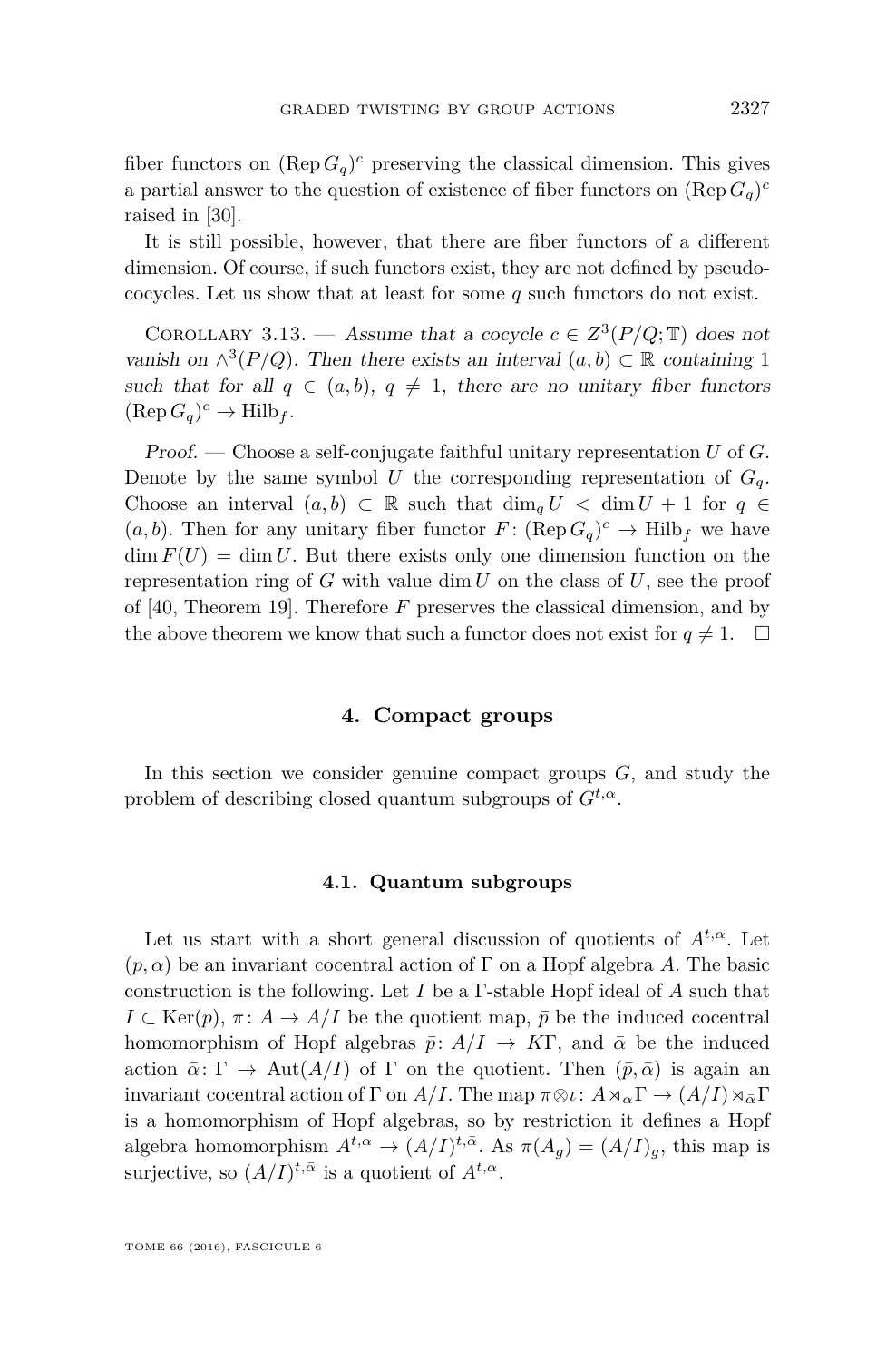Let us characterize the quotients of  $A^{t,\alpha}$  that arise in this manner. For any  $g \in \Gamma$ , the restriction of  $\alpha_g \otimes \iota$  defines a  $\Gamma$ -graded coalgebra automorphism of  $A^{t,\alpha}$ . (As we observed in Section [2.3,](#page-16-0) this is an algebra automorphism if  $\Gamma$  is abelian, but not in general.) We say that a subspace  $X \subset A^{t,\alpha}$ is Γ-stable if  $(\alpha_q \otimes \iota)(X) \subset X$  holds for any  $q \in \Gamma$ .

<span id="page-30-0"></span>PROPOSITION 4.1. — Let  $(p, \alpha)$  be an invariant cocentral action of Γ on *A*, and let  $f: A^{t,\alpha} \to B$  be a surjective Hopf algebra map such that  $J = \text{Ker}(f)$  is a Γ-stable Hopf ideal with  $J \subset \text{Ker}(\tilde{p})$ . Then there exists a Γ-stable Hopf ideal  $I \subset A$  satisfying  $I \subset \text{Ker}(p)$ , such that  $(A/I)^{t,\bar{\alpha}}$  is isomorphic to *B* as a Hopf algebra.

Proof. — Using the  $\Gamma$ -graded coalgebra isomorphism *j*, we put  $I =$  $j^{-1}(J)$ . Thus, an element  $a = \sum_{g} a_g$  with  $a_g \in A_g$  belongs to *I* if and only if  $\sum_{g} a_g \otimes g$  belongs to *J*. We claim that *I* is a *Γ*-stable Hopf ideal of *A* with  $I \subset \text{Ker}(p)$ .

The first observation is that  $I$  is a coideal, since  $j$  is a coalgebra map and *J* is a coideal. Next, by  $\tilde{p}j = p$ ,  $J \subset \text{Ker}(\tilde{p})$  implies  $I \subset \text{Ker}(p)$ . Since *j* intertwines  $\alpha_g$  with  $\alpha_g \otimes \iota$ , we also see that *I* is Γ-stable.

In order to show that *I* is also an ideal, let us note that since *J* is a coideal contained in Ker( $\tilde{p}$ ), the map  $J \to J \otimes K\Gamma$ ,  $x \mapsto x_{(1)} \otimes \tilde{p}(x_{(2)})$ , defines a coaction of Γ on *J*. Hence *J* decomposes into homogeneous components, so that if  $a = \sum_{g} a_g \in A$ , then the element  $j(a)$  belongs to *J* if and only if each  $j(a_q) = a_q \otimes g$  belongs to *J*. Combining the homogeneous decomposition  $a = \sum_{g} a_g$  and the antipode formula  $S(j(a_g)) = j(S(\alpha_{g^{-1}}(a_g)))$ , we see that *I* is stable under the antipode.

Now, suppose that  $a = \sum_{g} a_g \in I$ , and let  $b = \sum_{h} b_h$ , for  $b_h \in A_h$ , be another element. Then for any  $g, h$ , we have  $a_q \otimes g \in J$ , which implies that  $(a_q \otimes g)(\alpha_{q-1}(b_h) \otimes h) = a_qb_h \otimes gh \in J$ . Thus we obtain  $a_qb_h \in I$ , so that *I* is a right ideal, hence a Γ-invariant Hopf ideal as claimed.

We can therefore form the Hopf algebra  $(A/I)^{t,\bar{\alpha}}$  as above, and the canonical projection  $\pi: A \to A/I$  induces a surjective Hopf algebra map  $\pi \otimes \iota \colon A^{t,\alpha} \to (A/I)^{t,\bar{\alpha}}$ . Looking at the homogeneous elements in the kernel, we see that *J* is exactly the kernel of this projection.

Let us now turn to the case of compact groups. So from now on we assume that  $K = \mathbb{C}$  and  $A = \mathcal{O}(G)$ , the Hopf  $*$ -algebra of regular functions on a compact group *G*. Then the category  $\text{Corep}(A) = \text{Rep } G$  is semisimple and has a commutative chain group, namely, the Pontryagin dual of the center  $Z(G)$  of *G*. Therefore, since a Γ-grading is given by a homomorphism  $Ch(G) \to \Gamma$  and only depends on the (abelian) image of this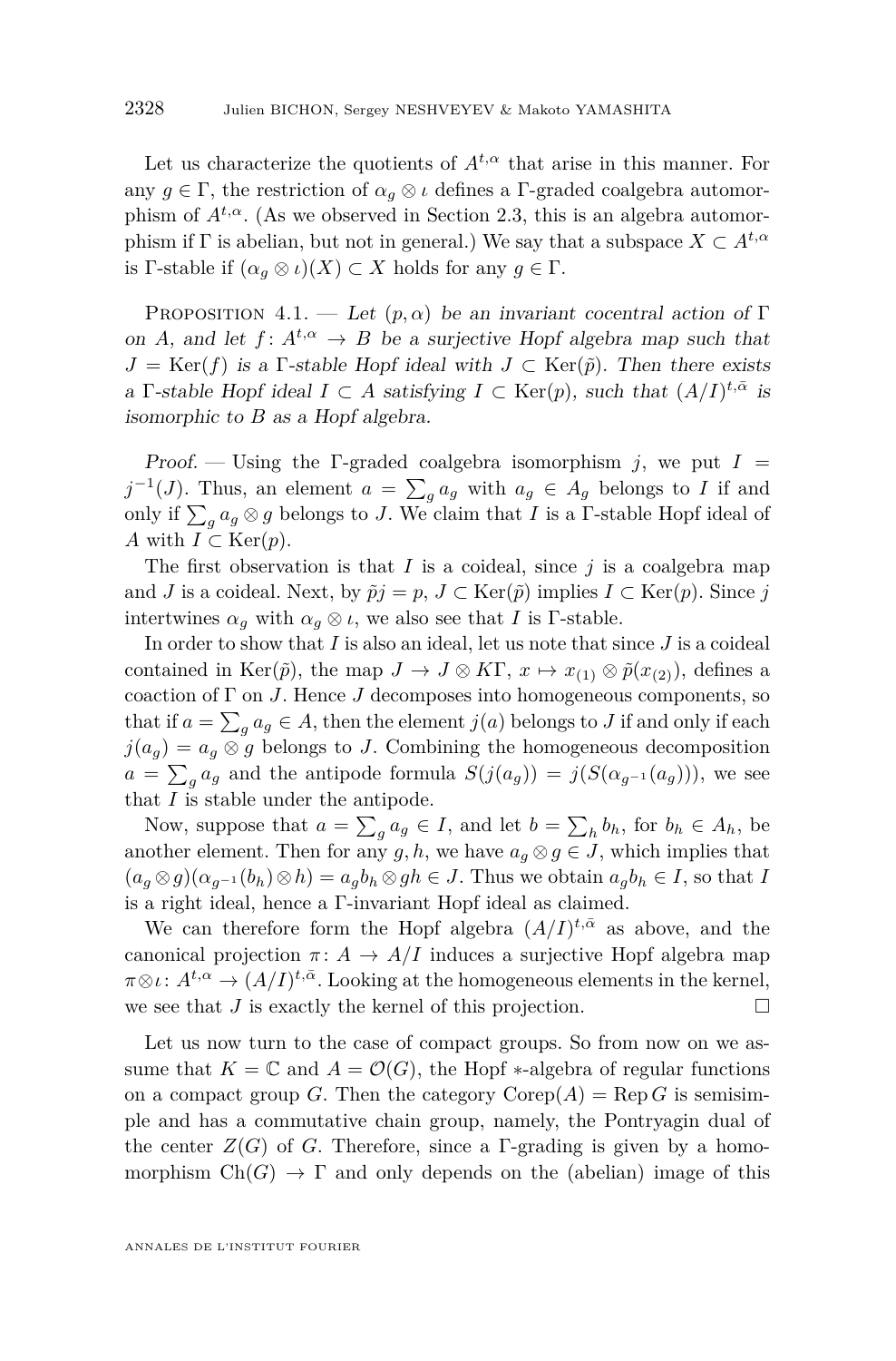homomorphism, the group  $\Gamma$  can be assumed, without loss of generality, to be abelian.

We denote by  $i: \hat{\Gamma} \to Z(G)$  the homomorphism dual to  $Ch(G) \to \Gamma$ . A function  $f \in \mathcal{O}(G)$  belongs to the homogeneous subspace  $\mathcal{O}(G)$ <sub>g</sub> for some  $g \in \Gamma$  if and only if  $f(i(\psi)x) = \psi(g)f(x)$  holds for any  $\psi \in \hat{\Gamma}$  and any  $x \in G$ . Moreover, the decomposition of f according to the grading  $\mathcal{O}(G) = \bigoplus_{q \in \Gamma} \mathcal{O}(G)_q$  is given by

$$
f = \sum_{g \in \Gamma} f_g
$$
, where  $f_g(x) = \int_{\psi \in \hat{\Gamma}} \overline{\psi(g)} f(i(\psi)x) d\psi$ ,

where the integration is with respect to the normalized Haar measure on  $\hat{\Gamma}$ . This decomposition holds as well for any  $f \in C(G)$ , at least if the convergence of  $\sum_{g \in \Gamma} f_g$  is understood in  $L^2(G)$ .

Assume next we are given an invariant cocentral action of  $\Gamma$  on  $\mathcal{O}(G)$ . It must be given by a continuous action  $\alpha: \Gamma \cap G$  by group automorphisms leaving  $i(\Gamma)$  pointwise invariant. We denote by the same symbols  $\alpha_g$  these automorphisms of *G* and the corresponding automorphisms of  $C(G)$ , so that  $\alpha_g(f)(x) = f(\alpha_g^{-1}(x)).$ 

The coaction of  $\Gamma$  on  $\mathcal{O}(G) \rtimes_{\alpha} \Gamma$  defined in Proposition [2.7](#page-12-0) can be regarded as an action of  $\Gamma$ . As  $\Gamma$  is abelian, this is an action by  $\ast$ -algebra automorphisms. Explicitly, this action arises from the action of  $\hat{\Gamma}$  on  $C(G)$ by translations and from the dual action on  $C(G) \rtimes_{\alpha} \Gamma$ . We denote this combined action by  $tr \times \hat{\alpha}$ , so

(4.1) 
$$
(\operatorname{tr} \times \hat{\alpha})_{\psi}(f\lambda_g) = \overline{\psi(g)} f(i(\psi) \cdot \lambda_g).
$$

Therefore Propositions [2.7](#page-12-0) and [3.1](#page-21-0) imply that for this action of  $\hat{\Gamma}$  on  $C(G) \rtimes_{\alpha} \Gamma$  we have

<span id="page-31-1"></span>
$$
\mathcal{O}(G^{t,\alpha}) = (\mathcal{O}(G) \rtimes_{\alpha} \Gamma)^{\hat{\Gamma}} \text{ and } C(G^{t,\alpha}) = (C(G) \rtimes_{\alpha} \Gamma)^{\hat{\Gamma}}.
$$

Note that as any compact group is coamenable, by Proposition [3.9](#page-24-0) the quantum group  $G^{t,\alpha}$  is coamenable as well, so the notation  $C(G^{t,\alpha})$  is unambiguous.

Finally, the automorphisms  $\alpha_q$  of  $C(G)$  extend to the crossed product  $C(G) \rtimes_{\alpha} \Gamma$  by  $\alpha_g(f) \lambda_h = \alpha_g(f) \lambda_h$ . On  $\mathcal{O}(G^{t,\alpha})$ , this is what we denoted by  $\alpha_q \otimes \iota$  above.

With this setup, Proposition [4.1](#page-30-0) (which is easily seen to remain true for Hopf ∗-algebras) translates into the following.

<span id="page-31-0"></span>PROPOSITION 4.2. — Let *G* be a compact group,  $\Gamma$  a discrete abelian group,  $i: \hat{\Gamma} \to Z(G)$  a continuous homomorphism, and  $\alpha$  an action of  $\Gamma$ on *G* by group automorphisms that leave  $i(\hat{\Gamma})$  pointwise invariant, so that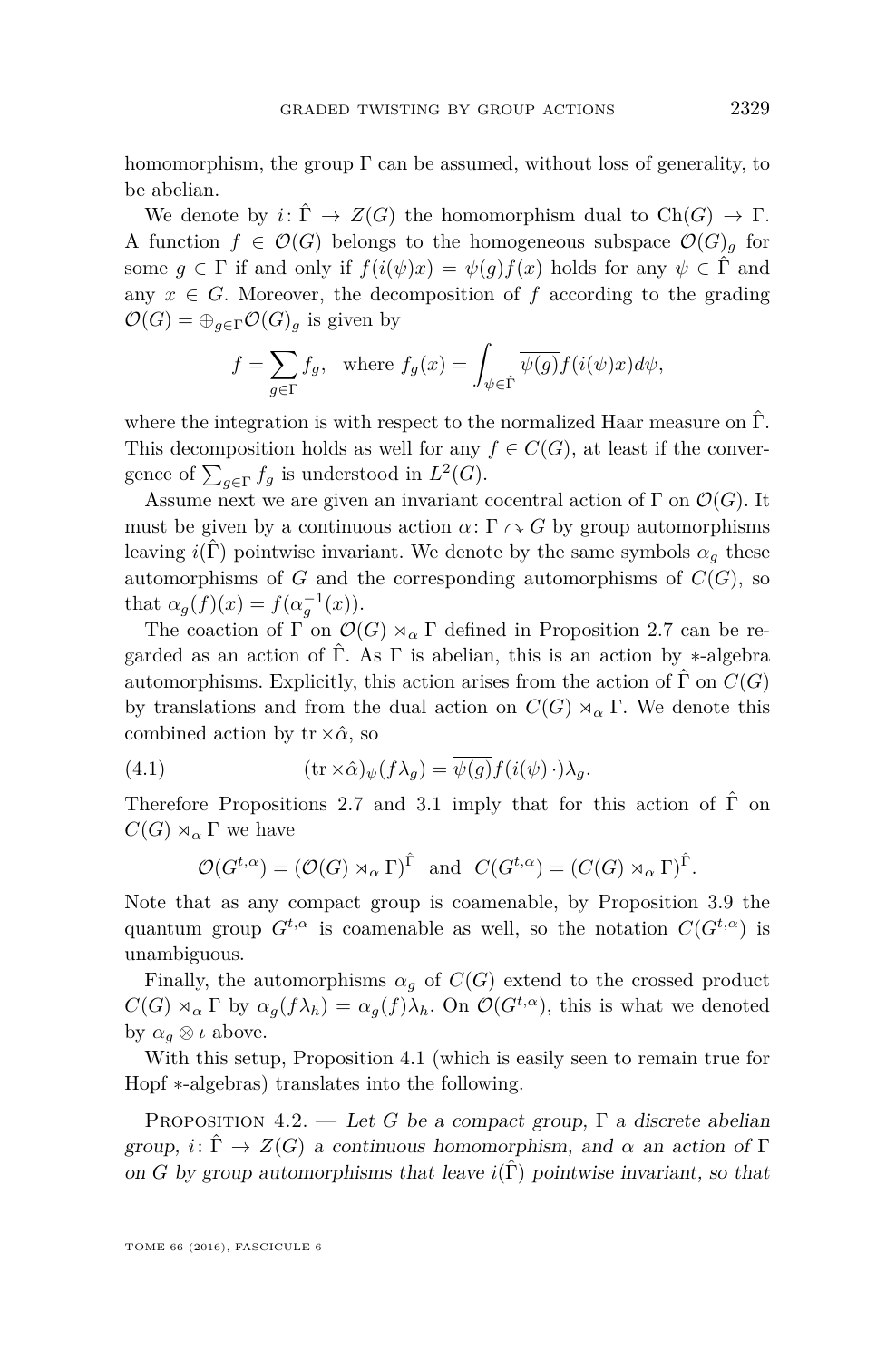we can define the twisted compact quantum group  $G^{t,\alpha}$ . Assume *J* is a Hopf  $∗-ideal$  in  $\mathcal{O}(G^{t,\alpha})$  such that  $α_g(J) = J$  for all  $g ∈ Γ$  and *J* is contained in the kernel of the homomorphism  $\tilde{p}: \mathcal{O}(G) \rtimes_{\alpha} \Gamma \to \mathcal{O}(\hat{\Gamma}),$   $f\lambda_q \mapsto f(e)g$ . Then *J* is defined by a closed  $\alpha$ -invariant subgroup *H* of *G* containing  $i(\hat{\Gamma})$ . so that  $\mathcal{O}(G^{t,\alpha})/J \simeq \mathcal{O}(H^{t,\alpha}).$ 

In order to formulate our main result we need to introduce more notation. Under the assumptions of the above proposition, define an action of  $\Gamma \times \hat{\Gamma}$ on *G* by homeomorphisms by

(4.2) 
$$
(g, \psi).x = \alpha_g(i(\psi)x) = i(\psi)\alpha_g(x).
$$

Consider the following subsets of *G*:

$$
G_{\text{reg}} = \{x \in G \mid \text{the stabilizer of } x \text{ in } \Gamma \times \hat{\Gamma} \text{ is trivial}\},\
$$

$$
G_1 = \{x \in G \mid \alpha_g(x) \in i(\hat{\Gamma})x, \ \forall g \in \Gamma\},\
$$

$$
G^{\Gamma} = \{x \in G \mid \alpha_g(x) = x, \ \forall g \in \Gamma\} \subset G_1.
$$

Our goal is to prove the following theorem.

<span id="page-32-0"></span>THEOREM 4.3. — Let *G*,  $\Gamma$ , *i*,  $\alpha$  be as in Proposition [4.2,](#page-31-0) and assume that  $\Gamma$  is finite and  $i: \hat{\Gamma} \to Z(G)$  is injective. Assume also that one of the following conditions holds:

<span id="page-32-1"></span>(i) 
$$
\wedge^2 \Gamma = 0
$$
 and  $G = G_{\text{reg}} \cup G_1$ ; or

(ii) 
$$
G = G_{\text{reg}} \cup G^{\Gamma}
$$
.

Then there is a one-to-one correspondence between

– Hopf ∗-ideals *J* ⊂ O(*Gt,α*) with O(*Gt,α*)*/J* noncommutative, and – closed α-invariant subgroups of *G* containing  $i(\hat{\Gamma})$  and an element of  $G_{\text{reg}}$ .

Remark 4.4. — If  $\Gamma$  is a cyclic group of prime order, then  $G = G_{\text{reg}} \cup G_1$ , so condition [\(i\)](#page-32-1) is satisfied.

#### **4.2. Irreducible representations**

The proof of Theorem [4.3](#page-32-0) is based on a classification of the irreducible representations of  $C(G^{t,\alpha})$ . Let us record some C<sup>\*</sup>-algebraic facts that we will use.

When  $A$  is a  $C^*$ -algebra, we denote the set of equivalence classes of its irreducible representations by  $\hat{A}$ . We need a very particular case of the Mackey-type analysis of crossed product C<sup>\*</sup>-algebras  $A = C(X) \rtimes \Gamma$  [\[41\]](#page-39-18).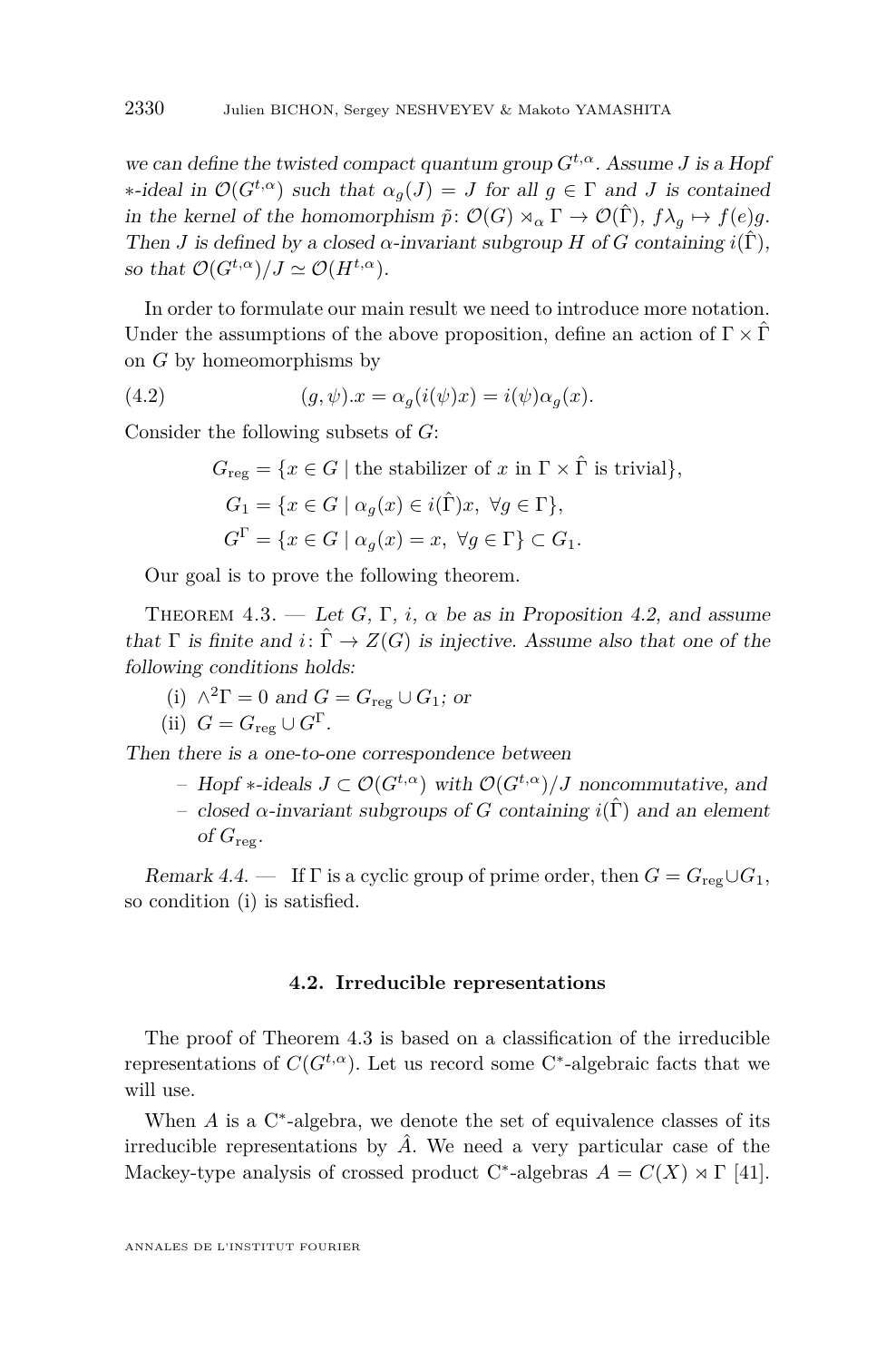Namely, let X be a compact topological space, and  $\Gamma$  be a finite abelian group acting on *X*. Then the irreducible representations of  $C(X) \rtimes \Gamma$  are parametrized by the pairs  $([x], \psi)$ , where  $[x]$  is a class in  $X/\Gamma$  and  $\psi$  is a character on the stabilizer group  $St_x$  of x. The irreducible representation corresponding to such a pair is given as the induction of the representation  $ev_x \otimes \psi$  on  $C(\Gamma x) \otimes C^*(\mathrm{St}_x)$  to  $C(\Gamma x) \rtimes \Gamma$  composed with the restriction homomorphism  $C(X) \rtimes \Gamma \to C(\Gamma x) \rtimes \Gamma$ . In fact, all we need to know is that any irreducible representation of  $C(X) \rtimes \Gamma$  factors through  $C(\Gamma x) \rtimes \Gamma$  for some  $x \in X$ , which is just the first easy step in the Mackey-type analysis.

Recall also that if  $A \subset B$  is an inclusion of C<sup>\*</sup>-algebras, then any irreducible representation of *A* appears as a subrepresentation of some irreducible representation of *B*.

Turning to  $C(G^{t,\alpha})$ , from the above discussion we conclude that any irreducible representation of  $C(G^{t,\alpha})$  factors through  $C(G^{t,\alpha}) \to C(\Gamma x) \rtimes$ Γ, where *x* ∈ *G* and Γ*x* = {*αg*(*x*)}*g*∈Γ. Instead of the Γ-orbit of *x* it is convenient to consider the larger  $(\Gamma \times \hat{\Gamma})$ -orbit. The point is that the image of  $C(G^{t,\alpha})$  in  $C((\Gamma\times \hat{\Gamma}).x)\rtimes\Gamma$  coincides with the fixed point algebra  $(C((\Gamma \times \hat{\Gamma}) \cdot x) \times \Gamma)^{\hat{\Gamma}}$  with respect to the action of  $\hat{\Gamma}$  defined by [\(4.1\)](#page-31-1). It follows that every irreducible representation  $\pi$  of  $C(G^{t,\alpha})$  factors through  $(C(O_{\pi}) \rtimes \Gamma)^{\hat{\Gamma}}$  for a uniquely defined  $(\Gamma \times \hat{\Gamma})$ -orbit  $O_{\pi}$  in *G*. Under the assumption of Theorem [4.3,](#page-32-0) we just need to consider two types of orbits.

First consider a  $(\Gamma \times \hat{\Gamma})$ -orbit *O* in  $G_{\text{rec}}$ . Then *O* can be  $(\Gamma \times \hat{\Gamma})$ -equivariantly identified with  $\Gamma \times \hat{\Gamma}$ . Therefore to understand the corresponding representations it suffices to observe the following.

LEMMA 4.5. — Consider the action of  $\Gamma$  on  $C(\Gamma \times \hat{\Gamma})$  by translations and the action of  $\hat{\Gamma}$  on  $C(\Gamma \times \hat{\Gamma}) \rtimes \Gamma$  defined similarly to [\(4.1\)](#page-31-1) as the combination of the action by translations on  $C(\Gamma \times \hat{\Gamma})$  and the dual action on  $C^*(\Gamma)$ . Then  $(C(\Gamma \times \hat{\Gamma}) \rtimes \Gamma)^{\hat{\Gamma}} \simeq \text{Mat}_{|\Gamma|}(\mathbb{C}).$ 

*Proof.* — Indeed, the algebra  $C(\Gamma \times \hat{\Gamma}) \rtimes \Gamma$  is the direct sum of the blocks  $C(\Gamma \times {\psi}) \rtimes \Gamma \simeq \text{Mat}_{|\Gamma|}(\mathbb{C})$  over  $\psi \in \hat{\Gamma}$ , while the action of  $\hat{\Gamma}$  permutes these blocks.  $\Box$ 

Therefore every  $(\Gamma \times \hat{\Gamma})$ -orbit *O* in  $G_{reg}$  determines a unique up to equivalence irreducible representation of  $C(G^{t,\alpha})$ . Explicitly, for every  $x \in G$  we have a representation of  $\rho_x$  of  $C(G) \rtimes \Gamma$  on  $\ell^2(\Gamma x)$  defined by

$$
\rho_x(f\lambda_g)\delta_{\alpha_h(x)} = f(\alpha_{gh}(x))\delta_{\alpha_{gh}(x)}.
$$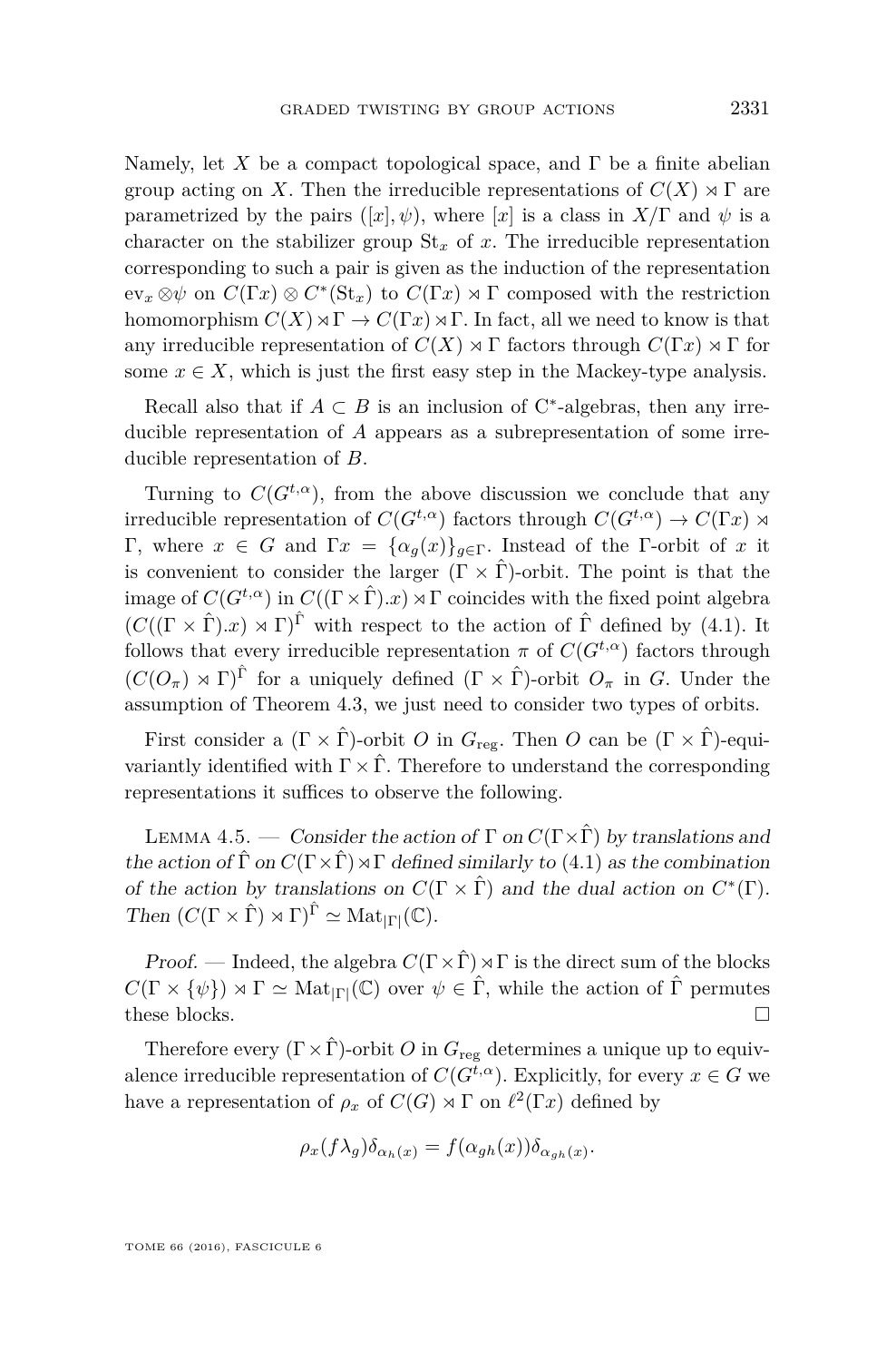If  $x \in O$ , then  $\rho_x|_{C(G^{t,\alpha})}$  is the required representation corresponding to  $O$ , since it factors through  $(C(O) \rtimes \Gamma)^{\hat{\Gamma}}$  and has dimension  $|\Gamma|$ .

Let us also note that since the kernel of the map  $C(G^{t,\alpha}) \to (C(O) \rtimes \Gamma)^{\hat{\Gamma}}$ is  $\alpha$ - and  $\hat{\alpha}$ -invariant, the class of the representation corresponding to O is *α*- and *α*ˆ-invariant.

Next, consider an orbit *O* in  $G_1$ . Fix a point  $x \in O$ . Then we have  $\alpha_g(x) = i(B_g^x)x$  for a uniquely defined  $B_g^x \in \hat{\Gamma}$ . We thus get a homomorphism  $B^x \colon \Gamma \to \hat{\Gamma}$ . The bijective map  $O = i(\hat{\Gamma})x \to \hat{\Gamma}$ ,  $i(\psi)x \mapsto \psi$ , intertwines the action of  $\Gamma \times \hat{\Gamma}$  on  $i(\hat{\Gamma})x$  with the action  $(g, \psi)\eta = B_g^x \psi \eta$ . Therefore it suffices to understand the algebra  $(C(\hat{\Gamma}) \rtimes \Gamma)^{\hat{\Gamma}}$ .

LEMMA 4.6. — Assume we are given a homomorphism  $B: \Gamma \to \hat{\Gamma}$ . Define an action  $\beta$  of  $\Gamma$  on  $C(\hat{\Gamma})$  by  $\beta_g(f)(\psi) = f(B_g^{-1}\psi)$ , and consider the action  $\text{tr } \times \hat{\beta}$  of  $\hat{\Gamma}$  on  $C(\hat{\Gamma}) \rtimes_{\beta} \Gamma$  defined similarly to [\(4.1\)](#page-31-1). If either  $\wedge^2 \Gamma = 0$ or *B* is trivial, then the algebra  $(C(\hat{\Gamma}) \rtimes_{\beta} \Gamma)^{\hat{\Gamma}}$  is abelian and the dual action  $\hat{\beta}$  defines a free transitive action of  $\hat{\Gamma}$  on its spectrum.

Proof. — If we view elements of  $\Gamma$  as functions on  $\hat{\Gamma}$ , then  $(C(\hat{\Gamma}) \rtimes_A \Gamma)^{\hat{\Gamma}}$ is spanned by the unitaries  $u_g = g\lambda_g$ . We have

$$
u_g u_h = g\beta_g(h)\lambda_{gh} = \overline{h(B_g)}u_{gh}.
$$

Therefore we see that  $(C(\hat{\Gamma}) \rtimes \Gamma)^{\hat{\Gamma}}$  is a twisted group C<sup>\*</sup>-algebra of  $\Gamma$ . If  $\wedge^2 \Gamma = 0$  or *B* is trivial, then the corresponding 2-cocycle is a coboundary, and  $(C(\hat{\Gamma}) \rtimes_{\beta} \Gamma)^{\hat{\Gamma}} \simeq C^*(\Gamma)$  via an isomorphism *q* that maps  $u_g$  into a scalar multiple of  $\lambda_g \in C^*(\Gamma)$ . As  $C^*(\Gamma) \simeq C(\hat{\Gamma})$  is abelian, we get the first statement in the formulation, and since the isomorphism *q* intertwines  $\hat{\beta}$ with the standard dual action on  $C^*(\Gamma)$ , we get the second statement as well.  $\Box$ 

Thus, under the assumption of Theorem [4.3,](#page-32-0) every orbit *O* in *G*<sup>1</sup> (which is just  $G^{\Gamma}$  for the case (ii)) gives us a set of  $|\Gamma|$  one-dimensional representations, on which  $\hat{\Gamma}$  acts transitively. Note again that since the kernel of the map  $C(G^{t,\alpha}) \to (C(O) \rtimes \Gamma)^{\hat{\Gamma}}$  is  $\alpha$ -invariant, the action of  $\Gamma$  leaves this set invariant.

To summarize, we get the following classification.

<span id="page-34-0"></span>PROPOSITION  $4.7.$  — Under the assumption of Theorem [4.3,](#page-32-0) consider the action of  $\Gamma \times \hat{\Gamma}$  on  $\widehat{C(G^t, \alpha)}$  defined by  $\alpha$  and  $\hat{\alpha}$ , that is,  $(g, \psi)[\pi] =$  $[\pi \alpha_g^{-1} \hat{\alpha}_{\psi}^{-1}]$ . Then the set  $\widehat{C(G^{\sharp,\alpha})}$  consists of points of two types:

<span id="page-34-1"></span>(i) every  $(\Gamma \times \hat{\Gamma})$ -orbit in  $G_{\text{reg}}$  defines a point in  $\widehat{C(G^{t,\alpha})}$  that is represented by a  $|\Gamma|$ -dimensional representation and is stabilized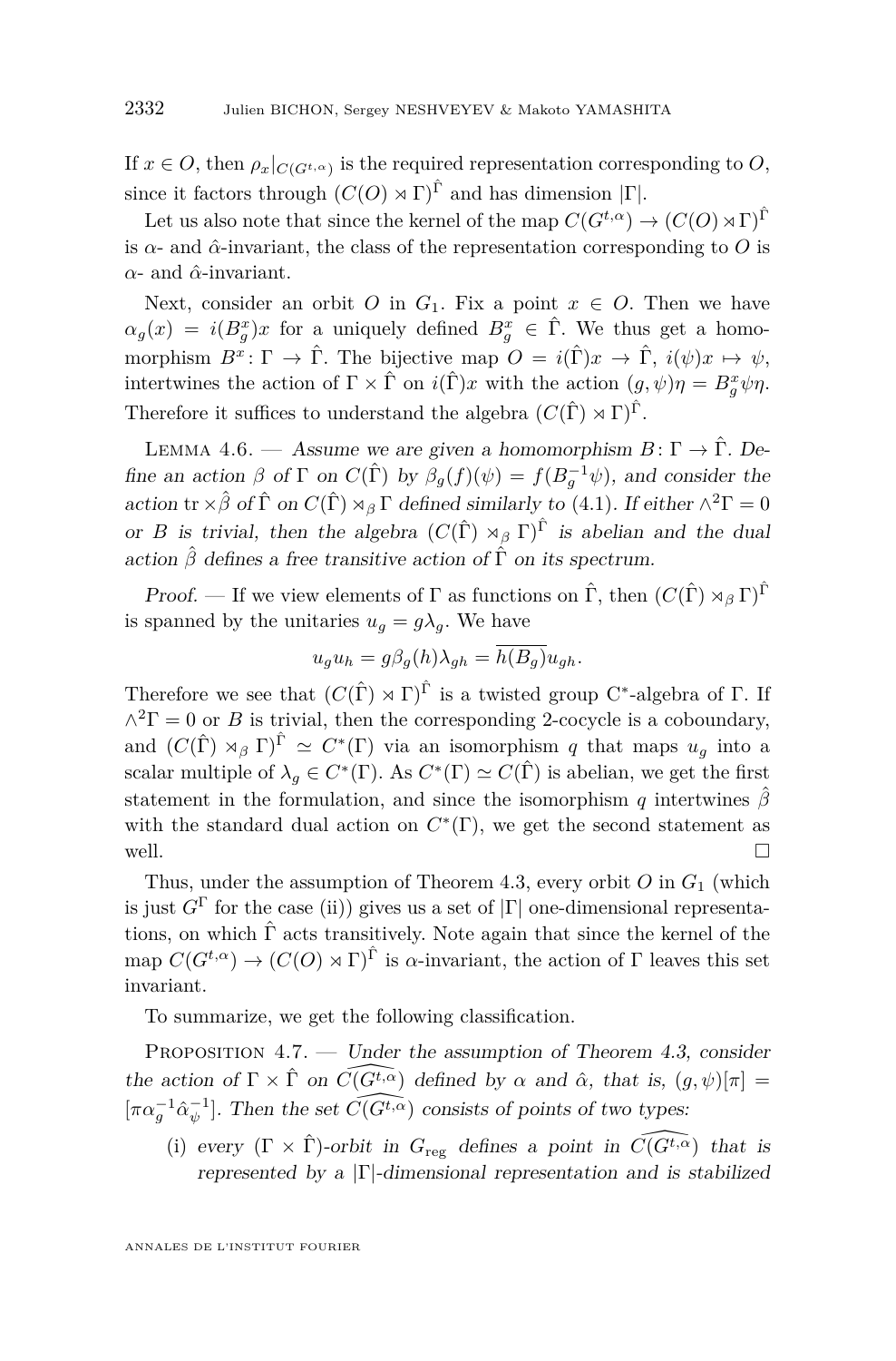by  $\Gamma \times \hat{\Gamma}$ ; namely, the point is represented by  $\rho_x|_{C(G^t,\alpha)}$  for any  $x \in G_{\text{reg}}$  in the original orbit;

(ii) every  $\hat{\Gamma}$ -orbit in  $G_1$  defines a  $\hat{\Gamma}$ -orbit in  $\widehat{C}(G^{\hat{t},\alpha})$  consisting of  $|\Gamma|$ one-dimensional representations; this orbit is invariant under the action of Γ.

In particular,  $\Gamma[\pi] \subset \hat{\Gamma}[\pi]$  for any  $[\pi] \in \widehat{C(G^{t,\alpha})}$ , and the set of  $\hat{\Gamma}$ -orbits in  $\widehat{C(G^{t,\alpha})}$  is canonically identified with the set of  $(\Gamma \times \widehat{\Gamma})$ -orbits in *G*.

#### **4.3. Classification of noncommutative quotients**

We still need some preparation in order to apply our description of irreducible representations to the classification of quantum subgroups.

<span id="page-35-0"></span>Lemma 4.8. — Let *G* be a compact quantum group and let *I* be a Hopf ∗-ideal of O(*G*). Then

$$
I = \bigcap_{\rho \in \widehat{C_u(G)}, \ \rho(I)=0} \mathrm{Ker}(\rho),
$$

where  $C_u(G)$  denotes the C<sup>\*</sup>-envelope of  $\mathcal{O}(G)$ .

Proof. — It suffices to show that  $\mathcal{O}(G)/I$  admits a faithful representation on a Hilbert space. But this is true, since  $\mathcal{O}(G)/I$ , being generated by matrix coefficients of finite dimensional unitary corepresentations, is the Hopf ∗-algebra of regular functions on a compact quantum group.  $\Box$ 

For  $T \in B(H)$ , let  $T^t$  be the transpose operator acting on  $H^* \simeq \bar{H}$ . In terms of the latter space, we have  $T^t\bar{\xi} = \overline{T^*\xi}$ . Then, whenever  $\pi$  is a representation of  $C(G) \rtimes_{\alpha} \Gamma$ , we obtain another representation  $\pi^{\vee}$  defined by  $x \mapsto \pi^{\vee}(x) = \pi(S(x))^t$ .

<span id="page-35-1"></span>LEMMA 4.9. — For any  $x \in G_{reg}$  and  $\psi \in \hat{\Gamma}$ , the representation  $\rho_i(\psi)|_{C(G^t,\alpha)}$  is a subrepresentation of  $(\rho_x \otimes \rho_x^{\vee})|_{C(G^t,\alpha)}$ .

Proof. — Since the counit of  $C(G) \rtimes_{\alpha} \Gamma$  coincides with  $\rho_e$ , the lemma is true for  $\psi = e \in \hat{\Gamma}$ . But since  $\rho_{i(\psi)} = \rho_e \hat{\alpha}_{\psi}, \Delta \hat{\alpha}_{\psi} = (\hat{\alpha}_{\psi} \otimes \iota)\Delta$  and  $\rho_x \sim \rho_x \hat{\alpha}_\psi$  by Proposition [4.7\(](#page-34-0)[i\)](#page-34-1), the lemma is then true for any  $\psi$ .

Proof of Theorem [4.3.](#page-32-0) — Assume that  $J \subset \mathcal{O}(G^{t,\alpha})$  is a Hopf  $*$ -ideal with  $\mathcal{O}(G^{t,\alpha})/J$  noncommutative. We want to apply Proposition [4.2](#page-31-0) and for this we have to show that *J* is *α*-invariant and contained in the kernel of the homomorphism  $\tilde{p}: \mathcal{O}(G) \rtimes_{\alpha} \Gamma \to \mathcal{O}(\hat{\Gamma})$ . We start by establishing the second property.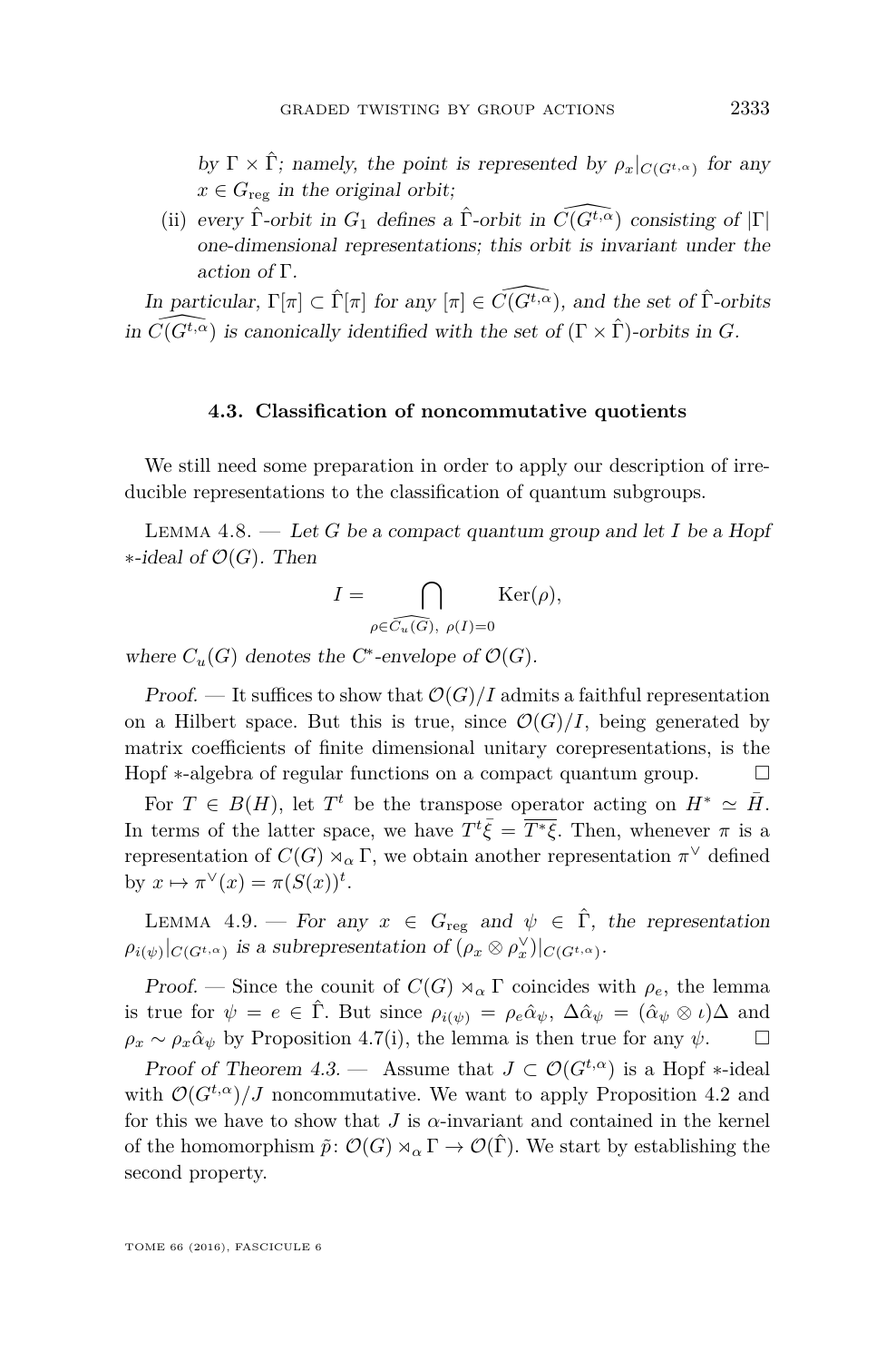First we note that on  $\mathcal{O}(G^{t,\alpha})$  the homomorphisms  $\mathcal{O}(G) \rtimes_{\alpha} \Gamma \to \mathcal{O}(\hat{\Gamma})$ given by  $f\lambda_g \mapsto f(e)g$  and  $f\lambda_g \mapsto fi$  coincide. Therefore on  $\mathcal{O}(G^{t,\alpha})$  the homomorphism  $\tilde{p}$  can be identified with  $\bigoplus_{\psi \in \hat{\Gamma}} \rho_{i(\psi)}$ .

By Lemma [4.8,](#page-35-0) there exists an irreducible representation  $\pi$  of  $C(G^{t,\alpha})$ such that  $J \subset \text{Ker}(\pi)$  and  $\pi(C(G^{t,\alpha}))$  is noncommutative. Since  $J$  is a Hopf ideal, we have  $J \subset \text{Ker}(\pi \otimes \pi^{\vee})$ . As  $\pi$  cannot be one-dimensional, by Proposition [4.7](#page-34-0) the representation  $\pi$  must be equivalent to  $\rho_x|_{C(G^t,\alpha)}$ for some  $x \in G$ <sub>reg</sub>. But then  $(\bigoplus_{\psi \in \hat{\Gamma}} \rho_{i(\psi)})|_{C(G^{t,\alpha})}$  is a subrepresentation of  $\pi \otimes \pi^{\vee}$  by Lemma [4.9,](#page-35-1) hence  $J \subset \text{Ker}(\tilde{p})$ . It follows, in particular, that *J* is invariant under the coaction of  $\Gamma$ , that is, under the dual action  $\hat{\alpha}$  of  $\hat{\Gamma}$ .

In order to prove that *J* is  $\alpha$ -invariant, by Lemma [4.8](#page-35-0) it suffices to show that if  $\pi$  is an irreducible representation of  $C(G^{t,\alpha})$  with  $J \subset \text{Ker}(\pi)$ , then  $J \subset \text{Ker}(\pi \alpha_g^{-1})$ . But this is clear, since we already proved that *J* is Γ<sup>-</sup>invariant, and  $\Gamma[\pi] \subset \widehat{\Gamma}[\pi]$  by Proposition [4.7.](#page-34-0)

Therefore by Proposition [4.2](#page-31-0) the Hopf ∗-ideal *J* is defined by a unique closed *α*-invariant subgroup *H* of *G* containing  $i(\hat{\Gamma})$ , so that  $\mathcal{O}(G^{t,\alpha})/J =$  $\mathcal{O}(H^{t,\alpha})$ . By the above argument  $\rho_x|_{\mathcal{O}(G^{t,\alpha})}$  factors through  $\mathcal{O}(H^{t,\alpha})$ . This is possible only when  $x \in H$ .

Example 4.10.  $\qquad \qquad$  As a first illustration of Theorem [4.3,](#page-32-0) let us give the description of the nonclassical quantum subgroups of  $SU_{-1}(2)$ , due to Po-dles [\[31\]](#page-39-6). Recall first from [\[30\]](#page-39-1) and Example [3.3](#page-22-1) above that  $SU_{-1}(2)$  can be obtained from  $SU(2)$  by our general twisting procedure, via the  $\mathbb{Z}_2$ -action

$$
\begin{pmatrix} a & b \\ c & d \end{pmatrix} \mapsto \begin{pmatrix} a & -b \\ -c & d \end{pmatrix}.
$$

Therefore the non-classical quantum subgroups of  $SU_{-1}(2)$  correspond to the closed subgroups of  $SU(2)$  containing  $\{\pm I_2\}$ , stable under the previous  $\mathbb{Z}_2$ -action and containing an element  $\begin{pmatrix} a & b \\ c & d \end{pmatrix}$  with  $abcd \neq 0$ .

Example 4.11. — Let  $\xi \in \mathbb{T}$  be a root of unity of order  $N \geq 2$ , and consider the compact quantum group  $U_{\xi}(2)$ , which is the compact form of  $GL_{\xi,\xi^{-1}}(2)$  [\[34\]](#page-39-19). Thus,  $\mathcal{O}(GL_{\xi,\xi^{-1}}(2)) = \mathcal{O}(U_{\xi}(2))$  is generated as a  $*$ algebra by the elements  $(u_{ij})_{i,j=1}^2$  subject to the relations

$$
u_{i2}u_{i1} = \xi u_{i1}u_{i2},
$$
  
\n
$$
u_{2k}u_{1k} = \xi^{-1}u_{1k}u_{2k},
$$
  
\n
$$
u_{21}u_{12} = \xi^{-2}u_{12}u_{21},
$$
  
\n
$$
u_{11}u_{22} = u_{22}u_{11},
$$

and that the matrix  $u = (u_{ij})_{i,j=1}^2 \in M_2(\mathcal{O}(U_{\xi}(2)))$  is unitary. It is well-known [\[34\]](#page-39-19) that  $GL_{\xi,\xi^{-1}}(2)$  is a cocycle twisting of  $GL(2)$ . One can also

ANNALES DE L'INSTITUT FOURIER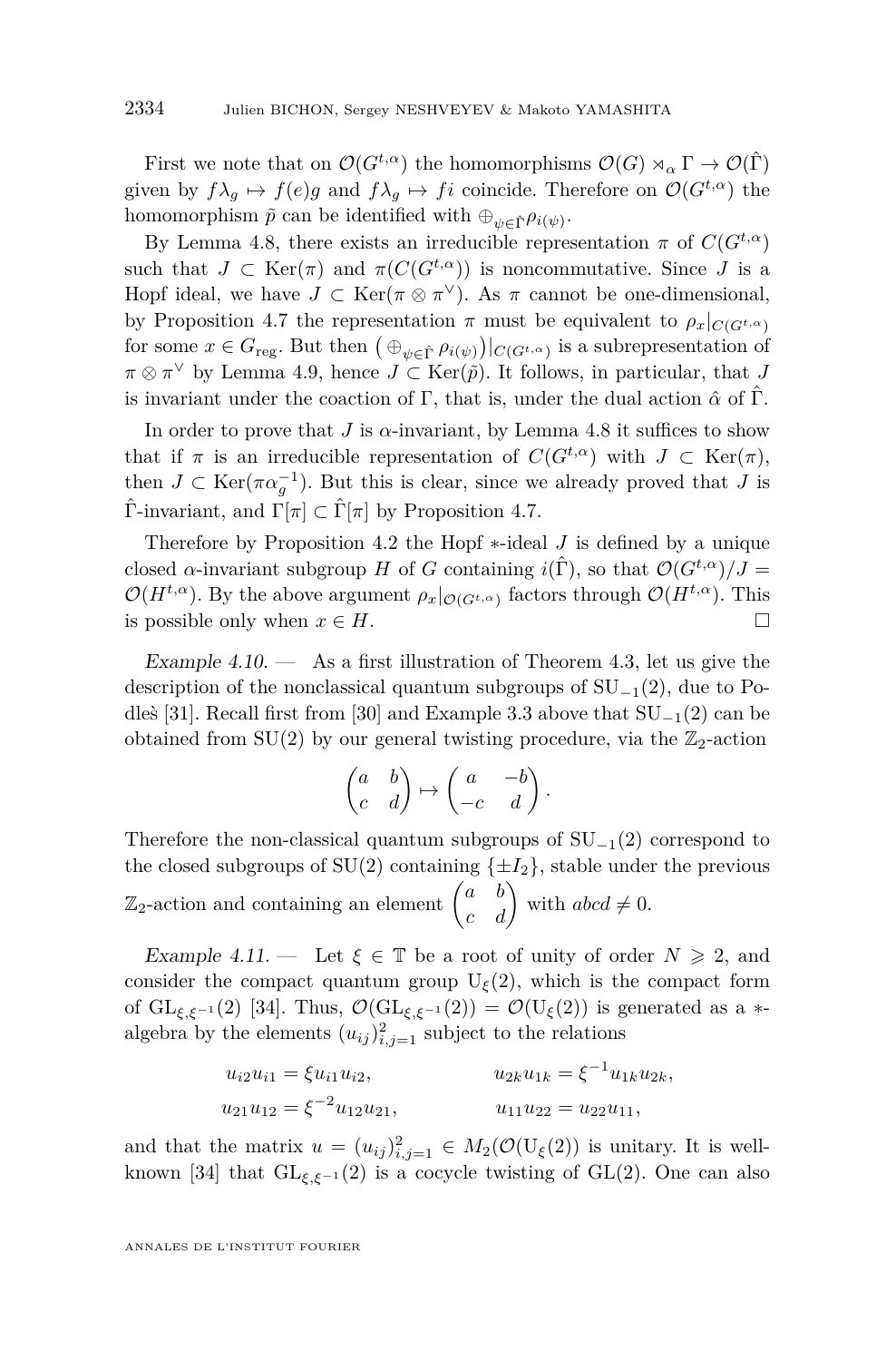check that this cocycle arises from our recipe in Section [3.](#page-20-0) To be specific, let *g* be a generator of  $\mathbb{Z}_N$ , and consider the  $\mathbb{Z}_N$ -action

$$
g\begin{pmatrix} a & b \\ c & d \end{pmatrix} = \begin{pmatrix} a & \xi^{-1}b \\ \xi c & d \end{pmatrix}.
$$

The Pontryagin dual of  $\mathbb{Z}_N$  embeds into the center of U(2) in such a way that the defining representation  $u$  of  $U(2)$  has degree  $g$ . Then it follows from the definition that the resulting twisting of U(2) is U<sub> $\xi$ </sub>(2). At  $N = 2$ , i.e.  $\xi = -1$ , the description of the non-classical quantum subgroups of  $U_{-1}(2)$  is similar to the one given for  $SU_{-1}(2)$  in the previous example.

The subset  $U(2)^{\mathbb{Z}_N}$  consists of the subgroup of diagonal matrices. If we further assume that *N* is odd, we have a decomposition  $U(2) = U(2)_{reg} \cup$  $U(2)^{\mathbb{Z}_N}$ . Thus, in this case Theorem [4.3](#page-32-0) implies that the non-classical quantum subgroups of  $U_{\xi}(2)$  correspond to the closed subgroups of  $U(2)$  stable under the operations

$$
\begin{pmatrix} a & b \\ c & d \end{pmatrix} \mapsto \begin{pmatrix} \xi^k a & \xi^{k-l}b \\ \xi^{k+l}c & \xi^k d \end{pmatrix}, \ k, l \in \mathbb{Z}
$$

and containing a nondiagonal element.

Remark 4.12. — Note that although  $U_{\xi}(2)$  is a cocycle twisting of  $U(2)$ in the usual sense, the techniques of [\[14\]](#page-38-3) do not work well for this example, because  $C(U_{\xi}(2))$  does not have any irreducible representation of dimension  $N^2$  (the order of the twisting subgroup  $\mathbb{Z}_N \times \mathbb{Z}_N$ ), which would be required to apply Theorem 3.6 in [\[14\]](#page-38-3), and here our present graded twisting procedure is better adapted to the study of quantum subgroups. In yet another direction, note as well that [\[21\]](#page-38-20) (where a different convention for parameter  $\alpha$  is used than in [\[34\]](#page-39-19)) also studies quantum subgroups of  $GL_{\alpha,\beta}(n)$  under certain restrictions on  $(\alpha,\beta)$ , but the framework there is strictly that of non semisimple (and hence non compact) quantum groups, and these results do not apply to  $U_{\xi}(2)$ .

Example 4.13. — Let  $\tau = (\tau_1, \ldots, \tau_{n-1}) \in \mu_n^{n-1}$  and consider the quantum group  $SU^{\tau}(n)$  defined in [\[30\]](#page-39-1), corresponding to the graded twisting of  $SU(n)$  associated to the cocentral  $\mathbb{Z}_n$ -action given by the embedding of  $\mathbb{Z}_n$ into the center of  $SU(n)$  and by  $\alpha(u_{ij}) = \gamma_i \gamma_j^{-1} u_{ij}$ , where  $\gamma_i = \prod_{1 \leq r < i} \tau_r$ . It follows from Theorem [4.3](#page-32-0) that if  $n \geq 3$  is prime, the non-classical quantum subgroups of  $SU^{\tau}(n)$  correspond to the closed subgroups of  $SU(n)$ stable under the operations

$$
(g_{ij}) \mapsto (\xi^k (\gamma_i \gamma_j^{-1})^l g_{ij}), \ k, l \in \mathbb{Z}
$$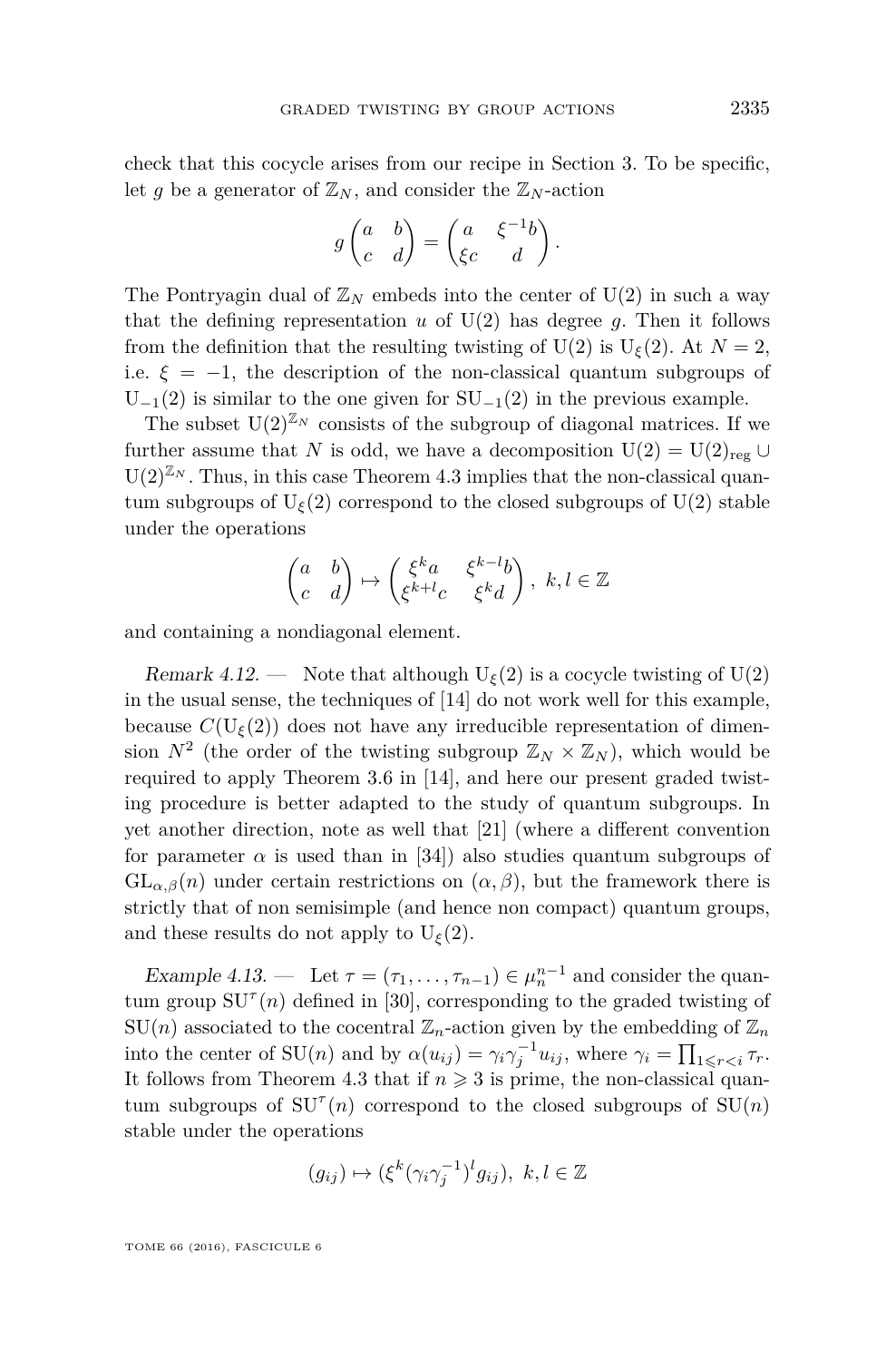where  $\xi$  is a root of unity of order *n*, and containing an element  $g = (g_{ij})$ with  $\gamma_i \gamma_j^{-1} \neq 1$  for some indices *i*, *j*.

#### BIBLIOGRAPHY

- <span id="page-38-2"></span>[1] M. Artin, W. Schelter & J. Tate, "Quantum deformations of GL*n*", Comm. Pure Appl. Math. **44** (1991), no. 8-9, p. 879-895.
- <span id="page-38-11"></span>[2] T. BANICA, "Théorie des représentations du groupe quantique compact libre  $O(n)$ ", C. R. Acad. Sci. Paris Sér. I Math. **322** (1996), no. 3, p. 241-244.
- <span id="page-38-9"></span>[3] ——— , "Le groupe quantique compact libre U(*n*)", Comm. Math. Phys. **190** (1997), no. 1, p. 143-172.
- <span id="page-38-19"></span>[4] ——— , "Representations of compact quantum groups and subfactors", J. Reine Angew. Math. **509** (1999), p. 167-198.
- <span id="page-38-18"></span> $-$ , "Half-liberated manifolds, and their quantum isometries", to appear in Glasg. Math. J., <http://arxiv.org/abs/1505.00646>, 2015.
- <span id="page-38-14"></span>[6] T. Banica, J. Bichon & B. Collins, "The hyperoctahedral quantum group", J. Ramanujan Math. Soc. **22** (2007), no. 4, p. 345-384.
- <span id="page-38-16"></span>[7] T. Banica, S. Curran & R. Speicher, "Classification results for easy quantum groups", Pacific J. Math. **247** (2010), no. 1, p. 1-26.
- <span id="page-38-13"></span>[8] T. Banica & R. Speicher, "Liberation of orthogonal Lie groups", Adv. Math. **222** (2009), no. 4, p. 1461-1501.
- <span id="page-38-17"></span>[9] J. Bhowmick, F. D'Andrea & L. Dąbrowski, "Quantum isometries of the finite noncommutative geometry of the standard model", Comm. Math. Phys. **307** (2011), no. 1, p. 101-131.
- <span id="page-38-15"></span>[10] J. Bichon, "Free wreath product by the quantum permutation group", Algebr. Represent. Theory **7** (2004), no. 4, p. 343-362.
- <span id="page-38-8"></span>[11] ——— , "Co-representation theory of universal co-sovereign Hopf algebras", J. Lond. Math. Soc. **75** (2007), no. 1, p. 83-98.
- <span id="page-38-12"></span> $[12]$  J. Bichon, A. De Rijdt & S. Vaes, "Ergodic coactions with large multiplicity and monoidal equivalence of quantum groups", Comm. Math. Phys. **262** (2006), no. 3, p. 703-728.
- <span id="page-38-7"></span>[13] J. BICHON & S. RICHE, "Hopf algebras having a dense big cell", Trans. Amer. Math. Soc. **368** (2016), no. 1, p. 515-538.
- <span id="page-38-3"></span>[14] J. Bichon & R. Yuncken, "Quantum subgroups of the compact quantum group SU−1(3)", Bull. Lond. Math. Soc. **46** (2014), no. 2, p. 315-328.
- <span id="page-38-10"></span>[15] A. Chirvasitu, "Grothendieck rings of universal quantum groups", J. Algebra **349** (2012), p. 80-97.
- <span id="page-38-1"></span>[16] Y. Doi, "Braided bialgebras and quadratic bialgebras", Comm. Algebra **21** (1993), no. 5, p. 1731-1749.
- <span id="page-38-0"></span>[17] V. G. DRINFEL'D, "Quasi-Hopf algebras", Algebra i Analiz 1 (1989), no. 6, p. 114-148, Translation in Leningrad Math. J. **1** (1990), no. 6, 1419–1457.
- <span id="page-38-6"></span>[18] M. Dubois-Violette & G. Launer, "The quantum group of a nondegenerate bilinear form", Phys. Lett. B **245** (1990), no. 2, p. 175-177.
- <span id="page-38-4"></span>[19] M. ENOCK & L. VAÏNERMAN, "Deformation of a Kac algebra by an abelian subgroup", Comm. Math. Phys. **178** (1996), no. 3, p. 571-596.
- <span id="page-38-5"></span>[20] P. ETINGOF & V. OSTRIK, "Module categories over representations of  $SL_q(2)$  and graphs", Math. Res. Lett. **11** (2004), no. 1, p. 103-114.
- <span id="page-38-20"></span>[21] G. A. GARCÍA, "Quantum subgroups of  $GL_{\alpha,\beta}(n)$ ", J. Algebra **324** (2010), no. 6, p. 1392-1428.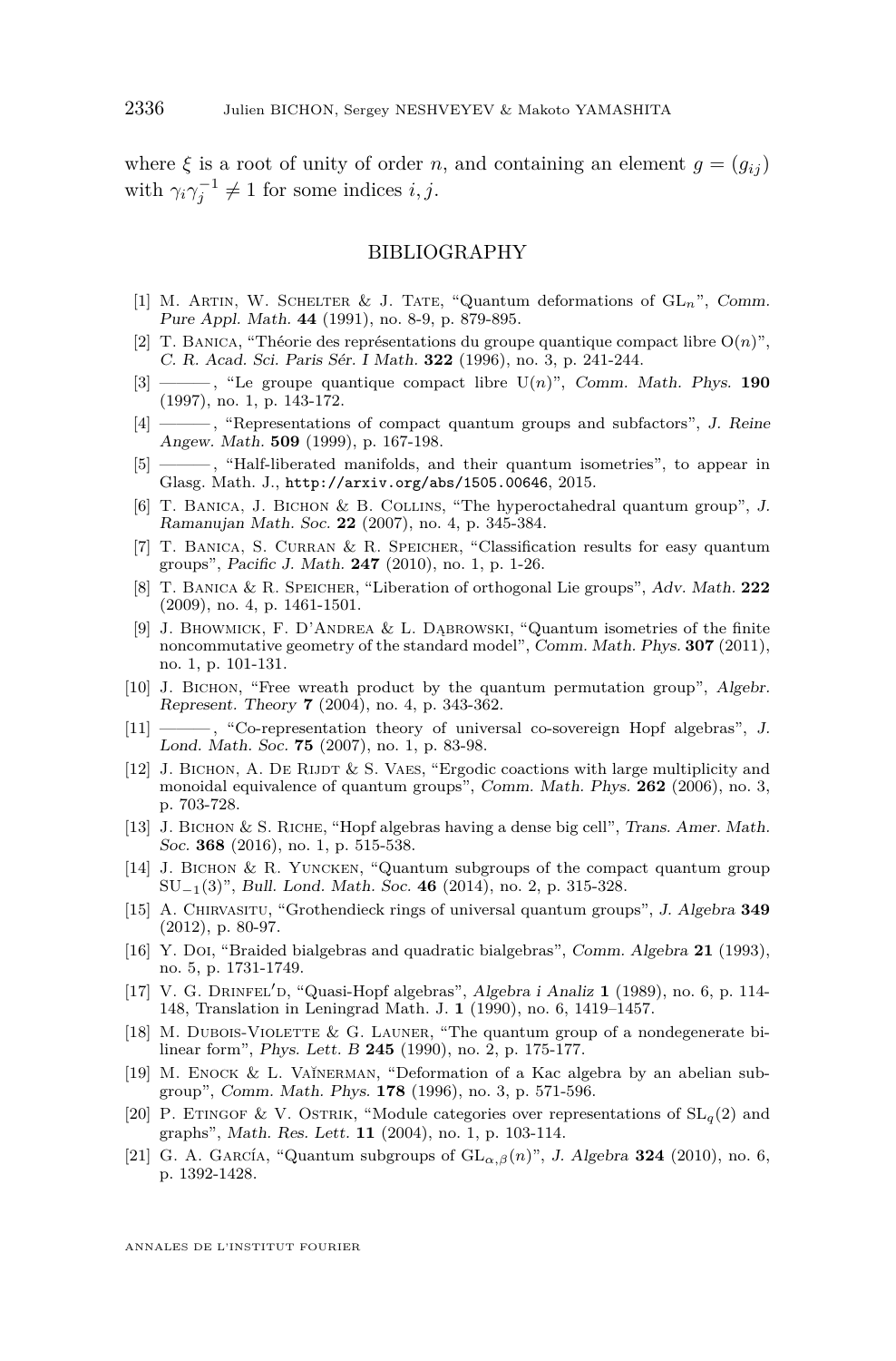- <span id="page-39-8"></span>[22] S. Gelaki & D. Nikshych, "Nilpotent fusion categories", Adv. Math. **217** (2008), no. 3, p. 1053-1071.
- <span id="page-39-15"></span>[23] F. Hiai & M. Izumi, "Amenability and strong amenability for fusion algebras with applications to subfactor theory", Internat. J. Math. **9** (1998), no. 6, p. 669-722.
- <span id="page-39-2"></span>[24] D. KAZHDAN & H. WENZL, "Reconstructing monoidal categories", in I. M. Gel'fand Seminar, Adv. Soviet Math., vol. 16, Amer. Math. Soc., Providence, RI, 1993, p. 111- 136.
- <span id="page-39-13"></span>[25] A. Klimyk & K. Schmüdgen, Quantum groups and their representations, Texts and Monographs in Physics, Springer-Verlag, Berlin, 1997, xx+552 pages.
- <span id="page-39-7"></span>[26] M. Müger, "On the center of a compact group", Int. Math. Res. Not. (2004), no. 51, p. 2751-2756.
- <span id="page-39-12"></span>[27] S. NESHVEYEV & L. TUSET, Compact quantum groups and their representation categories, Cours Spécialisés [Specialized Courses], vol. 20, Société Mathématique de France, Paris, 2013, vi+169 pages.
- <span id="page-39-4"></span>[28] S. Neshveyev & M. Yamashita, "Poisson boundaries of monoidal categories", <http://arxiv.org/abs/1405.6572>, 2014.
- <span id="page-39-5"></span>[29] ——— , "Classification of Non-Kac Compact Quantum Groups of SU(*n*) Type", Int. Math. Res. Not. (2015), e-print, <http://dx.doi.org/10.1093/imrn/rnv241>.
- <span id="page-39-1"></span>[30] ——— , "Twisting the *q*-deformations of compact semisimple Lie groups", J. Math. Soc. Japan **67** (2015), no. 2, p. 637-662.
- <span id="page-39-6"></span>[31] P. Podleś, "Symmetries of quantum spaces. Subgroups and quotient spaces of quantum SU(2) and SO(3) groups", Comm. Math. Phys. **170** (1995), no. 1, p. 1-20.
- <span id="page-39-10"></span>[32] P. SCHAUENBURG, "Hopf bi-Galois extensions", Comm. Algebra 24 (1996), no. 12, p. 3797-3825.
- <span id="page-39-0"></span>[33] M. Takeuchi, "A two-parameter quantization of GL(*n*)", Proc. Japan Acad. Ser. A Math. Sci. **66** (1990), no. 5, p. 112-114.
- <span id="page-39-19"></span>[34] ——— , "Cocycle deformations of coordinate rings of quantum matrices", J. Algebra **189** (1997), no. 1, p. 23-33.
- <span id="page-39-3"></span>[35] D. TAMBARA, "Invariants and semi-direct products for finite group actions on tensor categories", J. Math. Soc. Japan **53** (2001), no. 2, p. 429-456.
- <span id="page-39-16"></span>[36] R. Tomatsu, "A characterization of right coideals of quotient type and its application to classification of Poisson boundaries", Comm. Math. Phys. **275** (2007), no. 1, p. 271-296.
- <span id="page-39-9"></span>[37] V. Turaev, Homotopy quantum field theory, EMS Tracts in Mathematics, vol. 10, European Mathematical Society (EMS), Zürich, 2010, xiv+276 pages.
- <span id="page-39-11"></span>[38] A. Van Daele & S. Wang, "Universal quantum groups", Internat. J. Math. **7** (1996), no. 2, p. 255-263.
- <span id="page-39-14"></span>[39] S. Wang, "Free products of compact quantum groups", Comm. Math. Phys. **167** (1995), no. 3, p. 671-692.
- <span id="page-39-17"></span>[40] A. Wassermann, "Ergodic actions of compact groups on operator algebras. I. General theory", Ann. of Math. (2) **130** (1989), no. 2, p. 273-319.
- <span id="page-39-18"></span>[41] D. P. Williams, Crossed products of *C*∗-algebras, Mathematical Surveys and Monographs, vol. 134, American Mathematical Society, Providence, RI, 2007, xvi+528 pages.

Manuscrit reçu le 22 juillet 2015, révisé le 24 février 2016, accepté le 24 mars 2016.